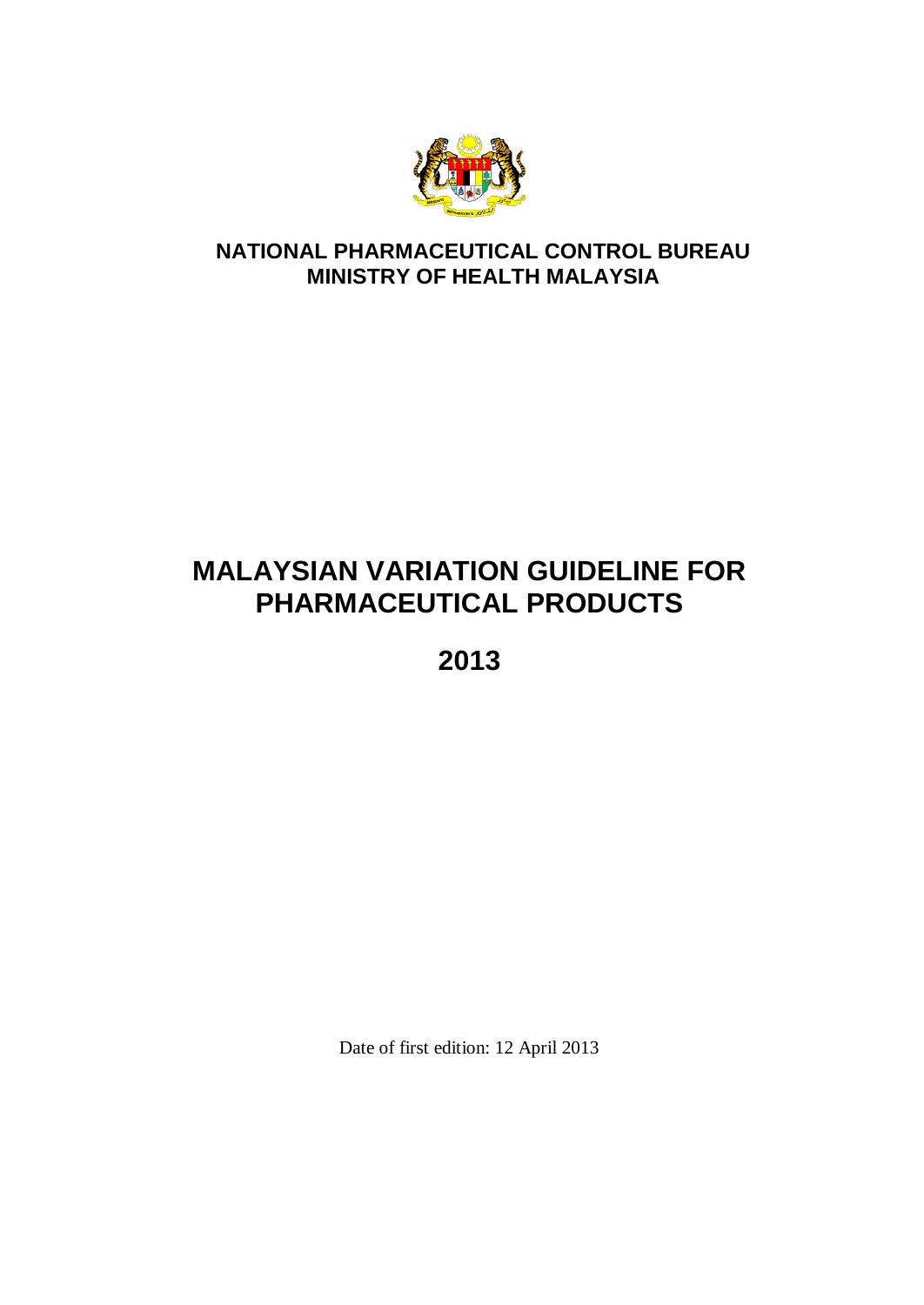|                    | <b>LIST OF CONTENTS</b>                                                                                                              |                |  |  |  |
|--------------------|--------------------------------------------------------------------------------------------------------------------------------------|----------------|--|--|--|
| 1                  | <b>INTRODUCTION</b>                                                                                                                  |                |  |  |  |
| $\overline{2}$     | <b>SCOPE OF THIS GUIDELINE</b>                                                                                                       |                |  |  |  |
| 3                  | <b>DEFINITION</b>                                                                                                                    |                |  |  |  |
| 3.1                | Major Variation (MaV)                                                                                                                | 1<br>1         |  |  |  |
| 3.2                | Minor Variation (MiV-PA & MiV-N)                                                                                                     |                |  |  |  |
| 4                  | <b>PROCEDURE AND TIMELINE</b>                                                                                                        | $\overline{2}$ |  |  |  |
| 5                  | <b>CHANGES LEADING TO A NEW PRODUCT REGISTRATION</b>                                                                                 | 4              |  |  |  |
| 6                  | <b>OTHERS</b>                                                                                                                        | $\overline{4}$ |  |  |  |
| $\overline{7}$     | <b>MAJOR VARIATION (MaV)</b>                                                                                                         |                |  |  |  |
|                    |                                                                                                                                      |                |  |  |  |
| MaV-1              | Change and/or additional indication/dosing regimen/patient                                                                           | 6              |  |  |  |
|                    | population/inclusion of clinical information extending the usage of<br>the product                                                   |                |  |  |  |
| $MaV-2$            | Change of content of product labeling                                                                                                | 6              |  |  |  |
| $MaV-3$            | Change and/or addition of alternative manufacturer/site of drug                                                                      | $\overline{7}$ |  |  |  |
|                    | substance [where European Pharmacopoeial Certificate of                                                                              |                |  |  |  |
|                    | Suitability (CEP) is not available]                                                                                                  |                |  |  |  |
| $MaV-4$            | Major change of manufacturing process of the drug substance                                                                          | 8              |  |  |  |
|                    | [where European Pharmacopoeial Certificate of Suitability (CEP) is                                                                   |                |  |  |  |
|                    | not available]                                                                                                                       |                |  |  |  |
| $MaV-5$            | Change of the manufacturing site of the drug product                                                                                 | 9              |  |  |  |
| MaV-6              | Replacement of the alternative site for the primary packaging                                                                        | 13             |  |  |  |
|                    | (direct contact with drug product)                                                                                                   |                |  |  |  |
| MaV-7              | Change of the specification drug substance and/or drug product                                                                       | 13             |  |  |  |
|                    | [where European Pharmacopoeial Certificate of Suitability (CEP) is                                                                   |                |  |  |  |
|                    | not available]                                                                                                                       |                |  |  |  |
| $MaV-8$            | Change of batch size of sterile drug product                                                                                         | 14             |  |  |  |
| MaV-9              | Change of batch size of non-sterile drug product                                                                                     | 15<br>16       |  |  |  |
| $MaV-10$           | Major change in the manufacturing process for the drug product                                                                       |                |  |  |  |
| $MaV-11$           | Qualitative or quantitative change of excipient                                                                                      |                |  |  |  |
| $MaV-12$           | Quantitative change in the coating weight of tablets or weight<br>and/or size of capsule shell for modified release oral dosage form | 18             |  |  |  |
| $MaV-13$           | Change in primary packaging material for sterile product                                                                             | 19             |  |  |  |
|                    | a) Qualitative and quantitative composition and/or                                                                                   |                |  |  |  |
|                    | b) Type of container and/or                                                                                                          |                |  |  |  |
|                    | c) Inclusion of primary packaging material                                                                                           |                |  |  |  |
| $MaV-14$           | Change or addition of pack size/fill volume and/or change of shape                                                                   | 20             |  |  |  |
|                    | or dimension of container or closure for sterile solid and liquid drug                                                               |                |  |  |  |
|                    | product                                                                                                                              |                |  |  |  |
| $MaV-15$           | Inclusion or replacement of the solvent/diluent for the drug product                                                                 | 20             |  |  |  |
| $MaV-16$           | Extension of shelf-life of the drug product                                                                                          | 21             |  |  |  |
| $MaV-17$           | Change of storage conditions of the drug product (Lowering from                                                                      | 21             |  |  |  |
|                    | the current approved storage condition)                                                                                              |                |  |  |  |
|                    |                                                                                                                                      |                |  |  |  |
| 8                  | <b>MINOR VARIATION PRIOR APPROVAL (MIV-PA)</b>                                                                                       |                |  |  |  |
| MiV-PA1<br>MiV-PA2 | Change of drug product name                                                                                                          | 22<br>22       |  |  |  |
|                    | Change of product labeling (in accordance to country specific<br>labeling requirement)                                               |                |  |  |  |
|                    |                                                                                                                                      |                |  |  |  |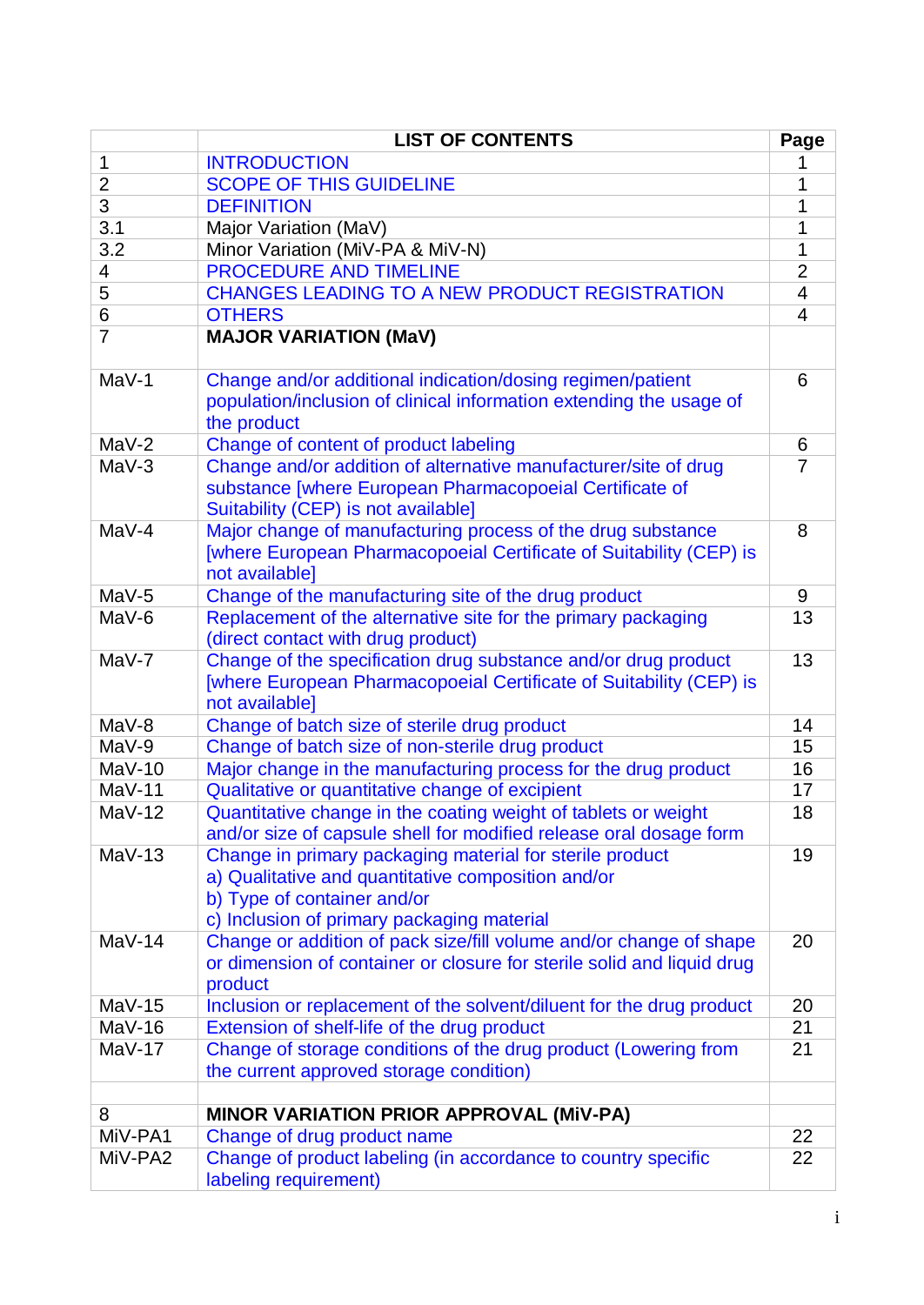|                      | <b>LIST OF CONTENTS</b>                                                            |          |  |  |  |
|----------------------|------------------------------------------------------------------------------------|----------|--|--|--|
| MiV-PA3              | Page<br>Change of patient information leaflet                                      |          |  |  |  |
| MiV-PA4              | Replacement of the company or party responsible for batch release                  | 23       |  |  |  |
| MiV-PA5              | Change and/or addition of alternative manufacturer/site of drug                    | 23       |  |  |  |
|                      | substance [where European Pharmacopoeial Certificate of                            |          |  |  |  |
|                      | Suitability (CEP) is available]                                                    |          |  |  |  |
| MiV-PA6              | Change of batch size of drug substance [where European                             | 24       |  |  |  |
|                      | Pharmacopoeial Certificate of Suitability (CEP) is not available]                  |          |  |  |  |
| MiV-PA7              | Change of in-process controls applied during the manufacture of                    | 24       |  |  |  |
|                      | the drug substance [including tightening and addition of new in-                   |          |  |  |  |
|                      | process test and where European Pharmacopoeial Certificate of                      |          |  |  |  |
|                      | Suitability (CEP) is not available]                                                |          |  |  |  |
| MiV-PA8              | Minor change of manufacturing process of the drug                                  | 25       |  |  |  |
|                      | substance[where European Pharmacopoeial Certificate of                             |          |  |  |  |
|                      | Suitability (CEP) is not available]                                                |          |  |  |  |
| MiV-PA9              | Change of the specification of drug substance                                      | 26       |  |  |  |
| MiV-PA10             | Change of the test procedure of non-compendial drug substance                      | 26       |  |  |  |
| MiV-PA11             | Change of shelf-life or retest period for drug substance                           | 27       |  |  |  |
| MiV-PA12             | Change of storage condition for drug substance                                     | 27       |  |  |  |
| MiV-PA13             | Revision of European Pharmacopoeial Certificate of Suitability                     | 27       |  |  |  |
|                      | (CEP) of drug substance                                                            |          |  |  |  |
| MiV-PA14<br>MiV-PA15 | Change of batch size of non-sterile drug product                                   | 28<br>28 |  |  |  |
| MiV-PA16             | Reduction or removal of overage<br>Qualitative or quantitative change of excipient | 29       |  |  |  |
| MiV-PA17             | Quantitative change in coating weight of tablets or weight and/or                  |          |  |  |  |
|                      | size of capsule shell for immediate release oral dosage form                       | 30       |  |  |  |
| MiV-PA18             | Change of the colouring/flavouring agent of the product [addition,                 | 31       |  |  |  |
|                      | deletion or replacement of colourant(s)/flavour(s)]                                |          |  |  |  |
| MiV-PA19             | Deletion of the solvent/diluent for the drug product                               | 31       |  |  |  |
| MiV-PA20             | Change of in-process controls applied during the manufacture of                    | 32       |  |  |  |
|                      | the drug product (including tightening and addition of new in-                     |          |  |  |  |
|                      | process test)                                                                      |          |  |  |  |
| MiV-PA21             | Minor change of the manufacturing process for non-sterile product.                 | 33       |  |  |  |
| MiV-PA22             | Change of specifications of an excipient                                           | 34       |  |  |  |
| MiV-PA23             | Change of a test procedure for an excipient, including replacement                 | 34       |  |  |  |
|                      | of an approved test procedure by a new test procedure                              |          |  |  |  |
| MiV-PA24             | Change in the source of empty hard capsule                                         | 35       |  |  |  |
| MiV-PA25             | Change of release and shelf-life specifications of the drug product                | 36       |  |  |  |
| MiV-PA26             | Change of imprints, bossing or other markings on the tablets or                    | 37       |  |  |  |
|                      | printing on capsules including addition or change of inks used for                 |          |  |  |  |
|                      | product marking                                                                    |          |  |  |  |
| MiV-PA27             | Change of dimensions and/or shape of tablets, capsules,                            | 38       |  |  |  |
|                      | suppositories or pessaries without change in qualitative and                       |          |  |  |  |
|                      | quantitative composition and mean mass                                             |          |  |  |  |
| MiV-PA28             | Change in the test procedure of the drug product (including                        | 39       |  |  |  |
|                      | replacement or addition of a test procedure)                                       |          |  |  |  |
| MiV-PA29             | Change in primary packaging material for non-sterile product                       | 39       |  |  |  |
|                      | a) Qualitative and quantitative composition and/or                                 |          |  |  |  |
|                      | b) Type of container and/or                                                        |          |  |  |  |
|                      | c) Inclusion of primary packaging material                                         |          |  |  |  |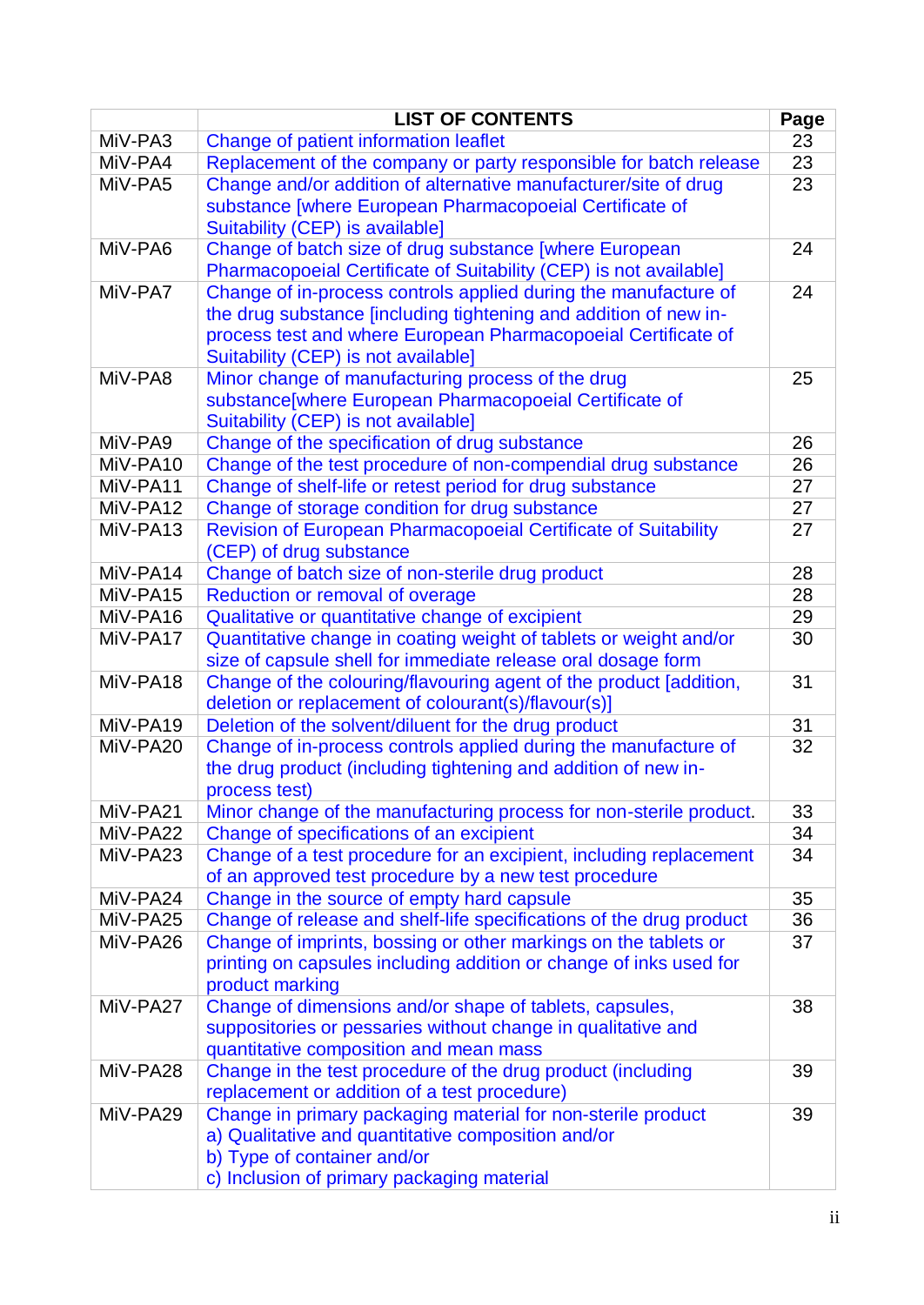|                    | <b>LIST OF CONTENTS</b>                                                                                                                                                                                                                 | Page |
|--------------------|-----------------------------------------------------------------------------------------------------------------------------------------------------------------------------------------------------------------------------------------|------|
| MiV-PA30           | Replacement of a manufacturer for secondary packaging                                                                                                                                                                                   | 40   |
| MiV-PA31           | Change of pack size/fill volume and/or change of shape or<br>dimension of container or closure for non-sterile product                                                                                                                  | 40   |
| MiV-PA32           | Change of outer carton pack sizes for a drug product                                                                                                                                                                                    | 41   |
| MiV-PA33           | Change in any part of the (primary) packaging material not in<br>contact with the finished product formulation (such as colour of flip-<br>off caps, colour code rings on ampoules, change of needle shield<br>(different plastic used) | 41   |
| MiV-PA34           | Addition or replacement of measuring device for oral liquid dosage<br>forms and other dosage form                                                                                                                                       | 41   |
| MiV-PA35           | Reduction of shelf-life of the drug product                                                                                                                                                                                             | 42   |
| MiV-PA36           | Change of storage conditions of the drug product (Increasing from<br>the current approved storage condition)                                                                                                                            | 42   |
| 9                  |                                                                                                                                                                                                                                         |      |
| MiV-N1             | <b>MINOR VARIATION NOTIFICATION (MIV-N)</b><br>Change in name and/or address of the product registration holder                                                                                                                         | 43   |
| MiV-N <sub>2</sub> | Change of importer and/or store address                                                                                                                                                                                                 | 43   |
| MiV-N3             | Change of product owner                                                                                                                                                                                                                 | 44   |
| MiV-N4             | Change in ownership of manufacturer                                                                                                                                                                                                     | 44   |
| MiV-N5             | Change of the name or address (for example: postal code, street<br>name) of the manufacturer of drug product                                                                                                                            | 45   |
| MiV-N6             | Change of the name or address (for example: postal code, street<br>name) of the company or manufacturer responsible for batch<br>release                                                                                                | 45   |
| MiV-N7             | Change of the name and/or address (for example: postal code,<br>street name) of a manufacturer of the drug substance                                                                                                                    | 46   |
| MiV-N8             | Withdrawal/deletion of the alternative manufacturer(s) for drug<br>substance                                                                                                                                                            | 46   |
| MiV-N9             | Renewal of European Pharmacopoeial Certificate of Suitability<br>(CEP)                                                                                                                                                                  | 46   |
| MiV-N10            | Change of specifications of the drug product and/or drug substance<br>and/or excipient, following the updates in the compendium                                                                                                         | 46   |
| MiV-N11            | Deletion of pack size for a product                                                                                                                                                                                                     | 47   |
|                    |                                                                                                                                                                                                                                         |      |
| 10                 | <b>GLOSSARY</b>                                                                                                                                                                                                                         | 48   |
| 11                 | <b>REFERENCES</b>                                                                                                                                                                                                                       | 48   |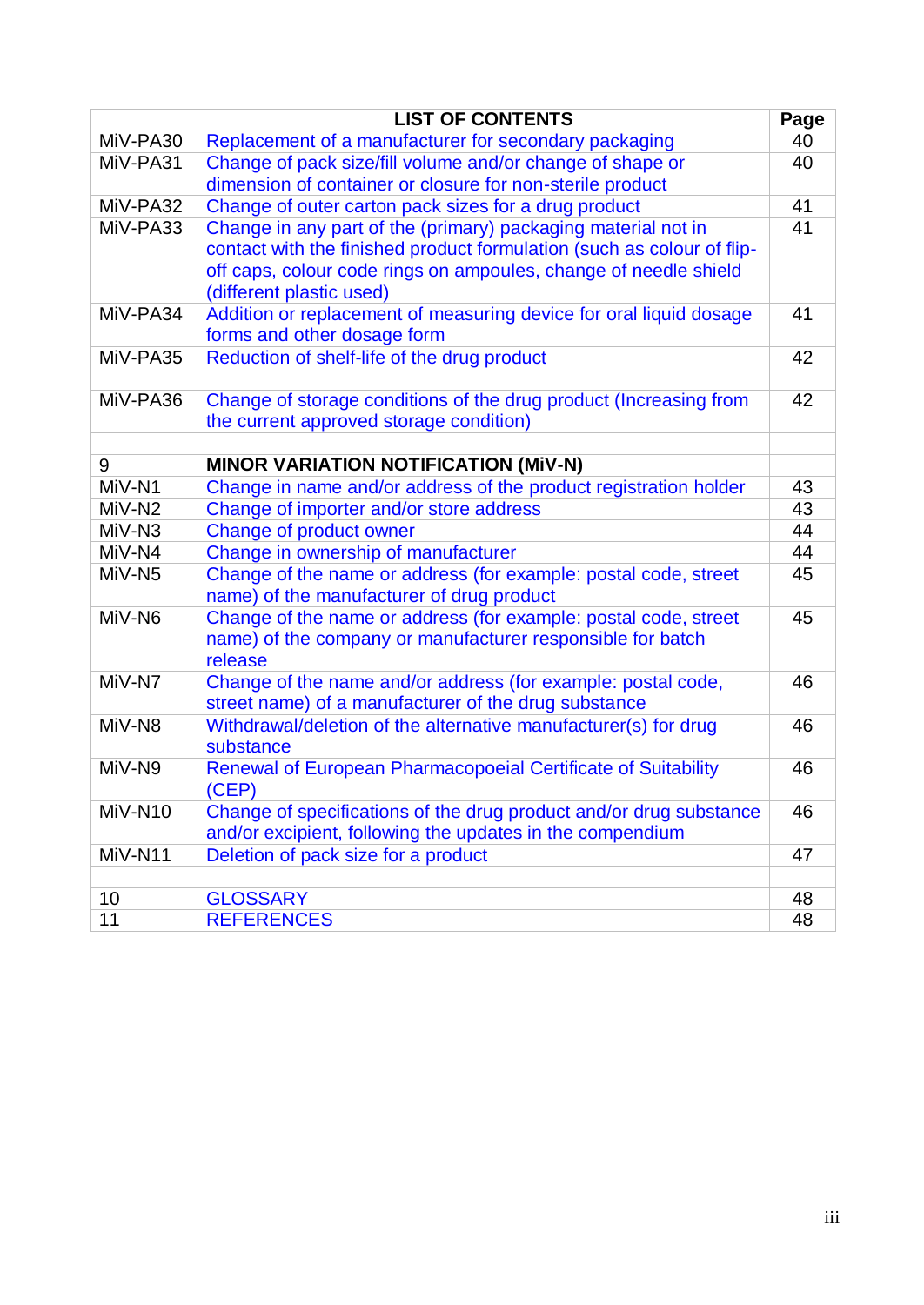## **MALAYSIAN VARIATION GUIDELINE FOR PHARMACEUTICAL PRODUCTS**

#### <span id="page-4-0"></span>**1. INTRODUCTION**

Throughout the life of a pharmaceutical product, the product registration holder is responsible for the product that is placed in the market and is also required to take into account technical and scientific progress, and to make any amendments that may be required to enable the pharmaceutical products to be manufactured and checked by means of generally accepted scientific methods. Such amendments have to be approved by National Pharmaceutical Control Bureau (NPCB).

This guidance document is adopted from the ASEAN Variation Guideline for Pharmaceutical Products 2012 incorporating Malaysia's specific requirements. It is intended to provide supportive information on the requirements for submission of a variation application to implement a change to a pharmaceutical product. Variation applications are categorized into major variation, minor variation (prior approval) and minor variation (notification). Updating of this guideline will be done on a periodic basis as required.

### **2. SCOPE OF THIS GUIDELINE**

This Malaysian Variation Guideline concerns the variation applications submitted by the product registration holder for pharmaceutical products for human use only. For biologics, some of the variations are applicable. However, more extensive data may be required.

#### **3. DEFINITION**

#### **3.1 Major variation (MaV)**

Variation to a registered pharmaceutical finished product that may affect significantly and/or directly the aspects of quality, safety and efficacy and it does not fall within the definition of minor variation and new registration.

#### **3.2 Minor Variation (MiV-N & MiV-PA)**

Variation to a registered pharmaceutical finished product in terms of administrative data and/or changes with minimal/no significant impact on the aspects of efficacy, quality, and safety.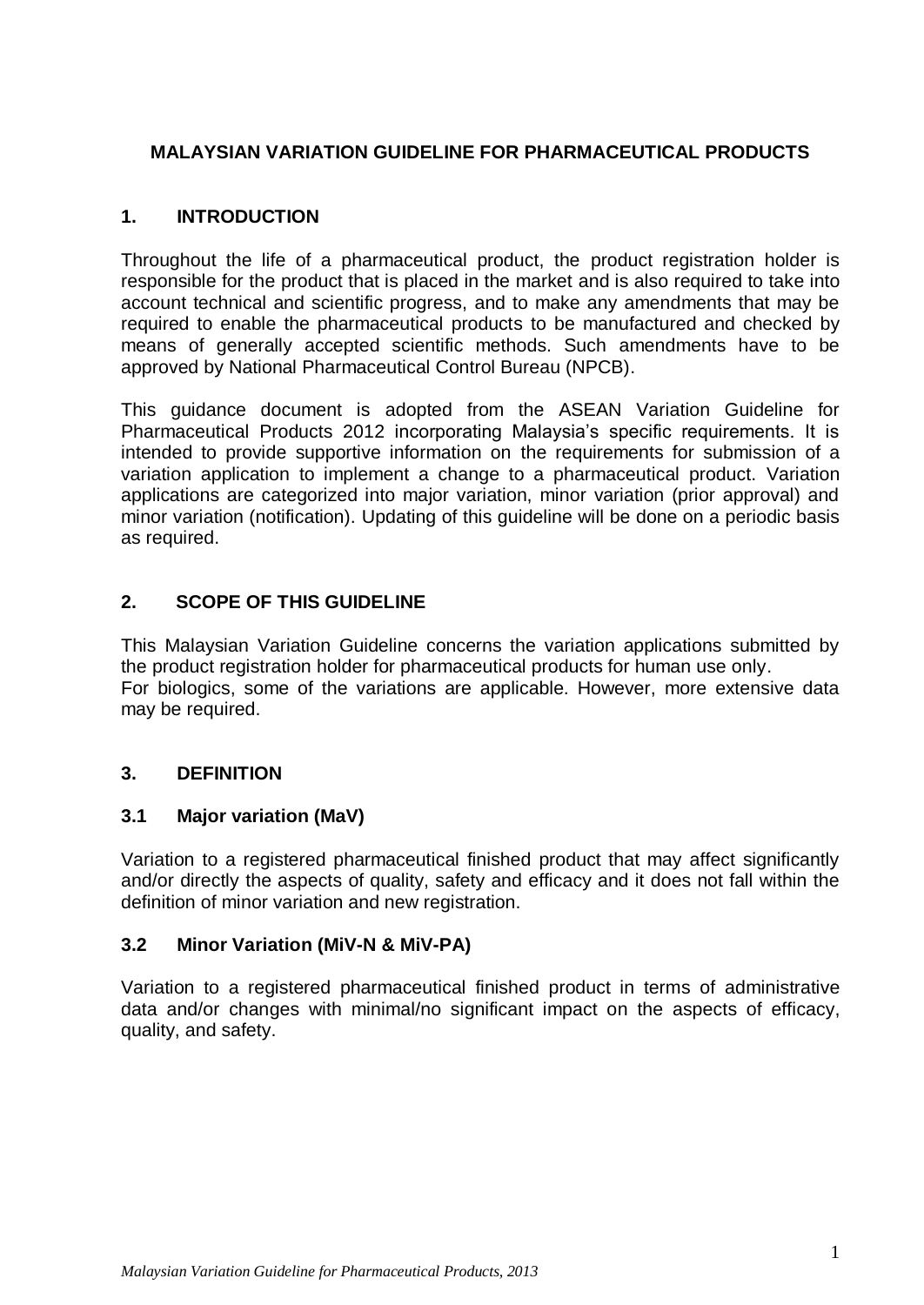### <span id="page-5-0"></span>**4. PROCEDURE AND TIMELINE**

#### **4.1 Minor Variation – Notification**

| Type of variation                                                 | Minor variation<br>(Notification)<br>MiV-N                                                                                                                                                                                                                  |
|-------------------------------------------------------------------|-------------------------------------------------------------------------------------------------------------------------------------------------------------------------------------------------------------------------------------------------------------|
| Procedure                                                         | Notification<br>"Do & Tell"<br>If the notification fulfils the requirements<br>(conditions and supporting documents) as per<br>described under MiV-N, product registration<br>holder must notify NPCB. NPCB shall<br>acknowledge receipt of a notification. |
| Timeline for NPCB to<br>acknowledge the<br>variation notification | Within 20 working days following receipt of a notification.                                                                                                                                                                                                 |

- 4.1.1 A MiV-N application may be rejected in specific circumstances with the consequence that the product registration holder must cease to apply the already implemented variation.
- 4.1.2 Product registration holder must ensure validity of the manufacturer's license prior to implementation of MiV-N.

#### **4.2 Minor Variation –Prior Approval and Major Variation**

| Type of variation      | Minor variation<br>(Prior approval)<br>MiV-PA                                                                                                                                               | Major variation<br>MaV                                                                                                                                                                   |
|------------------------|---------------------------------------------------------------------------------------------------------------------------------------------------------------------------------------------|------------------------------------------------------------------------------------------------------------------------------------------------------------------------------------------|
|                        | Prior approval                                                                                                                                                                              | Prior approval                                                                                                                                                                           |
| Procedure              | If the application fulfils the<br>requirements (conditions<br>and supporting<br>documents) as per<br>described under MiV-PA,<br>NPCB shall issue an<br>approval for the proposed<br>change. | If the application fulfils the<br>requirements (conditions<br>and supporting<br>documents) as per<br>described under MaV,<br>NPCB shall issue an<br>approval for the proposed<br>change. |
| Timeline for NPCB to   | Within 45 working days                                                                                                                                                                      | Within 60 working days                                                                                                                                                                   |
| evaluate the variation | following receipt of an                                                                                                                                                                     | following receipt of an                                                                                                                                                                  |
| application            | application.                                                                                                                                                                                | application.                                                                                                                                                                             |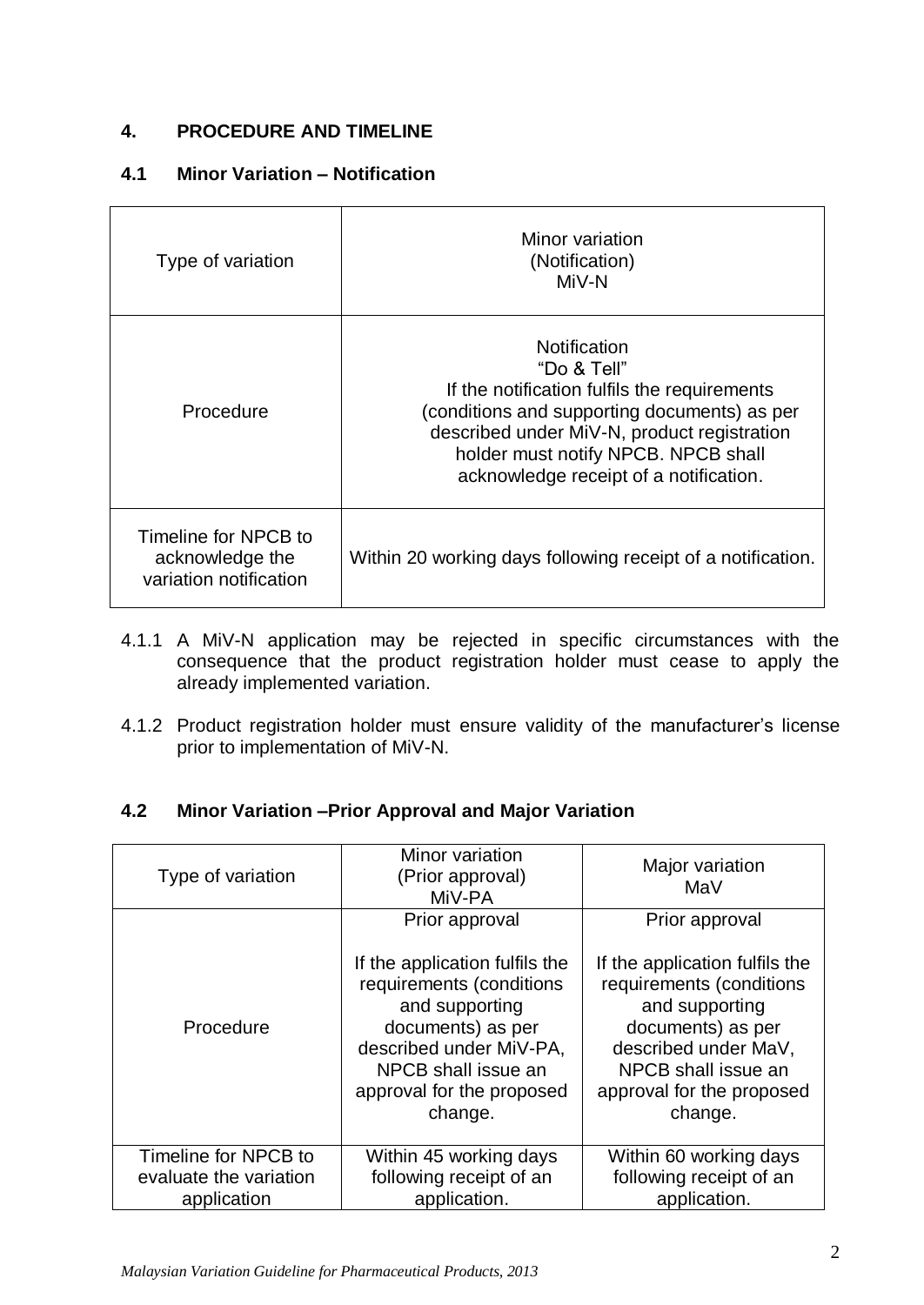| Approval or<br>correspondence                           | Approval or first<br>correspondence shall be<br>issued to product<br>registration holder within<br>45 working days, provided<br>all conditions and<br>supporting documents are<br>fulfilled. Subsequent<br>correspondences which<br>fulfill the requirements will<br>be granted approval within<br>20 working days. After<br>third correspondence,<br>application may be<br>rejected if still does not<br>fulfill requirements. | Approval or first<br>correspondence shall be<br>issued to product<br>registration holder within<br>60 working days, provided<br>all conditions and<br>supporting documents are<br>fulfilled. Subsequent<br>correspondences which<br>fulfill the requirements will<br>be granted approval within<br>30 working days. After<br>third correspondence,<br>application may be<br>rejected if still does not<br>fulfill requirements. |  |
|---------------------------------------------------------|---------------------------------------------------------------------------------------------------------------------------------------------------------------------------------------------------------------------------------------------------------------------------------------------------------------------------------------------------------------------------------------------------------------------------------|---------------------------------------------------------------------------------------------------------------------------------------------------------------------------------------------------------------------------------------------------------------------------------------------------------------------------------------------------------------------------------------------------------------------------------|--|
| Timeline for product<br>registration holder to<br>reply | Within 20 working days<br>failing which application<br>will be rejected. Auto-<br>reminder will be sent 10<br>working days before the<br>deadline.                                                                                                                                                                                                                                                                              | Within 30 working days<br>failing which application<br>will be rejected. Auto-<br>reminder will be sent 15<br>working days before the<br>deadline.                                                                                                                                                                                                                                                                              |  |
| Implementation of the<br>variation                      | Within 6 months after the product registration holder has<br>been informed of the approved variations.                                                                                                                                                                                                                                                                                                                          |                                                                                                                                                                                                                                                                                                                                                                                                                                 |  |

#### **4.3 Additional notes to product registration holder prior to submission**

- 4.3.1 NPCB reserves the right to re-categorize the application type, where deemed appropriate. Re-categorization may require the product registration holder to withdraw the original application and resubmit a new application according to the correct category.
- 4.3.2 Variation application is submitted along with a declaration letter which is undersigned by the product registration holder that declares
	- There is no other change except for the proposed variation;
	- The change will not adversely affect the quality, efficacy and safety of the product;
	- All conditions for the variation concerned are fulfilled;
	- The required supporting documents as specified for the variation have been submitted; and
	- The proposed change has been checked in reference with the currently approved data in the system.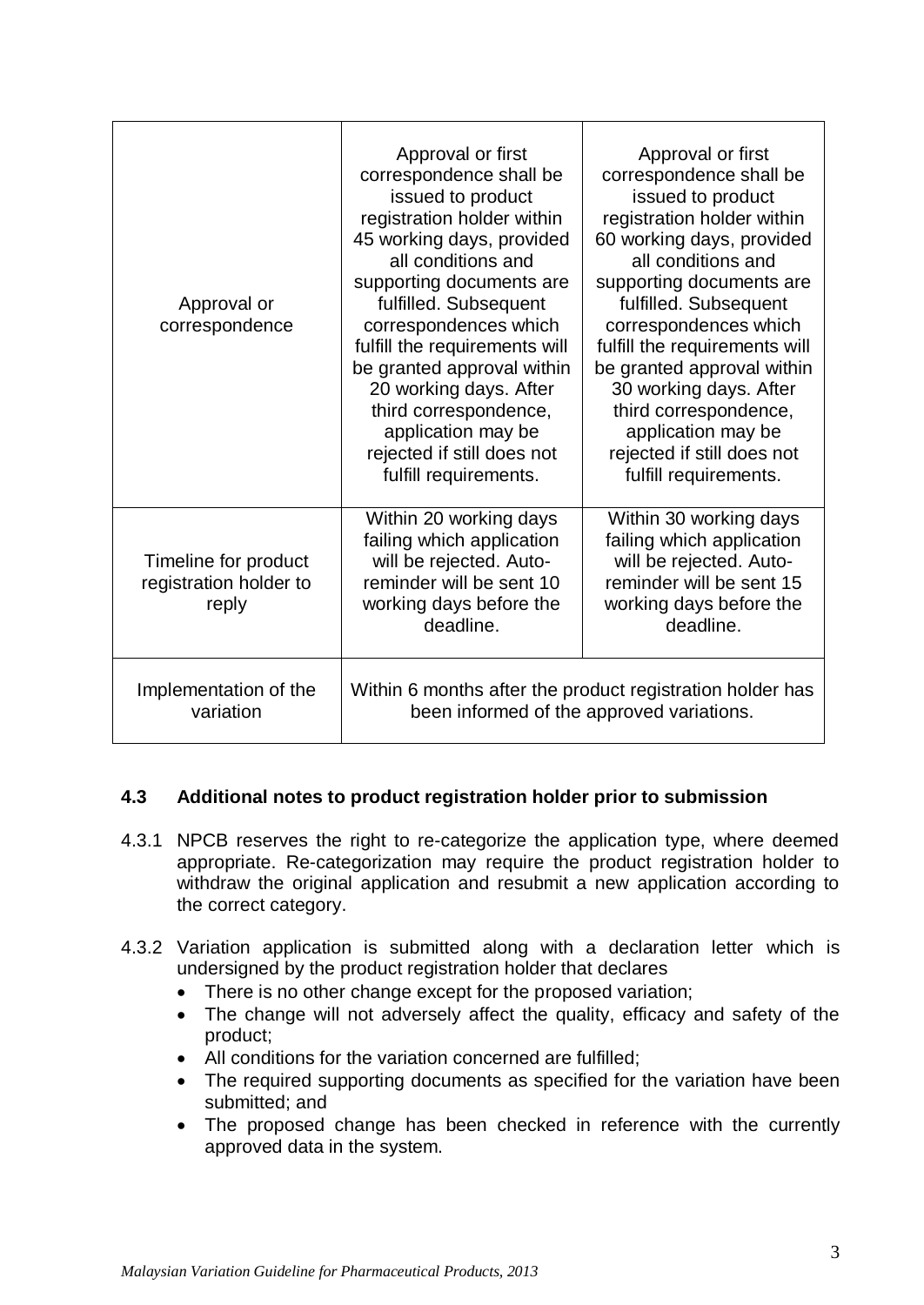- 4.3.3 Submission of revised draft of package insert and labeling is subject to current regulatory requirements as per latest Drug Registration Guidance Document (DRGD) and Circulars from NPCB.
- 4.3.4 NPCB reserves the right to request for additional information, when deemed necessary or reject the application when the submission is incomplete.

#### <span id="page-7-0"></span>**5. CHANGES LEADING TO A NEW PRODUCT REGISTRATION**

The following changes are considered as new product registration.

- 5.1 Changes to the Active Pharmaceutical Ingredient (API).
	- Change of the API to a different API including change in the salt or isomer form of the API.
	- Inclusion of an additional API to a multicomponent product.
	- Removal of one API from a multicomponent product.
	- Change in the strength of one or more APIs.
	- Increase in overage (exception for vitamins and minerals as per pharmacopoeia).
- 5.2 Changes to the pharmaceutical form/dosage form.
- 5.3 Changes in the route of administration (exception for parenteral route).
- 5.4 Changes in the manufacturing site of drug product.
	- Addition of a new manufacturing site to the currently approved site for the same manufacturing process.
	- Change from a currently approved contract manufacturer or own plant to another contract manufacturer not under crisis situation.

#### **6. OTHERS**

- 6.1 **Lead compendium** refers to British Pharmacopeia (BP), European Pharmacopeia (EP), Japan Pharmacopoeia (JP) and United States Pharmacopeia (USP).
- 6.2 This list of variations is not exhaustive and will be amended from time to time as and when the need arises. Any variations not yet listed in this guideline should be justified and decided by NPCB. Appropriate reference can be made to:
	- i. ASEAN Variation Guideline for Pharmaceutical Products 2012
	- ii. EMA Classification Guidance On Minor Variations of Type IA, Minor Variations of Type IB And Major Variations of Type II.
	- iii. SUPAC-IR: Immediate-Release Solid Oral Dosage Forms: Scale-Up And Post-Approval Changes: Chemistry, Manufacturing And Controls, In Vitro Dissolution Testing, And In Vivo Bioequivalence Documentation.
	- iv. SUPAC-MR: Modified Release Solid, Oral Dosage Forms, Scale-Up and Post approval Changes: Chemistry, Manufacturing, and Controls; In Vitro Dissolution Testing and In Vivo Bioequivalence Documentation.
	- v. WHO Guidance On Variations To A Prequalified Product Dossier.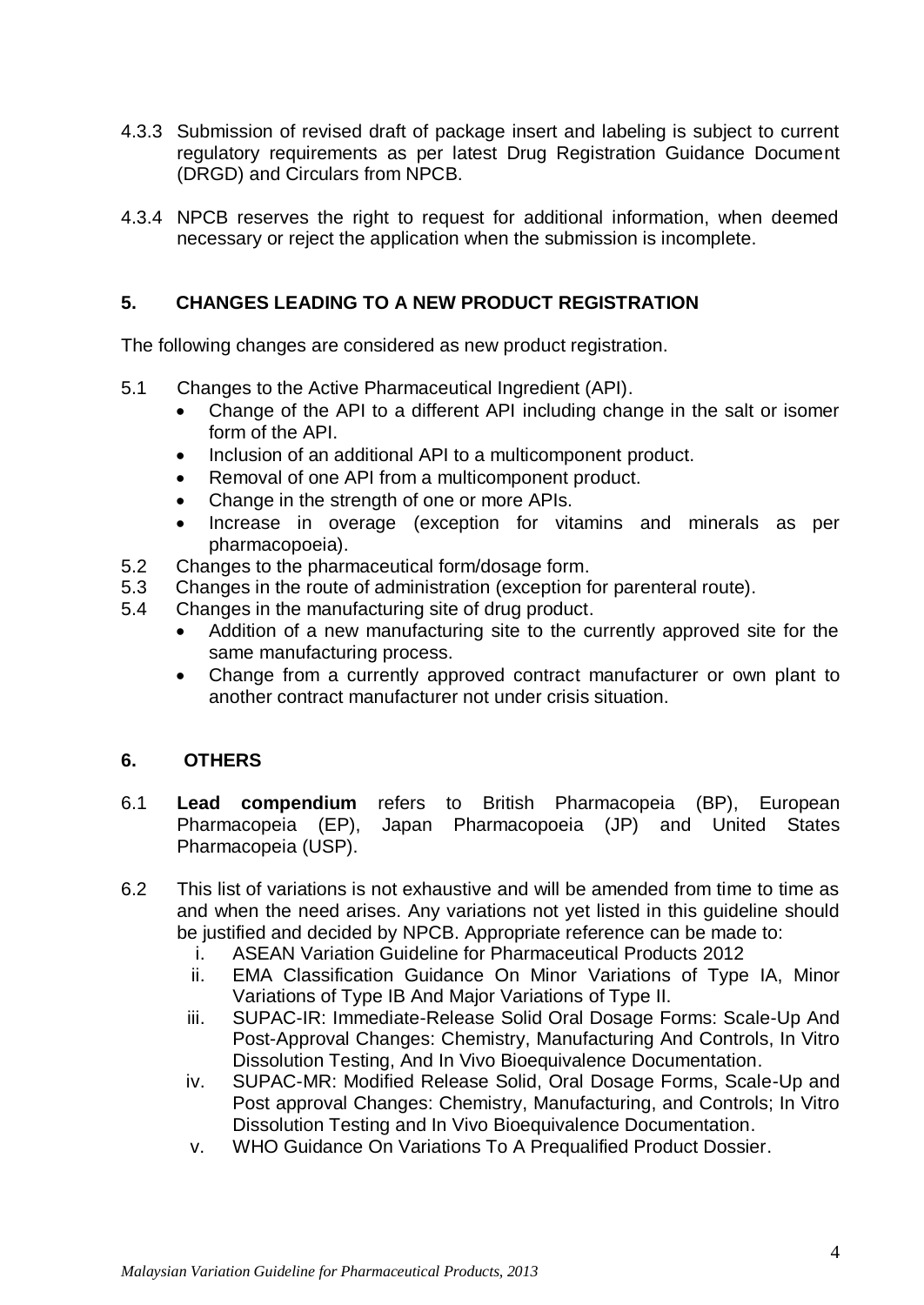#### 6.3 **Abbreviations:**

| Conditions to be fulfilled<br>U |
|---------------------------------|
|                                 |

- $D = Doc$  de submitted<br>MaV = Major Variation
- MaV = Major Variation<br>MiV-N = Minor Variation
- MiV-N = Minor Variation (Notification)
- MiV-PA = Minor Variation (Prior Approval)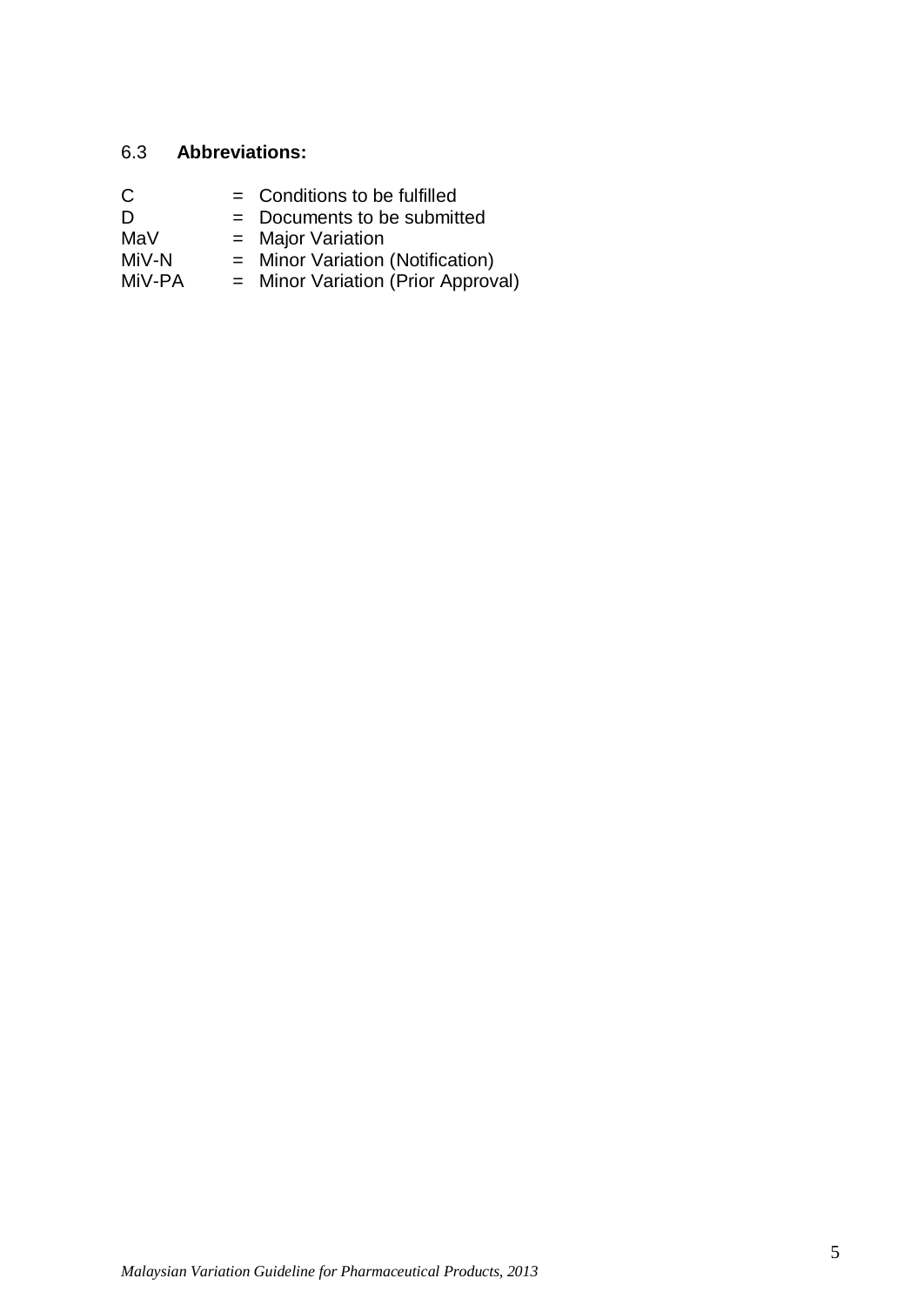# **7. MAJOR VARIATION**

<span id="page-9-1"></span><span id="page-9-0"></span>

| <b>Major Variation (MaV)</b> |                                                                                                                                                                                                                                                                                                                                                                                                                                                                                                                                                                                                                                                                                                         |  |  |  |
|------------------------------|---------------------------------------------------------------------------------------------------------------------------------------------------------------------------------------------------------------------------------------------------------------------------------------------------------------------------------------------------------------------------------------------------------------------------------------------------------------------------------------------------------------------------------------------------------------------------------------------------------------------------------------------------------------------------------------------------------|--|--|--|
| MaV-1                        | Change and/or additional indication/dosing regimen/patient<br>population/inclusion of clinical information extending the usage of<br>the product                                                                                                                                                                                                                                                                                                                                                                                                                                                                                                                                                        |  |  |  |
| C                            | 1. Product labeling refers to Package Insert(PI), unit carton label, inner label<br>and/or blister strips.<br>2. As a subsequent change due to revision of Summary of Product<br>Characteristics (SmPC) or equivalent document (USPI).<br>Not applicable to new / additional indication / extension of patient population /<br>3.<br>parenteral route of administration for new chemical entity (NCE). Please refer<br>to Section 16.4 of Drug Registration Guidance Document for new or additional<br>indication for NCE products.                                                                                                                                                                     |  |  |  |
| D                            | Currently approved product labeling.<br>1.<br>Proposed product labeling, a clean and annotated version highlighting the<br>2.<br>changes made.<br>3.<br>Approved PI/SmPC from an approved reference regulatory agency or the<br>country of origin containing the proposed changes (where applicable).<br>Justifications for the changes proposed.<br>4.<br>Approval letters from reference countries or country of origin which have<br>5.<br>approved the new indication or dosing regimen (where applicable).<br>6. Clinical expert reports and/or clinical trial reports (where applicable).<br>Clinical documents as per ASEAN Common Technical Dossier (ACTD) part IV<br>7.<br>(where applicable). |  |  |  |
| $Mav-2$                      | <b>Change of content of product labeling</b>                                                                                                                                                                                                                                                                                                                                                                                                                                                                                                                                                                                                                                                            |  |  |  |
| C                            | Product labeling refers to Package Insert (PI), unit carton label, inner label<br>1.<br>and/or blister strips.<br>The change is not a minor variation and not within the scope of MaV-1.<br>2.<br>As a subsequent change due to revision of Summary of Product<br>3.<br>Characteristics (SmPC) or equivalent document (USPI).                                                                                                                                                                                                                                                                                                                                                                           |  |  |  |
| D                            | Currently approved product labeling.<br>1.<br>Proposed product labeling, a clean and annotated version highlighting the<br>2.<br>changes made.<br>3.<br>Approved PI/SmPC from an approved reference regulatory agency or the<br>country of origin containing the proposed changes (where applicable).<br>Justifications for the changes proposed and supporting clinical documents<br>4.<br>when applicable.                                                                                                                                                                                                                                                                                            |  |  |  |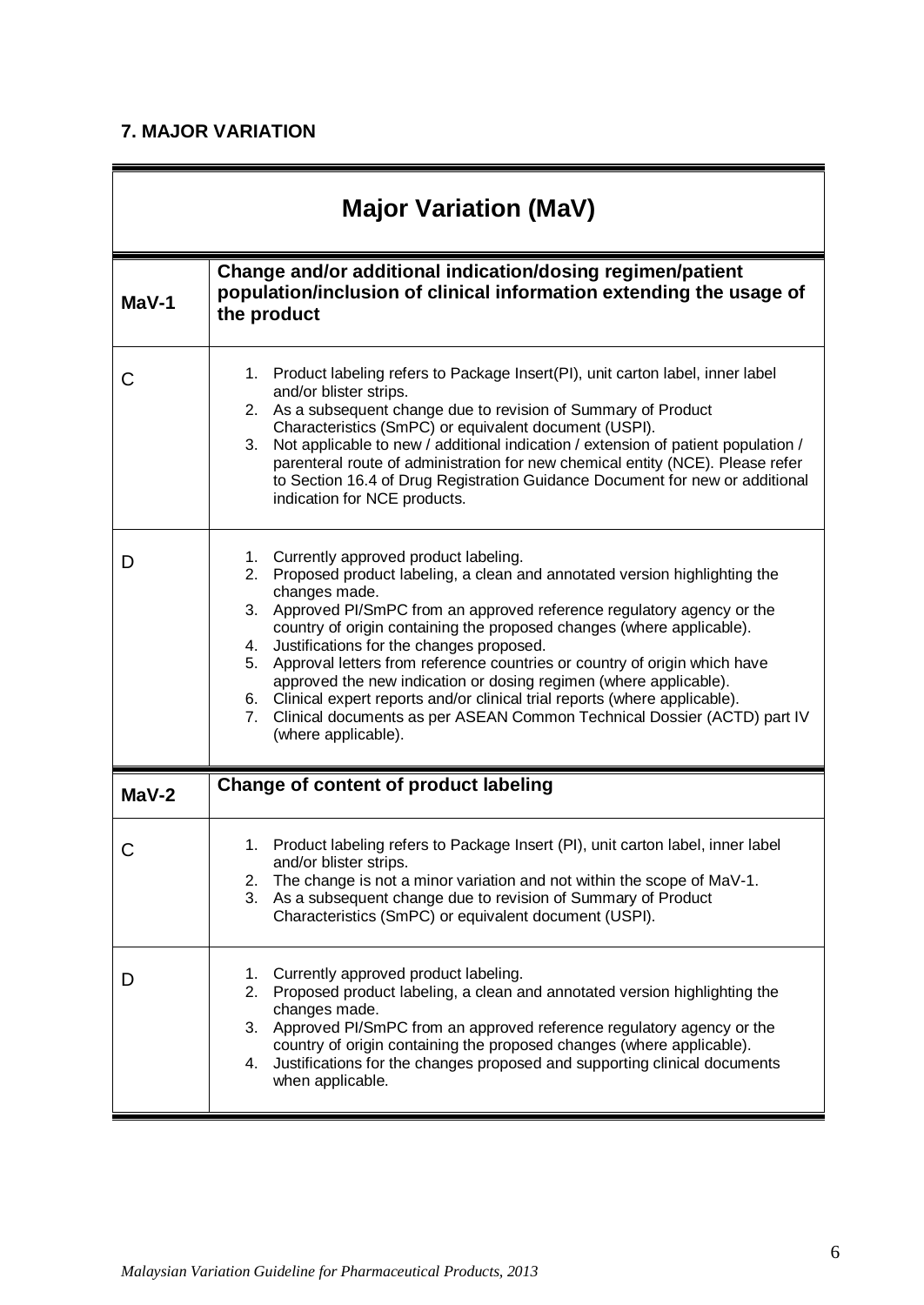<span id="page-10-0"></span>

| $Mav-3$ | Change and/or addition of alternative manufacturer/site of drug<br>substance [where European Pharmacopoeial Certificate of<br>Suitability (CEP) is not available]                                                                                                                                                                                                                                                                                                                                                                                                                                                                                                                                                                                                                                                                                                                                                                                                                                                                                                                                                                                                                                                                                                                                                                                                                                                                                                                                                                 |
|---------|-----------------------------------------------------------------------------------------------------------------------------------------------------------------------------------------------------------------------------------------------------------------------------------------------------------------------------------------------------------------------------------------------------------------------------------------------------------------------------------------------------------------------------------------------------------------------------------------------------------------------------------------------------------------------------------------------------------------------------------------------------------------------------------------------------------------------------------------------------------------------------------------------------------------------------------------------------------------------------------------------------------------------------------------------------------------------------------------------------------------------------------------------------------------------------------------------------------------------------------------------------------------------------------------------------------------------------------------------------------------------------------------------------------------------------------------------------------------------------------------------------------------------------------|
| С       | 1. Specifications of drug substances remain unchanged.<br>2. For Change and/or addition of alternative manufacturer/site of drug substance<br>where European Pharmacopoeial Certificate of Suitability (CEP) is available,<br>please refer to MiV-PA5.                                                                                                                                                                                                                                                                                                                                                                                                                                                                                                                                                                                                                                                                                                                                                                                                                                                                                                                                                                                                                                                                                                                                                                                                                                                                            |
| D       | 1. Either one of the following options is applicable;<br>a) Option 1 (DMF)<br>DMF (Open and Closed part)<br>i.<br>Current GMP certificate or any other evidence of GMP compliance from a<br>ii.<br>regulatory authority; and,<br>Letter of Access.<br>iii.<br>or<br>b) Option 2 (Full ACTD)<br>Full details of Part II S ACTD (S1-S7)<br>i.<br>Current GMP certificate or any other evidence of GMP compliance from a<br>ii.<br>regulatory authority.<br>2. Comparative tabulated format of the currently registered and revised drug<br>substance manufacture information (where applicable).<br>3. Certificate of analysis and batch analysis data (in a comparative tabular<br>format) for at least two pilot batches of the drug substance from the current<br>and proposed manufacturing sites.<br>4. A letter of commitment from product registration holder to conduct real time<br>and accelerated stability studies for the drug product manufactured with the<br>drug substance from the proposed manufacturing site, and report if any results<br>fall outside shelf-life specifications (with proposed action) or when requested.<br>Either a transmissible spongiform encephalopathy (TSE) European<br>5.<br>Pharmacopoeia certificate of suitability for any new source of material or,<br>where applicable, documentary evidence that the specific source of the<br>material that carries a risk of TSE has previously been assessed by the<br>competent authority and shown to comply with the current guideline. |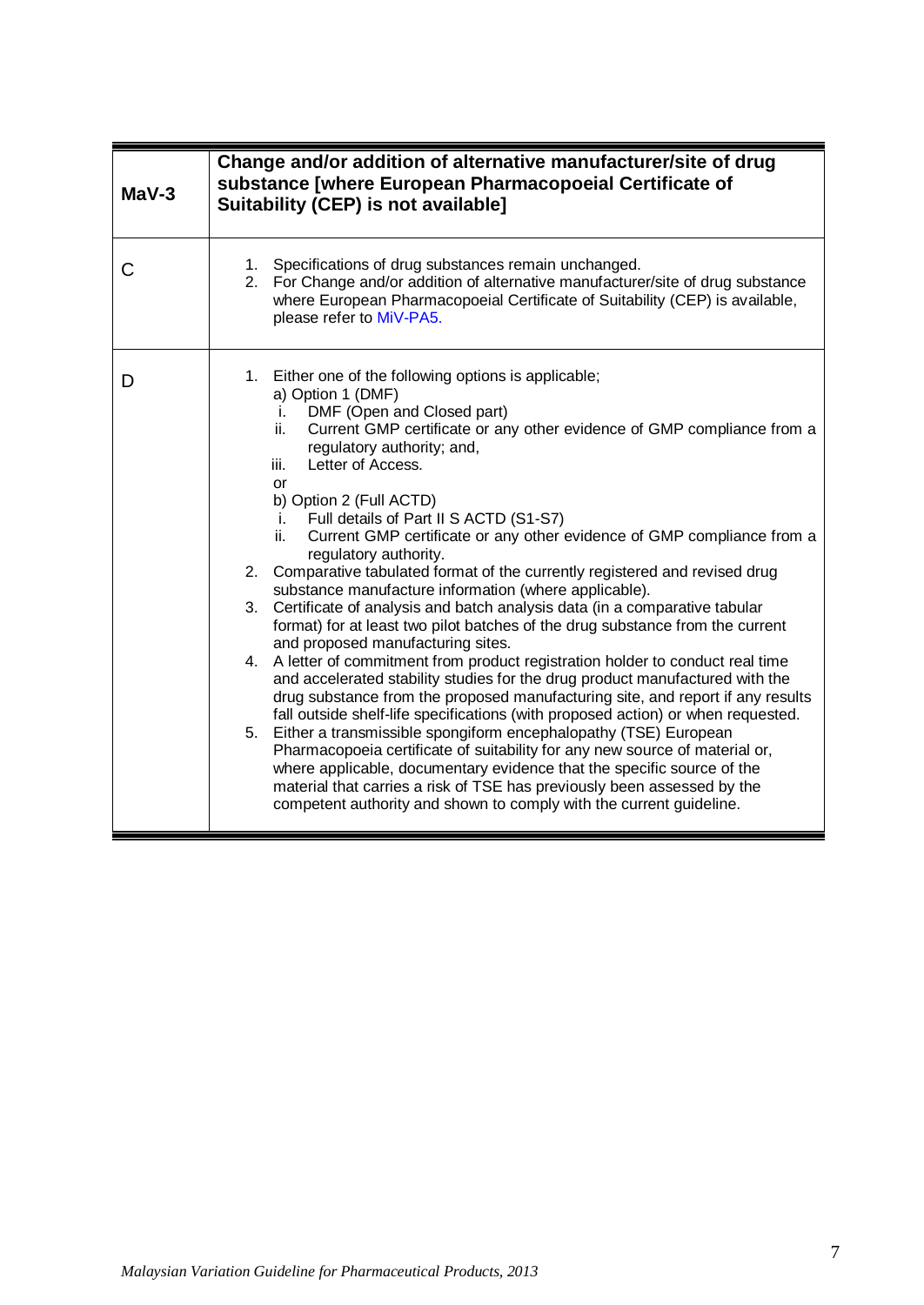<span id="page-11-0"></span>

| $Mav-4$ | Major change of manufacturing process of the drug substance<br>[where European Pharmacopoeial Certificate of Suitability (CEP) is<br>not available]                                                                                                                                                                                                                                                                                                                                                                                                                                                                                                                                                                                                                                                                                                                                                                                                                                                                                                                                                                                                                                                                                                                                                                 |  |  |  |
|---------|---------------------------------------------------------------------------------------------------------------------------------------------------------------------------------------------------------------------------------------------------------------------------------------------------------------------------------------------------------------------------------------------------------------------------------------------------------------------------------------------------------------------------------------------------------------------------------------------------------------------------------------------------------------------------------------------------------------------------------------------------------------------------------------------------------------------------------------------------------------------------------------------------------------------------------------------------------------------------------------------------------------------------------------------------------------------------------------------------------------------------------------------------------------------------------------------------------------------------------------------------------------------------------------------------------------------|--|--|--|
| C       | 1. No adverse change in qualitative and/or quantitative impurity profile which<br>would require further qualifications in safety studies.<br>The synthetic route is different. Refer to MiV-PA8 if the synthetic route remains<br>2.<br>unchanged.<br>3. Manufacturing process of drug substance does not use any materials of<br>human/animal origin for which assessment is required of viral safety.<br>4. Physicochemical characteristics and other relevant properties of drug<br>substance remain unchanged.<br>5. Specifications and stability performance of drug substance remain unchanged.<br>6. Refer to MiV-PA13 if this change resulted in revision of CEP.                                                                                                                                                                                                                                                                                                                                                                                                                                                                                                                                                                                                                                           |  |  |  |
| D       | 1. Either one of the following options is applicable;<br>a) Option 1 (DMF)<br>DMF (Open and Closed part); and,<br>İ.<br>Letter of Access.<br>ii.<br>or<br>b) Option 2 (Full ACTD)<br>Full details of Part II S ACTD (S1-S7)<br>İ.<br>2. Comparative tabulated format of the currently registered and revised<br>manufacturing process of the drug substance.<br>Certificate of analysis and batch analysis data (in a comparative tabular<br>3.<br>format) for at least two pilot batches of the drug substance from the current<br>and proposed manufacturing process.<br>4. A letter of commitment from product registration holder to conduct real time<br>and accelerated stability studies for the drug product manufactured with the<br>drug substance synthesized from the proposed manufacturing process, and<br>report if any results fall outside shelf-life specifications (with proposed action)<br>or when requested.<br>5. Either a transmissible spongiform encephalopathy (TSE) European<br>Pharmacopoeia certificate of suitability for any new source of material or,<br>where applicable, documentary evidence that the specific source of the<br>material that carries a risk of TSE has previously been assessed by the<br>competent authority and shown to comply with the current guideline. |  |  |  |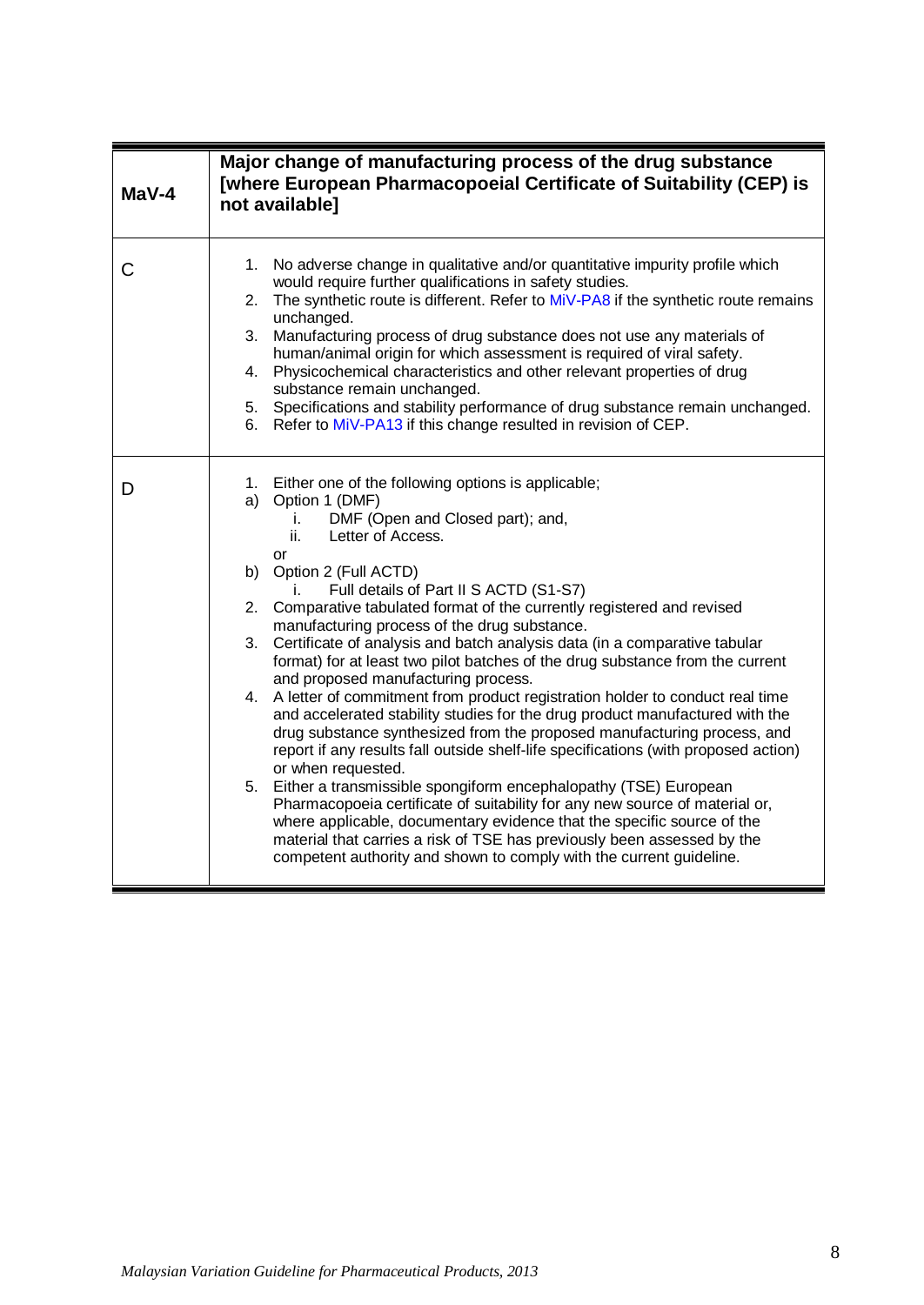<span id="page-12-0"></span>

| $Mav-5$ | Change of the manufacturing site of the drug product                                                                                                                                                                                                                                                                                       |
|---------|--------------------------------------------------------------------------------------------------------------------------------------------------------------------------------------------------------------------------------------------------------------------------------------------------------------------------------------------|
|         | Not applicable to changes relating to manufacturer responsible for batch<br>1.<br>release or a site where only batch release takes place.<br>2. For replacement of the company or party responsible for batch release, please<br>refer to MiV-PA4<br>3. If there are changes to the manufacturing process, MaV-10 is also applicable.      |
|         | Change of manufacturing site applications are categorised into 5 types with each<br>requiring different set of documentations. Product registration holders are advised to<br>refer to Appendix 13: Supporting Documents Required For Change Of Manufacturing<br>Site Application Of Drug Registration Guidance Document for more details. |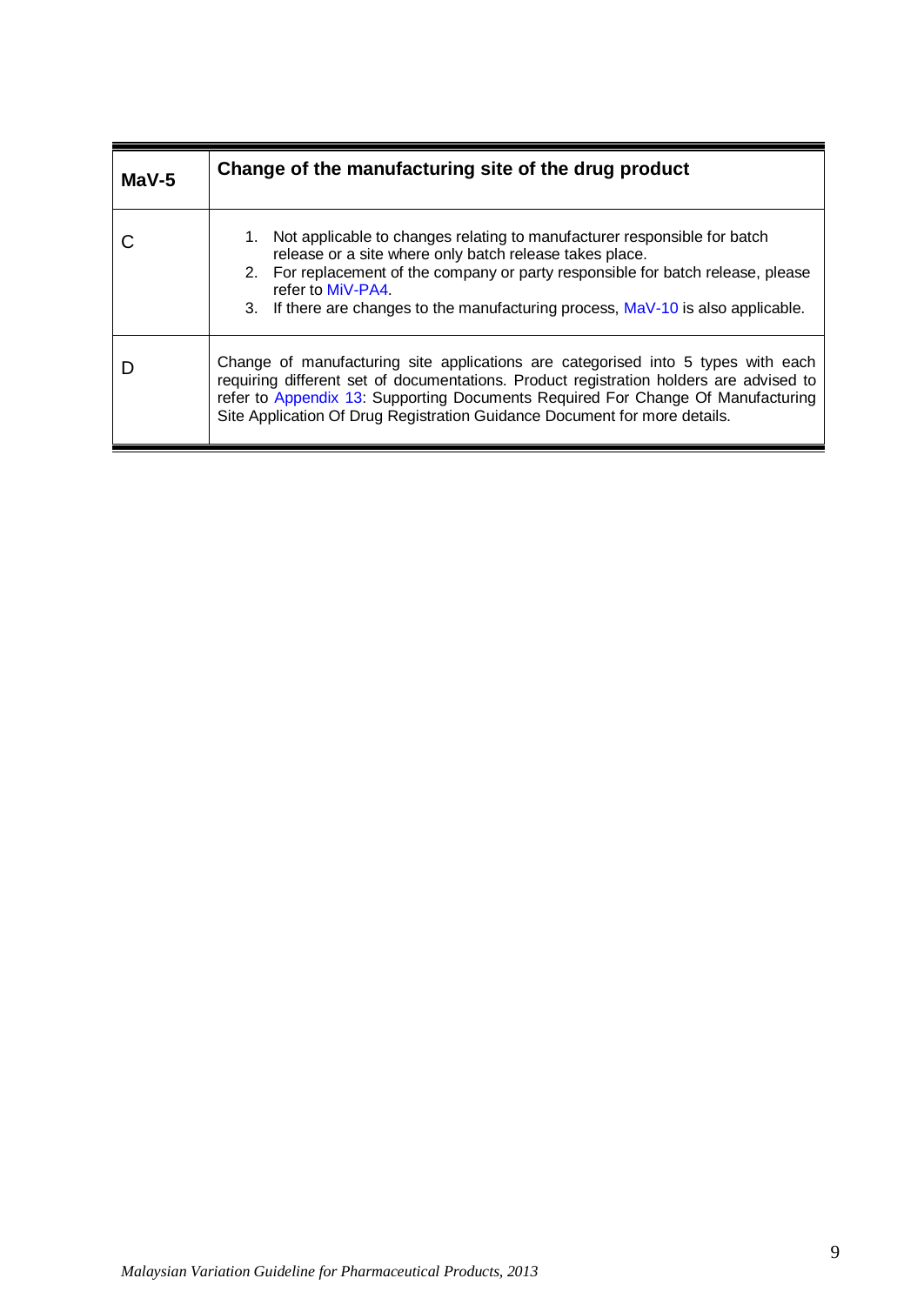#### <span id="page-13-0"></span>**APPENDIX 13:**

#### **SUPPORTING DOCUMENTS REQUIRED FOR CHANGE OF MANUFACTURING SITE (COS) APPLICATION**

| <b>No</b>        | <b>Document To Be Submitted</b>                                                                                                                                                                                                                                                                                                                                                          | <b>Type</b> | <b>Type</b><br>Ш | <b>Type</b><br>$\mathbf{III}$ | <b>Type</b><br>IV | <b>Type</b><br>v |
|------------------|------------------------------------------------------------------------------------------------------------------------------------------------------------------------------------------------------------------------------------------------------------------------------------------------------------------------------------------------------------------------------------------|-------------|------------------|-------------------------------|-------------------|------------------|
| 1.               | Letter of authorization/ appointment from the product owner<br>to authorize Product Registration Holder to submit the<br>change of site application.<br>In case of a contract manufacturer, a letter of acceptance<br>from the proposed contract manufacturer to manufacture<br>the product.                                                                                             | $\sqrt{}$   | $\sqrt{}$        | $\sqrt{}$                     | $\sqrt{}$         |                  |
| 2.               | Letter from the manufacturer/ product owner to clarify/<br>explain the need to change site of manufacture.<br>For Type I:<br>Letter of declaration stating the reason(s) for change of<br>manufacturing site and clearly state the proposed and<br>current name and address of manufacturer                                                                                              | $\sqrt{ }$  | $\sqrt{ }$       | $\sqrt{}$                     | $\sqrt{}$         |                  |
| 3.               | Written declaration from the manufacturer to certify that the<br>manufacturing process, and the release and expiry<br>specifications of the product as the same as already<br>approved.<br>0R<br>If there are minor changes, to declare the 'minor changes'<br>& justify the need for such changes.                                                                                      | $\sqrt{}$   | $\sqrt{ }$       | $\sqrt{ }$                    | $\sqrt{}$         |                  |
| 4.               | 'end-of-shelf life'<br>'Release'<br>specifications<br>and<br>from<br>proposed site.                                                                                                                                                                                                                                                                                                      | $\sqrt{}$   | $\sqrt{ }$       | $\sqrt{}$                     | $\sqrt{}$         |                  |
| $\overline{5}$ . | Original copy of the Certificate of Free Sale (CFS) and<br>Good Manufacturing Practice (GMP)/ Certificate of<br>Pharmaceutical Product (CPP) from the source country of<br>the new manufacturing site in the case of an imported<br>product<br>0R<br>confirmation<br><b>GMP</b><br>Letter<br>0f<br>status<br>valid<br>on<br>or<br>manufacturer's license for the new manufacturing site. |             |                  |                               |                   |                  |
| 6.               | Specification of the drug substance                                                                                                                                                                                                                                                                                                                                                      | $\sqrt{}$   | $\sqrt{ }$       | $\sqrt{}$                     | $\sqrt{}$         | $\sqrt{}$        |
| 7.               | Product formula                                                                                                                                                                                                                                                                                                                                                                          | $\sqrt{ }$  | $\sqrt{ }$       | $\sqrt{ }$                    | $\sqrt{}$         | $\sqrt{ }$       |
| 8.               | Original copy of Certificate of Analysis (CoA) from the new<br>manufacturing site.                                                                                                                                                                                                                                                                                                       |             | $\sqrt{ }$       | $\sqrt{ }$                    | $\sqrt{ }$        |                  |
| 9.               | Comparative batch analysis data of drug product of at least<br>two production batches (or one production batch and two<br>pilot batch) from the proposed site and last three batches<br>from the current site; batch analysis data on the next two                                                                                                                                       |             | $\sqrt{}$        | $\sqrt{}$                     | $\sqrt{}$         |                  |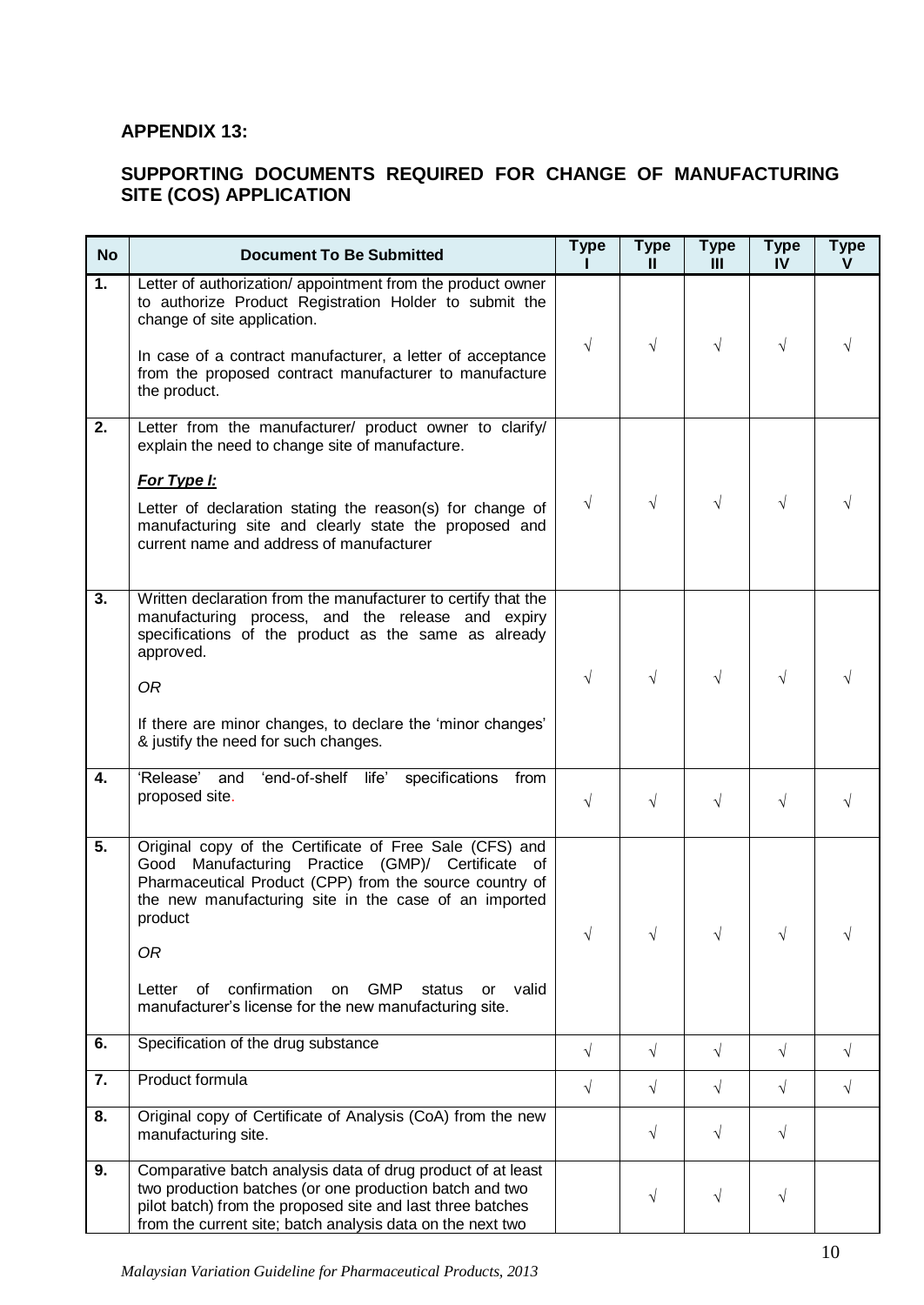| <b>No</b>         | <b>Document To Be Submitted</b>                                                                                                                                                                             | <b>Type</b> | <b>Type</b><br>Ш. | <b>Type</b><br>Ш | <b>Type</b><br>IV | <b>Type</b><br>v |
|-------------------|-------------------------------------------------------------------------------------------------------------------------------------------------------------------------------------------------------------|-------------|-------------------|------------------|-------------------|------------------|
|                   | full production batches should be available upon request or<br>reported if outside specifications (with proposed action).                                                                                   |             |                   |                  |                   |                  |
| 10.               | "Accelerated" and on-going stability data as per ASEAN<br>Guideline on Stability Study of Drug Product and a letter of<br>commitment to submit real time stability data.                                    |             |                   |                  |                   |                  |
|                   | For Type I:                                                                                                                                                                                                 | $\sqrt{ }$  | $\sqrt{ }$        | $\sqrt{ }$       | $\sqrt{}$         |                  |
|                   | Letter of commitment to submit stability data report.                                                                                                                                                       |             |                   |                  |                   |                  |
| 11.               | Amended immediate label, outer label and package insert<br>for the product from the proposed site.                                                                                                          | $\sqrt{}$   | $\sqrt{ }$        | $\sqrt{ }$       | $\sqrt{ }$        | $\sqrt{}$        |
| 12.               | Process validation report as per ASEAN Guideline On<br>Submission Of Manufacturing Process Validation Data For<br>Drug Registration.                                                                        |             |                   |                  |                   |                  |
|                   | For Type I:                                                                                                                                                                                                 | $\sqrt{ }$  | $\sqrt{ }$        | $\sqrt{ }$       | $\sqrt{}$         |                  |
|                   | Letter of commitment to submit process validation report, if<br>applicable                                                                                                                                  |             |                   |                  |                   |                  |
| $\overline{13}$ . | Holding time studies testing of bulk pack during storage<br>and transportation between the bulk production site and<br>primary packager (where applicable).                                                 |             | $\sqrt{ }$        | $\sqrt{ }$       | $\sqrt{ }$        |                  |
| 14.               | Declaration and commitment that the manufacturer will<br>carry out continuous quality monitoring on the post change<br>products                                                                             | $\sqrt{}$   |                   |                  |                   |                  |
| 15.               | Letter of commitment to submit stability data, certificate of<br>analysis, process validation report (where applicable) and<br>sample for laboratory testing within 6 months of approval of<br>site change. |             |                   |                  |                   |                  |
| 16.               | A written plan for assessing the effect of the change of site<br>on the quality of the product with the objective of<br>demonstrating that the pre- and post-change products are<br>equivalent.             | $\sqrt{ }$  | $\sqrt{}$         |                  | $\sqrt{}$         |                  |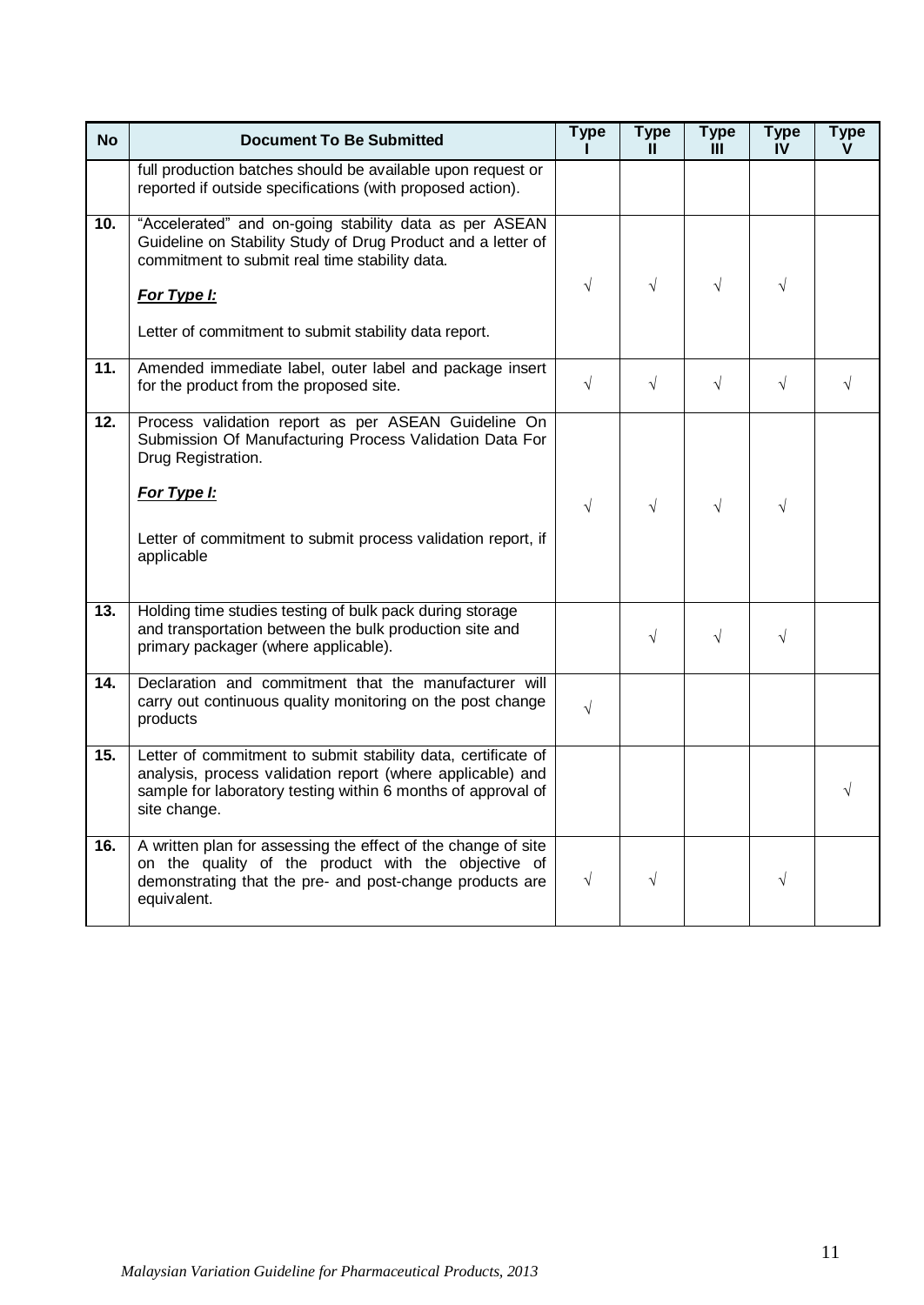| <b>No</b> | <b>Document To Be Submitted</b>                                                                                                                                               | <b>Type</b> | <b>Type</b><br>Ш | <b>Type</b><br>Ш | <b>Type</b><br>IV | <b>Type</b><br>v |
|-----------|-------------------------------------------------------------------------------------------------------------------------------------------------------------------------------|-------------|------------------|------------------|-------------------|------------------|
| 17.       | Comparative dissolution profile between the proposed and<br>current site for oral solid dosage forms that are entitled for<br>"biowaiver".                                    |             |                  |                  |                   |                  |
|           | For further information, please refer circular:<br>Bil (31) dlm. BPFK/PPP/01/03                                                                                               |             |                  |                  |                   |                  |
|           | <b>OR</b>                                                                                                                                                                     |             |                  |                  |                   |                  |
|           | Report of bioavailability and bioequivalence studies for<br>generic products.                                                                                                 |             | $\sqrt{ }$       | $\sqrt{}$        |                   |                  |
|           | 0R                                                                                                                                                                            |             |                  |                  |                   |                  |
|           | Comparative dissolution profile between the proposed and<br>current site for oral solid dosage forms for innovator<br>products, if applicable.                                |             |                  |                  |                   |                  |
|           | (Please refer to ASEAN Guidelines and list of products<br>requiring BA and BE study).                                                                                         |             |                  |                  |                   |                  |
| 18.       | Letter of commitment to submit comparative dissolution<br>profile between the proposed and current site for oral solid<br>dosage forms that are entitled for "biowaiver".     |             |                  |                  |                   |                  |
|           | For further information, please refer circular:<br>Bil (31) dlm. BPFK/PPP/01/03                                                                                               |             |                  |                  |                   |                  |
|           | 0 <sub>R</sub>                                                                                                                                                                |             |                  |                  |                   |                  |
|           | Letter of commitment to submit report of bioavailability and<br>bioequivalence studies for generic products.                                                                  | $\sqrt{}$   |                  |                  |                   |                  |
|           | 0R                                                                                                                                                                            |             |                  |                  |                   |                  |
|           | Letter of commitment to submit comparative dissolution<br>profile between the proposed and current site for oral solid<br>dosage forms for innovator products, if applicable. |             |                  |                  |                   |                  |
|           | (Please Refer to ASEAN Guidelines and list of products<br>requiring BA and BE study).                                                                                         |             |                  |                  |                   |                  |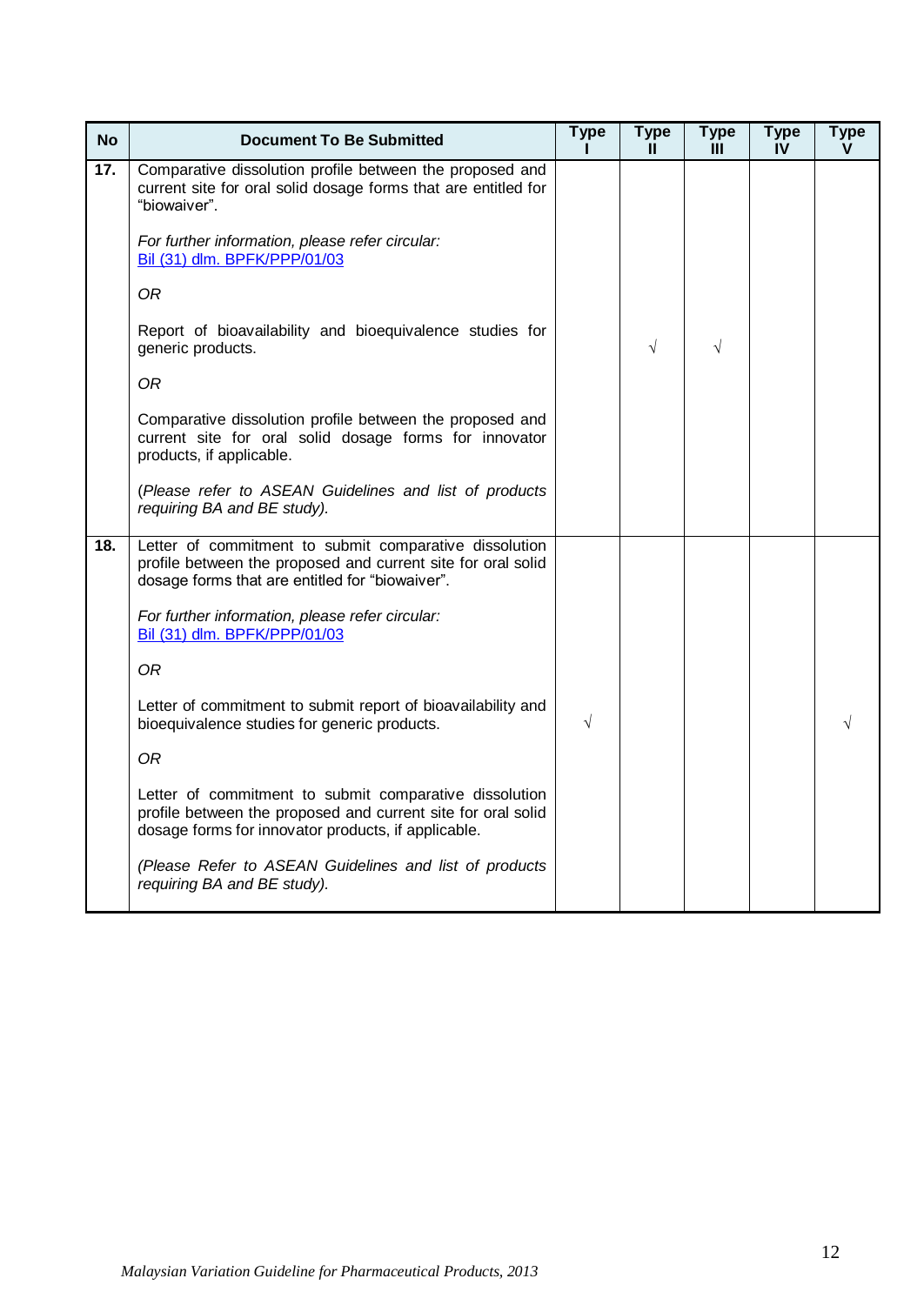<span id="page-16-1"></span><span id="page-16-0"></span>

| $Mav-6$ | Replacement of alternative site for primary packaging (direct<br>contact with drug product)                                                                                                                                                                                                                                                                                                                                                                                                                                                                                                                                                                                                                                                                                                                                                                                                                                                                                                                                                                                                                                                                                             |
|---------|-----------------------------------------------------------------------------------------------------------------------------------------------------------------------------------------------------------------------------------------------------------------------------------------------------------------------------------------------------------------------------------------------------------------------------------------------------------------------------------------------------------------------------------------------------------------------------------------------------------------------------------------------------------------------------------------------------------------------------------------------------------------------------------------------------------------------------------------------------------------------------------------------------------------------------------------------------------------------------------------------------------------------------------------------------------------------------------------------------------------------------------------------------------------------------------------|
| С       | 1. No other changes except for the replacement of alternative site for primary<br>packaging (direct contact with drug product).                                                                                                                                                                                                                                                                                                                                                                                                                                                                                                                                                                                                                                                                                                                                                                                                                                                                                                                                                                                                                                                         |
| D       | 1. Revised drafts of the package insert and labeling incorporating the proposed<br>variation (where applicable).<br>2. Proof that the proposed site is appropriately authorized for the packaging<br>activity of the pharmaceutical form concerned such as a valid GMP Certificate<br>and/or a CPP which covers GMP certification.<br>3. In case of a contract primary packager, letter of appointment and letter of<br>acceptance for the proposed site to package the product and stating the types<br>of activity to be performed by the packager (where applicable).<br>4. For sterile product, validation scheme and/or report on primary packaging<br>processes as per ASEAN Guideline on Submission of Manufacturing Process<br>Validation Data for Drug Registration at the proposed site should be provided<br>upon submission.<br>Holding time studies testing of bulk pack during storage and transportation<br>5.<br>between the bulk production site to primary packager (where applicable).<br>Stability data as per ASEAN Guideline On Stability Study Of Drug Product and<br>6.<br>report if any results fall outside shelf-life specifications (with proposed action). |
|         | Change of the specification of drug substance and/or drug product<br>[where European Pharmacopoeial Certificate of Suitability (CEP) is<br>not available]                                                                                                                                                                                                                                                                                                                                                                                                                                                                                                                                                                                                                                                                                                                                                                                                                                                                                                                                                                                                                               |
| $Mav-7$ | a) Specification limits are widened and/or deletion of test<br>parameter and limits of drug substance<br>b) Specification limits are widened and/or deletion of test<br>parameter and limits of drug product                                                                                                                                                                                                                                                                                                                                                                                                                                                                                                                                                                                                                                                                                                                                                                                                                                                                                                                                                                            |
| С       | 1. Test procedures remain the same, or changes in the test procedure are minor.<br>2. Not applicable to compendial drug substances/drug products.<br>The change should not be the result of unexpected events arising during<br>3.<br>manufacture or because of stability concerns.<br>Refer to MiV-PA13 if this change resulted in revision of CEP.<br>4.                                                                                                                                                                                                                                                                                                                                                                                                                                                                                                                                                                                                                                                                                                                                                                                                                              |
| D       | For both (a) and (b)<br>1. Revised specification of drug substance / drug product.<br>Comparative tabulated format of the currently approved and revised<br>2.<br>specification of drug substance/drug product with changes highlighted.<br>Certificate of analysis and batch analysis data of the drug substance/drug<br>3.<br>product for all tests in the new specification for two pilot or production scale<br>batches.<br>Justification for change substantiated with scientific data to be provided.<br>4.<br>In addition of D1 to D4, this is applicable for (b) only<br>Stability data as per ASEAN Guideline On Stability Study Of Drug Product and<br>5.<br>report if any results fall outside shelf-life specifications (with proposed action);<br>(where applicable).                                                                                                                                                                                                                                                                                                                                                                                                      |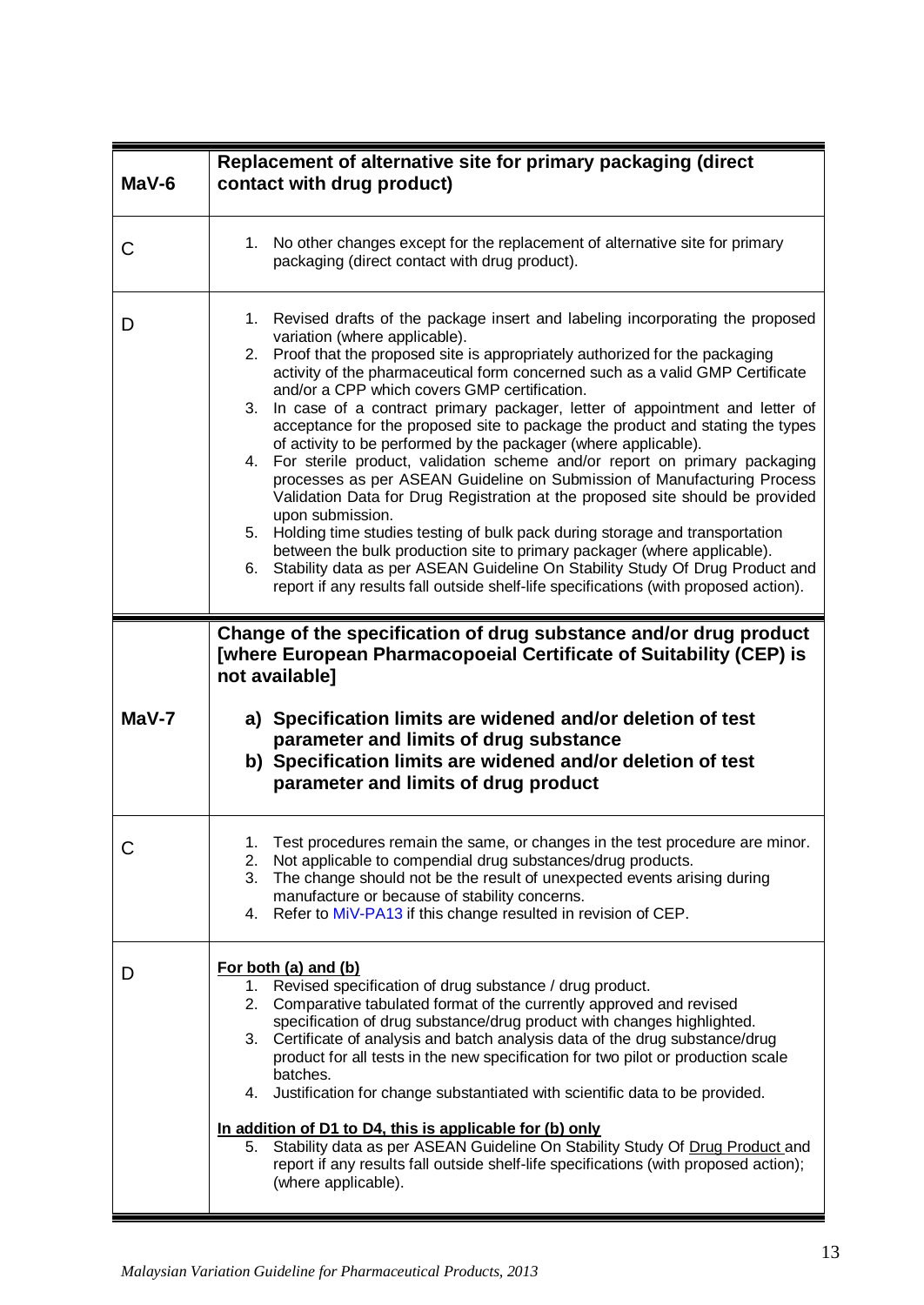<span id="page-17-0"></span>

| $Mav-8$ | Change of batch size of sterile drug product                                                                                                                                                                                                                                                                                                                                                                                                                                                                                                                                                                                                                                                                                                                                                                                     |
|---------|----------------------------------------------------------------------------------------------------------------------------------------------------------------------------------------------------------------------------------------------------------------------------------------------------------------------------------------------------------------------------------------------------------------------------------------------------------------------------------------------------------------------------------------------------------------------------------------------------------------------------------------------------------------------------------------------------------------------------------------------------------------------------------------------------------------------------------|
|         | The change does not affect consistency of production.<br>1.<br>The product formulation remains unchanged.<br>2.<br>Release and shelf-life specifications of drug product remain unchanged.<br>3.<br>Process validation scheme and/or report is available or validation of the<br>4.<br>manufacturing process has been successfully carried out according to protocol<br>with at least three batches appropriate to the proposed batch size in<br>accordance with the ASEAN Guideline on Submission of Manufacturing<br>Process Validation Data For Drug Registration.                                                                                                                                                                                                                                                            |
|         | Comparative tabulated format of proposed and currently approved batch<br>1.<br>manufacturing formula.<br>2. Validation scheme and/or report of the manufacturing process as per ASEAN<br>Guideline on Submission of Manufacturing Process Validation Data for Drug<br>Registration of the proposed batch size should be provided upon submission.<br>Release and shelf-life specifications of the drug product.<br>3.<br>Certificate of analysis and batch analysis data (in a comparative tabulated<br>4.<br>format) of drug product of at least two production batches manufactured<br>according to currently approved and proposed batch sizes.<br>Stability data as per ASEAN Guideline On Stability Study Of Drug Product and<br>5.<br>report if any results fall outside shelf-life specifications (with proposed action). |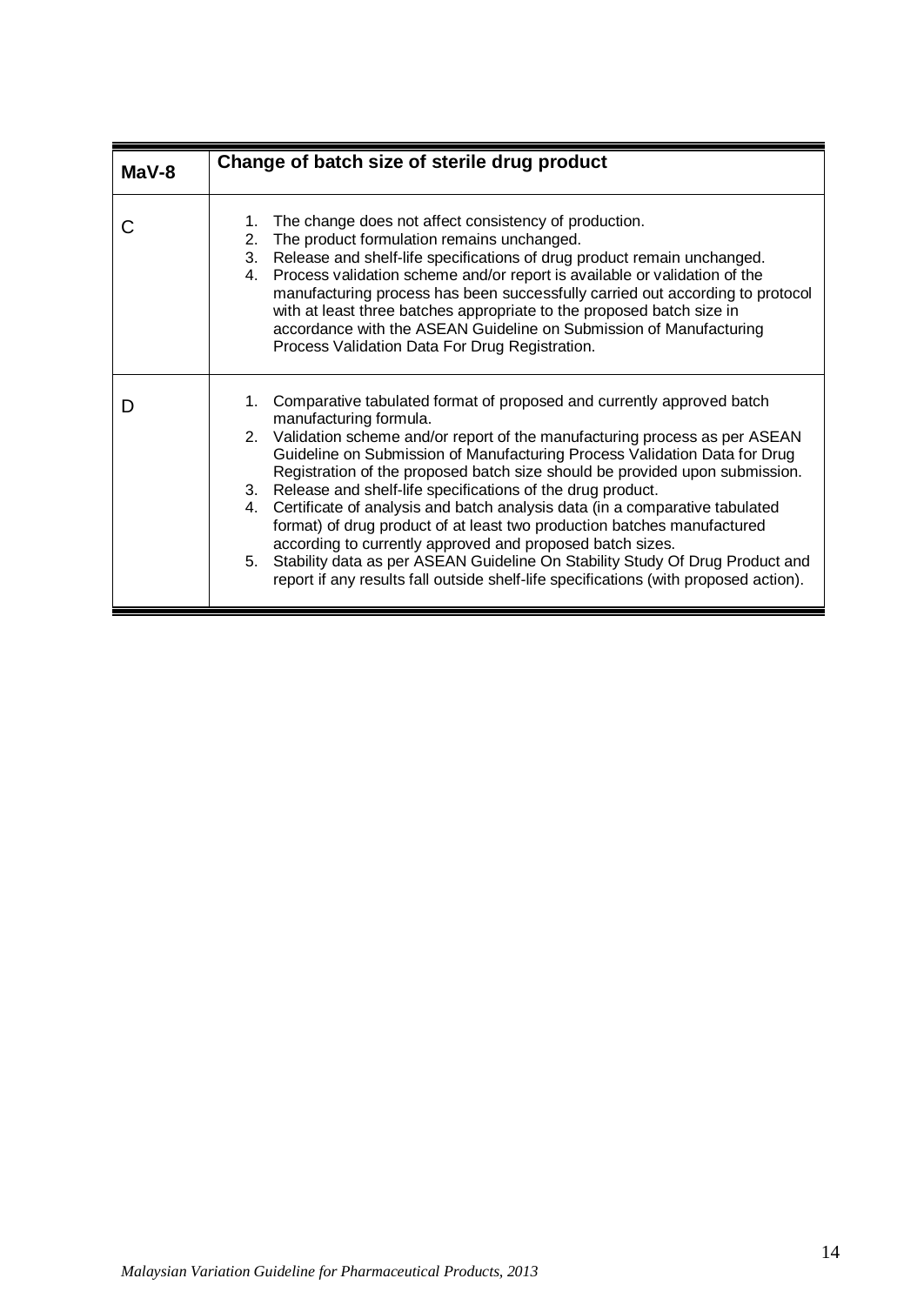<span id="page-18-0"></span>

| $Mav-9$ | Change of batch size of non-sterile drug product                                                                                                                                                                                                                                                                                                                                                                                                                                                                                                                                                                                                                                                                                                                                                                                                                                                                                                                                                                                         |
|---------|------------------------------------------------------------------------------------------------------------------------------------------------------------------------------------------------------------------------------------------------------------------------------------------------------------------------------------------------------------------------------------------------------------------------------------------------------------------------------------------------------------------------------------------------------------------------------------------------------------------------------------------------------------------------------------------------------------------------------------------------------------------------------------------------------------------------------------------------------------------------------------------------------------------------------------------------------------------------------------------------------------------------------------------|
| С       | The change does not affect consistency of production.<br>1.<br>Release and shelf-life specifications of drug product remain unchanged.<br>2.<br>Process validation scheme and/or report is available or validation of the<br>3.<br>manufacturing process has been successfully carried out according to protocol<br>with at least three batches appropriate to the proposed batch size in<br>accordance with the ASEAN Guideline on Submission of Manufacturing<br>Process Validation Data For Drug Registration.<br>4. This is applicable to change of batch size more than 10-fold compared to the<br>currently registered batch size. For change of batch size up to 10-fold<br>compared to the currently registered batch size, please refer MiV-PA14.                                                                                                                                                                                                                                                                               |
| D       | 1. For oral solid dosage forms, comparative dissolution profile for at least one<br>production batch (where applicable).<br>Comparative tabulated format of proposed and current batch manufacturing<br>2.<br>formula.<br>3. Validation scheme and/or report of the manufacturing process as per ASEAN<br>Guideline on Submission of Manufacturing Process Validation Data for Drug<br>Registration the proposed batch size should be provided upon submission.<br>Release and shelf-life specifications of the drug product.<br>4.<br>Certificate of analysis and batch analysis data (in a comparative tabulated<br>5.<br>format) of drug product on a minimum of one production batch manufactured<br>according to currently approved and proposed batch sizes and letter of<br>undertaking to submit batch data on the next one full production batch.<br>Stability data as per ASEAN Guideline On Stability Study Of Drug Product and<br>6.<br>report if any results fall outside shelf-life specifications (with proposed action). |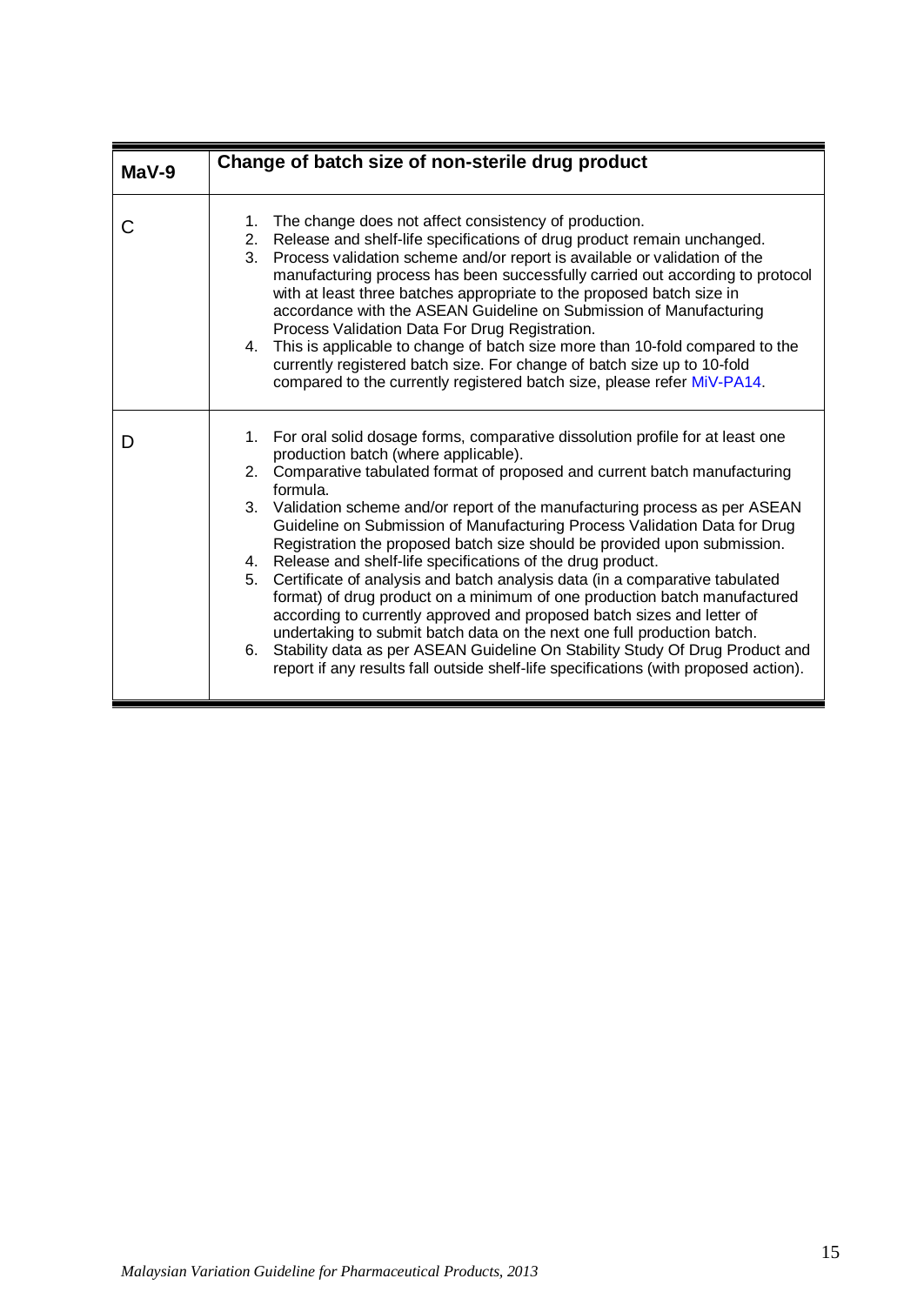<span id="page-19-0"></span>

| $Mav-10$ | Major change in the manufacturing process for drug product                                                                                                                                                                                                                                                                                                                                                                                                                                                                                                                                                                                                                                                                                                                                                                                                                                                                                                                                                                                                                                                                                                                                                                                                                                                                                                                                                                                              |
|----------|---------------------------------------------------------------------------------------------------------------------------------------------------------------------------------------------------------------------------------------------------------------------------------------------------------------------------------------------------------------------------------------------------------------------------------------------------------------------------------------------------------------------------------------------------------------------------------------------------------------------------------------------------------------------------------------------------------------------------------------------------------------------------------------------------------------------------------------------------------------------------------------------------------------------------------------------------------------------------------------------------------------------------------------------------------------------------------------------------------------------------------------------------------------------------------------------------------------------------------------------------------------------------------------------------------------------------------------------------------------------------------------------------------------------------------------------------------|
| C        | 1. The change does not cause a negative impact on the quality, safety and<br>efficacy of the drug product.<br>2. The same currently approved manufacturing site. If there is a change in<br>manufacturing site, MaV-5 is also applicable.<br>3. For minor change of the manufacturing process for non-sterile product, please<br>refer to MiV-PA21.                                                                                                                                                                                                                                                                                                                                                                                                                                                                                                                                                                                                                                                                                                                                                                                                                                                                                                                                                                                                                                                                                                     |
| D        | Description of the new manufacturing process and technical justification for the<br>1.<br>change.<br>2. Comparative dissolution profile data between the products manufactured with<br>the currently approved and proposed manufacturing process for oral solid<br>dosage forms as per compendium and validated dissolution test method.<br>3. Validation scheme and/or report of the proposed manufacturing process as per<br>ASEAN Guideline on Submission of Manufacturing Process Validation Data for<br>Drug Registration should be provided upon submission.<br>Copy of currently approved release and shelf-life specifications. Or,<br>4.<br>alternatively, copy of proposed release and shelf-life specifications that<br>supports that the new process must lead to an identical or better product<br>regarding all aspects of quality, safety and efficacy.<br>Certificate of analysis and comparative batch analysis data of drug product for<br>5.<br>a minimum of one production batch manufactured according to currently<br>registered and proposed processes.<br>Stability data as per ASEAN Guideline On Stability Study Of Drug Product and<br>6.<br>report if any results fall outside shelf-life specifications (with proposed action).<br>Justification for not submitting a new bioequivalence study according to<br>7.<br>ASEAN Guidelines for the Conduct of Bioavailability and Bioequivalence<br>Studies (where applicable). |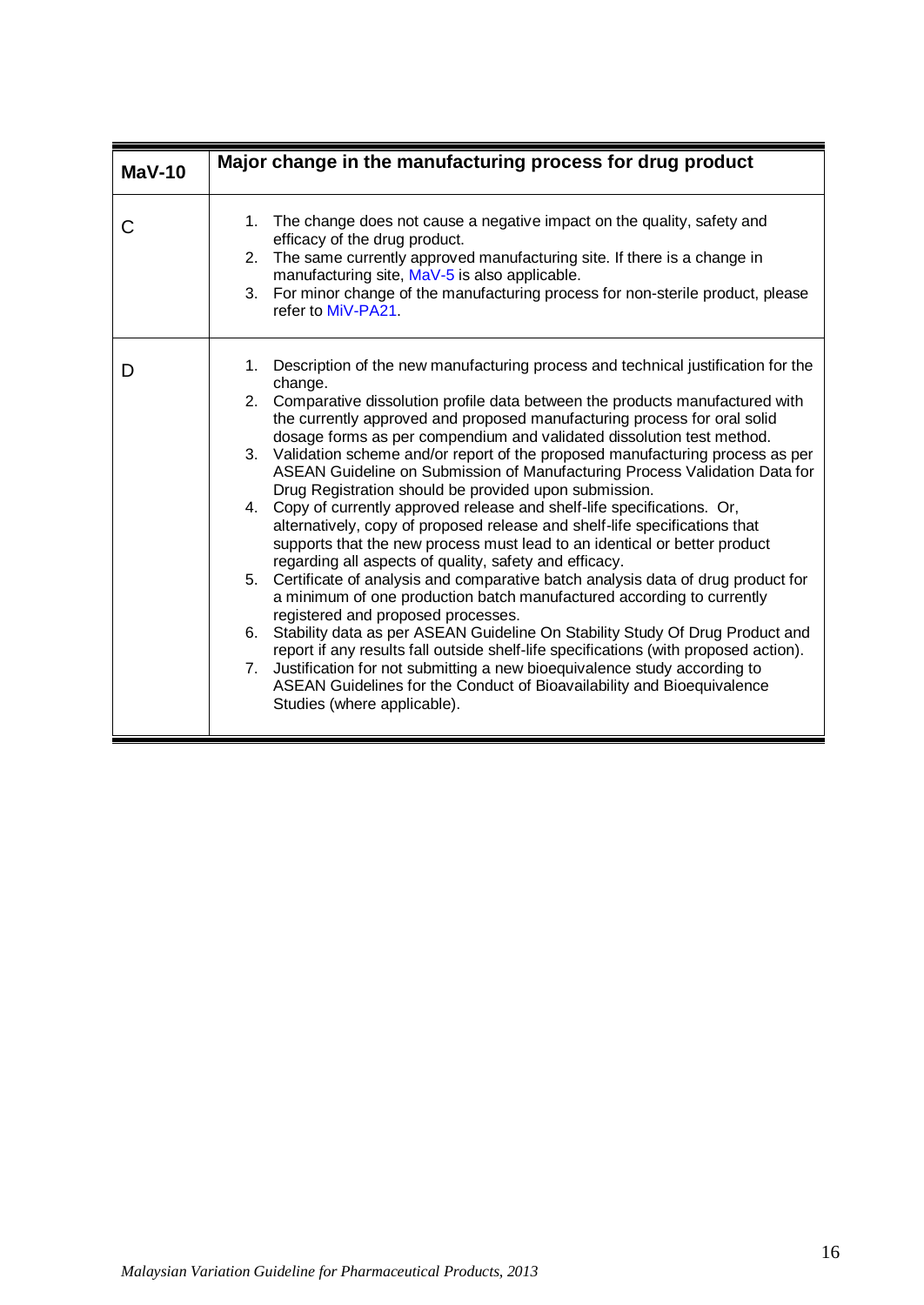<span id="page-20-0"></span>

| <b>MaV-11</b> | Qualitative or quantitative change of excipient<br>a) For immediate release oral dosage forms<br>(as per Level 2 and 3, Part III Components and Composition,<br><b>SUPAC guideline)</b><br>b) For modified release oral dosage forms<br>c) For other critical dosage forms such as sterile preparations.                                                                                                                                                                                                                                                                                                                                                                                                                                                                                                                                                                                                                                                                                                                                                                                                                                                                                                                                                                                                                                                                                                                                                                                                                                                                                                                                                                                                                                                                                                                                                                                                                                                                                                                                                                                                                             |
|---------------|--------------------------------------------------------------------------------------------------------------------------------------------------------------------------------------------------------------------------------------------------------------------------------------------------------------------------------------------------------------------------------------------------------------------------------------------------------------------------------------------------------------------------------------------------------------------------------------------------------------------------------------------------------------------------------------------------------------------------------------------------------------------------------------------------------------------------------------------------------------------------------------------------------------------------------------------------------------------------------------------------------------------------------------------------------------------------------------------------------------------------------------------------------------------------------------------------------------------------------------------------------------------------------------------------------------------------------------------------------------------------------------------------------------------------------------------------------------------------------------------------------------------------------------------------------------------------------------------------------------------------------------------------------------------------------------------------------------------------------------------------------------------------------------------------------------------------------------------------------------------------------------------------------------------------------------------------------------------------------------------------------------------------------------------------------------------------------------------------------------------------------------|
| C             | Change will need to comply with the finished product specifications for<br>$1_{\cdot}$<br>example release and shelf-life specifications of the drug product remain the<br>same, excluding product description.<br>2. Replacement of an excipient with a comparable excipient of the same<br>functional characteristics.<br>The dissolution profile of the proposed product is comparable to that of the<br>3.<br>current approved product.<br>Process validation scheme and/or report is available or validation of the<br>4.<br>manufacturing process has been successfully carried out according to protocol<br>with at least three batches of the proposed new product formula in accordance<br>with the ASEAN Guideline on Submission of Manufacturing Process Validation<br>Data For Drug Registration.<br>For other qualitative or quantitative changes of excipient for immediate release<br>5.<br>oral dosage forms and other non-critical dosage forms, please refer to MiV-<br><b>PA16</b><br>6. For Quantitative change in coating weight of tablets or weight and/or size of<br>capsule shell for modified release oral dosage form, please refer to MaV-12.                                                                                                                                                                                                                                                                                                                                                                                                                                                                                                                                                                                                                                                                                                                                                                                                                                                                                                                                                             |
| D             | 1. Revised drafts of the package insert and labeling incorporating the proposed<br>variation (where applicable).<br>Justification for the change must be given by appropriate development of<br>2.<br>pharmaceutics.<br>Comparative tabulated format of the current and revised product formulation<br>3.<br>with calculated changes highlighted (please state changes in the percentage of<br>the proposed excipient out of the total target dosage form weight, where<br>applicable).<br>4. Comparative dissolution profile data of at least one representative<br>pilot/production batch of the drug product between the currently approved and<br>proposed solid dosage forms formulation (where applicable).<br>Revised batch manufacturing formula.<br>5.<br>Validation scheme and/or report of the manufacturing process as per ASEAN<br>6.<br>Guideline on Submission of Manufacturing Process Validation Data for Drug<br>Registration appropriate to the proposed change in product formula should be<br>provided upon submission.<br>7. Revised ACTD Section P3.1 to P3.4 (where applicable).<br>8. Specifications of the proposed excipient.<br>9. For proposed excipients made of ruminants source, Transmitting Animal<br>Spongiform Encephalopathy (TSE)-free certificate or Bovine Spongiform<br>Encephalopathy (BSE)-free cert issued from relevant veterinary authority of the<br>issuing country (where applicable).<br>10. Drug product release and shelf-life specifications.<br>11. Certificate of analysis and batch analysis data (in a comparative tabulated<br>format) of drug product on at least two production (or one production batch and<br>two pilot batches) according to currently approved and proposed product<br>formula.<br>12. Stability data as per ASEAN Guideline On Stability Study Of Drug Product and<br>report if any results fall outside shelf-life specifications (with proposed action).<br>13. Justification for not submitting a new bioequivalence study according to<br>ASEAN Guidelines for the Conduct of Bioavailability and Bioequivalence<br>Studies (where applicable). |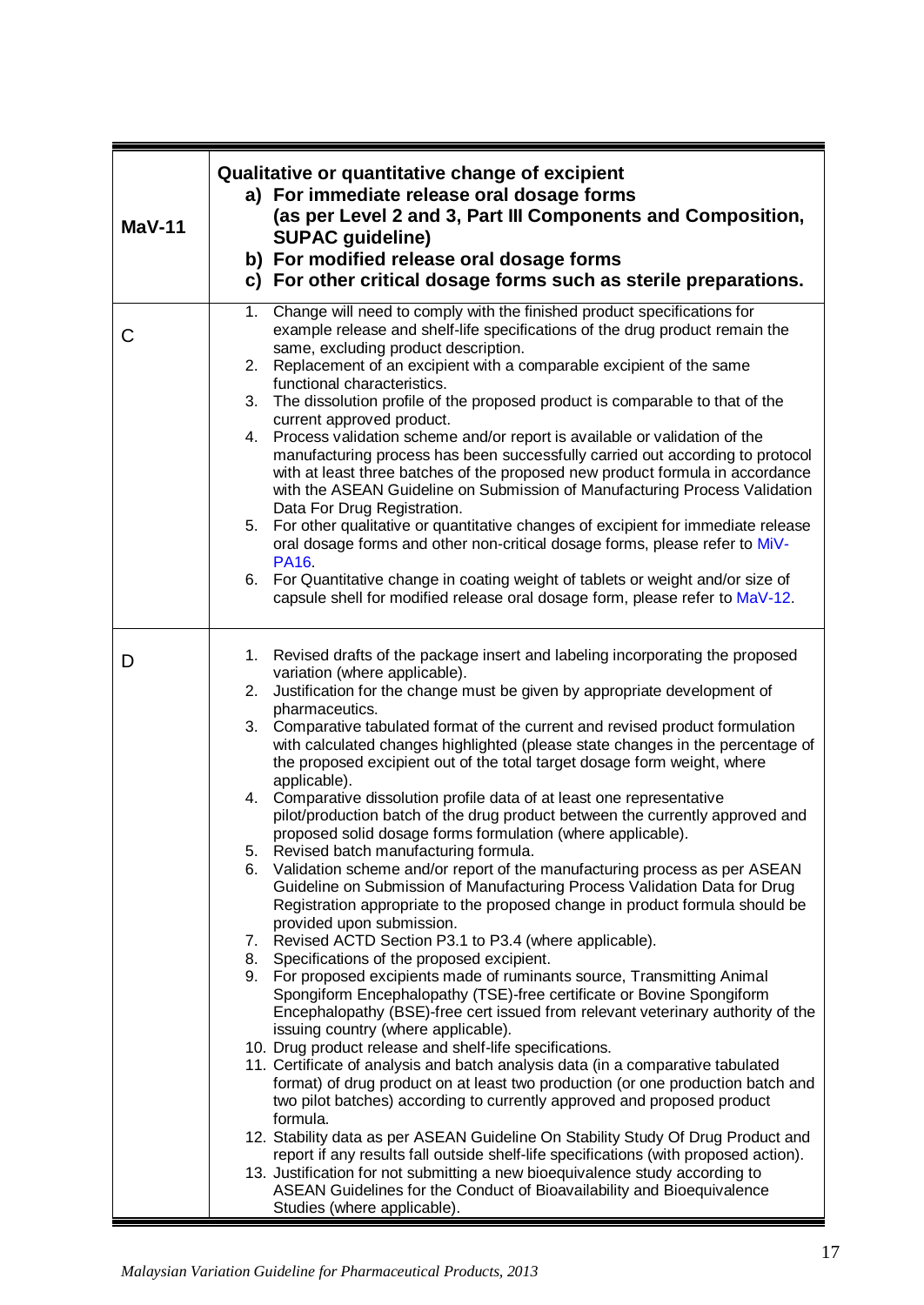<span id="page-21-0"></span>

| $MaV-12$ | Quantitative change in coating weight of tablets or weight and/or<br>size of capsule shell for modified release oral dosage form                                                                                                                                                                                                                                                                                                                                                                                                                                                                                                                                                                                                                                                                                                                                                                                                                                                                                                                                       |
|----------|------------------------------------------------------------------------------------------------------------------------------------------------------------------------------------------------------------------------------------------------------------------------------------------------------------------------------------------------------------------------------------------------------------------------------------------------------------------------------------------------------------------------------------------------------------------------------------------------------------------------------------------------------------------------------------------------------------------------------------------------------------------------------------------------------------------------------------------------------------------------------------------------------------------------------------------------------------------------------------------------------------------------------------------------------------------------|
| C        | The dissolution profile of the proposed product is comparable to that of the<br>1 <sup>1</sup><br>current approved product.<br>The release and shelf-life specifications of the drug product remain unchanged<br>2 <sup>1</sup><br>except for the weight and/or size(where applicable).<br>For quantitative change in coating weight of tablets or weight and/or size of<br>3.<br>capsule shell for immediate release oral solid dosage forms, please refer to<br>MiV-PA17                                                                                                                                                                                                                                                                                                                                                                                                                                                                                                                                                                                             |
| D        | 1. Revised draft of product label incorporating the proposed change (where<br>applicable).<br>2. A declaration that the change does not interfere with the drug product release<br>and shelf-life specifications test method.<br>Comparative dissolution profile data of at least one pilot/production batch of<br>3 <sub>1</sub><br>the drug product between the currently approved and proposed composition.<br>Current and proposed product and batch manufacturing formula.<br>4.<br>Revised release and shelf-life specifications of the drug product.<br>5.<br>Certificate of analysis and batch analysis data for two production/pilot scale<br>6.<br>batches of the drug product.<br>Stability data as per ASEAN Guideline On Stability Study Of Drug Product and<br>7.<br>report if any results fall outside shelf-life specifications (with proposed action).<br>Justification for not submitting a new bioequivalence study according to the<br>8.<br>ASEAN Guidelines For The Conduct of Bioavailability and Bioequivalence<br>Studies (where applicable). |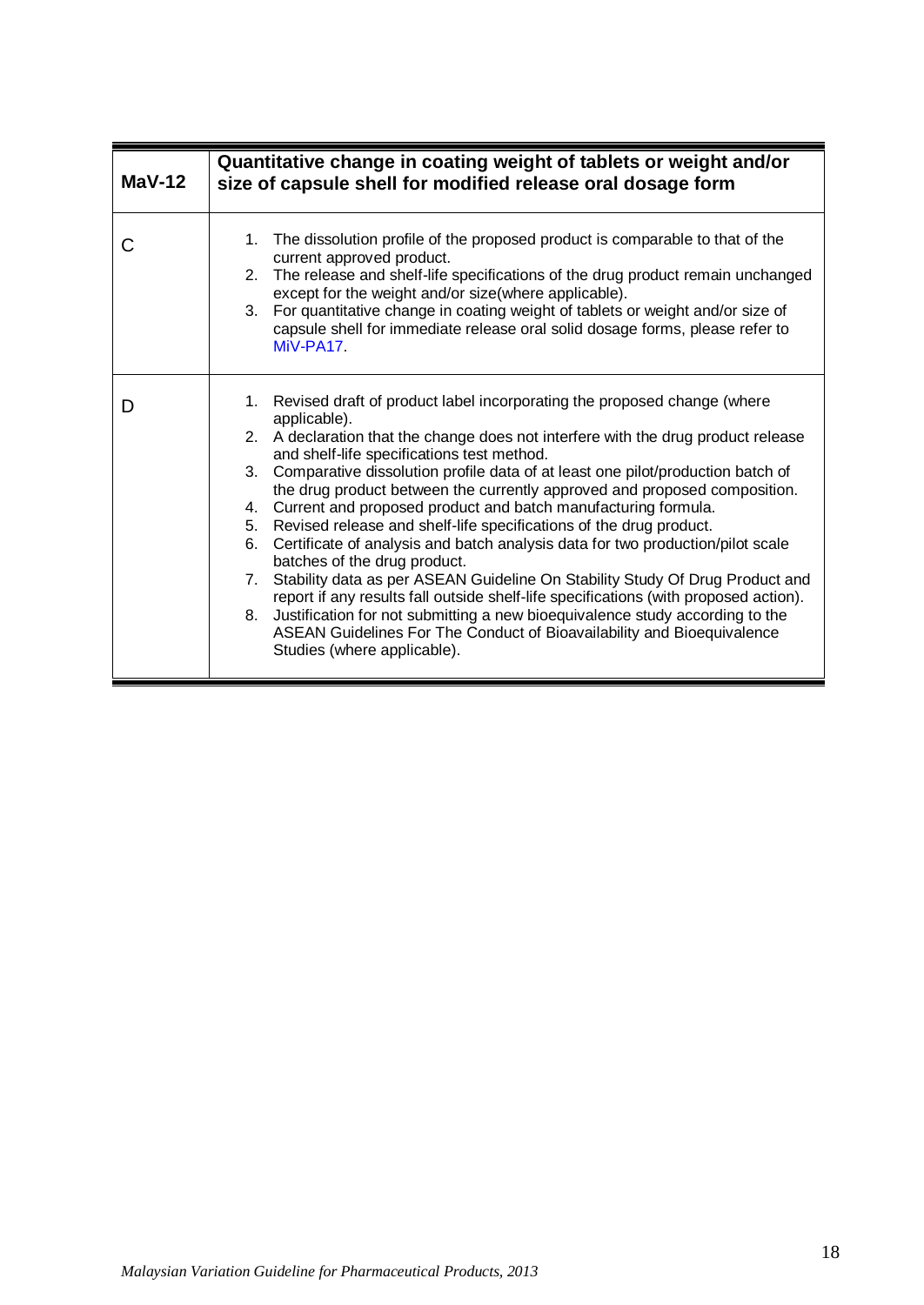<span id="page-22-0"></span>

| $Mav-13$ | Change in primary packaging material for sterile product<br>a) Qualitative and quantitative composition and/or<br>b) Type of container and/or<br>c) Inclusion of primary packaging material                                                                                                                                                                                                                                                                                                                                                                                                                                                                                                                                                                                                                                                                                                                                                                                                                                                                     |
|----------|-----------------------------------------------------------------------------------------------------------------------------------------------------------------------------------------------------------------------------------------------------------------------------------------------------------------------------------------------------------------------------------------------------------------------------------------------------------------------------------------------------------------------------------------------------------------------------------------------------------------------------------------------------------------------------------------------------------------------------------------------------------------------------------------------------------------------------------------------------------------------------------------------------------------------------------------------------------------------------------------------------------------------------------------------------------------|
| C        | 1. Release and shelf-life specifications of the drug product remain unchanged.<br>2. The change includes the same packaging type (for example from amber glass<br>ampoule to clear glass ampoule).<br>3. For change in the primary packaging material for non-sterile drug product,<br>please refer to MiV-PA29.                                                                                                                                                                                                                                                                                                                                                                                                                                                                                                                                                                                                                                                                                                                                                |
| D        | 1. Revised drafts of the package insert and labeling incorporating the proposed<br>variation (where applicable).<br>Appropriate scientific data on new packaging (comparative data on<br>2.<br>permeability, e.g. moisture, O <sub>2</sub> , CO <sub>2</sub> ).<br>3. Proof must be provided that no interaction between the content and the<br>packaging material occurs (where applicable).<br>4. Validation scheme and/or report of the manufacturing and sterilization process<br>as per ASEAN Guideline on Submission of Manufacturing Process Validation<br>Data for Drug Registration appropriate to the proposed change in primary<br>packaging material should be provided upon submission.<br>5. Comparative tabulated format of specifications of the proposed and current<br>primary packaging material.<br>6. Revised ACTD Sections P3 and/or P7 (where applicable).<br>Stability data as per ASEAN Guideline On Stability Study Of Drug Product and<br>7.<br>report if any results fall outside shelf-life specifications (with proposed action). |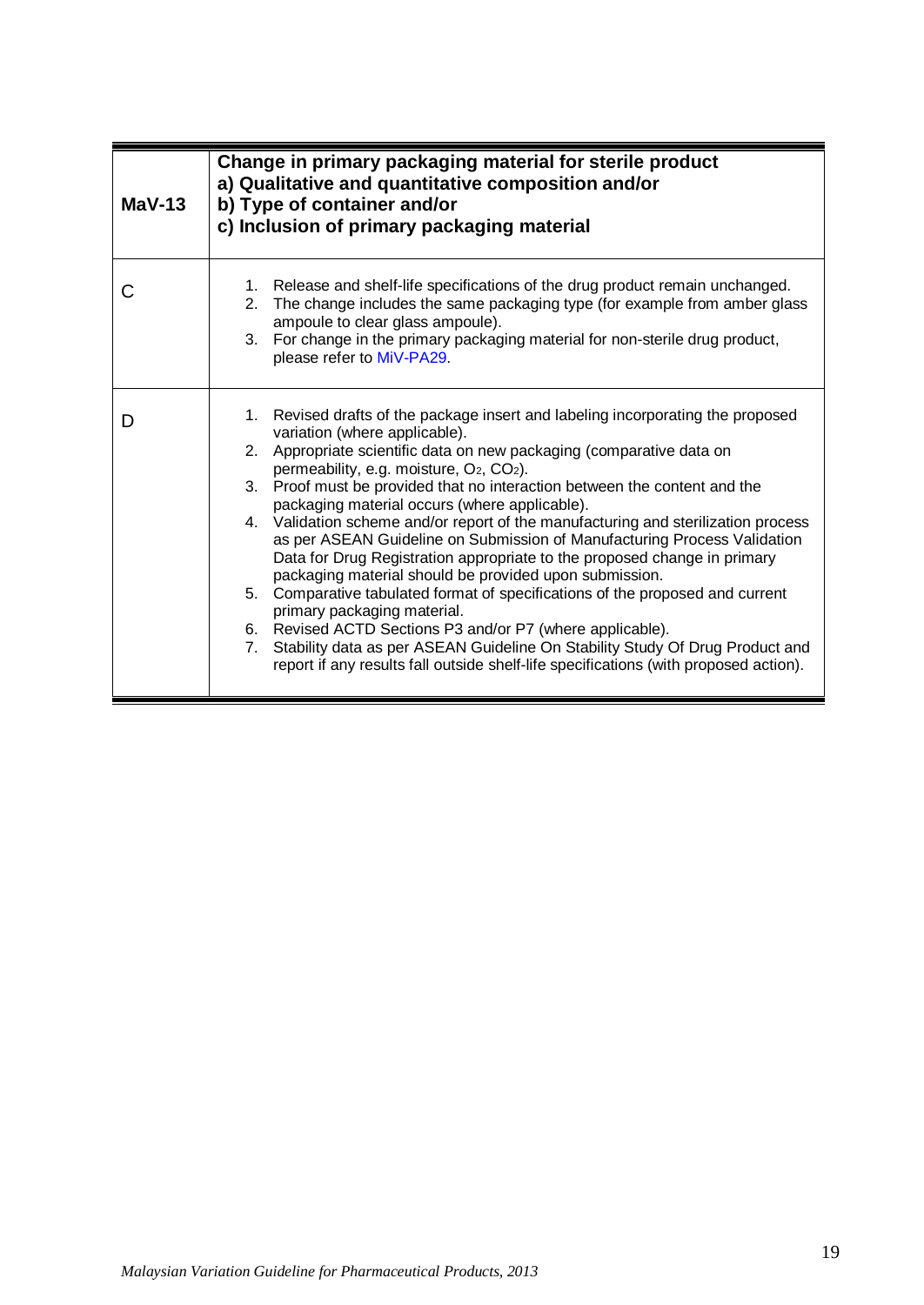<span id="page-23-1"></span><span id="page-23-0"></span>

| <b>MaV-14</b> | Change or addition of pack size/fill volume and/or change of shape<br>or dimension of container or closure for sterile solid and liquid<br>drug product                                                                                                                                                                                                                                                                                                                                                                                                                 |
|---------------|-------------------------------------------------------------------------------------------------------------------------------------------------------------------------------------------------------------------------------------------------------------------------------------------------------------------------------------------------------------------------------------------------------------------------------------------------------------------------------------------------------------------------------------------------------------------------|
| С             | The proposed pack size is consistent with the dosage regimen and duration of<br>1.<br>use as approved in the package insert.<br>The packaging material remains the same.<br>2.<br>3.<br>Release and shelf-life specifications of the drug product are not affected,<br>except pack size/fill volume specification.<br>Change or addition of pack size/fill volume and/or change of shape or<br>4.<br>dimension of container or closure for non-sterile drug product, please refer to<br>MiV-PA31                                                                        |
| D             | Revised drafts of the package insert and labeling incorporating the proposed<br>1.<br>variation (where applicable).<br>Justification that the proposed pack size is consistent with the dosage regimen<br>2.<br>and duration of use as approved in the package insert.<br>3. Validation data of the manufacturing process, sterilization and container<br>closure system (where applicable).<br>4. Stability data as per ASEAN Guideline On Stability Study Of Drug Product and<br>report if any results fall outside shelf-life specifications (with proposed action). |
|               |                                                                                                                                                                                                                                                                                                                                                                                                                                                                                                                                                                         |
| <b>MaV-15</b> | Inclusion or replacement of the solvent/diluent for the drug product                                                                                                                                                                                                                                                                                                                                                                                                                                                                                                    |
| С             | The proposed change does not result in any change in the dosage form,<br>1.<br>regimen, indication, method of administration of the product.<br>For deletion of the solvent/diluent, please refer to MiV-PA19.<br>2.<br>For change of shelf-life and/or storage condition of the drug product after first<br>3.<br>opening and/or after dilution/reconstitution, please also refer to MaV-16/MiV-<br>PA35 and/or MaV-17/MiV-PA36 (where applicable).                                                                                                                    |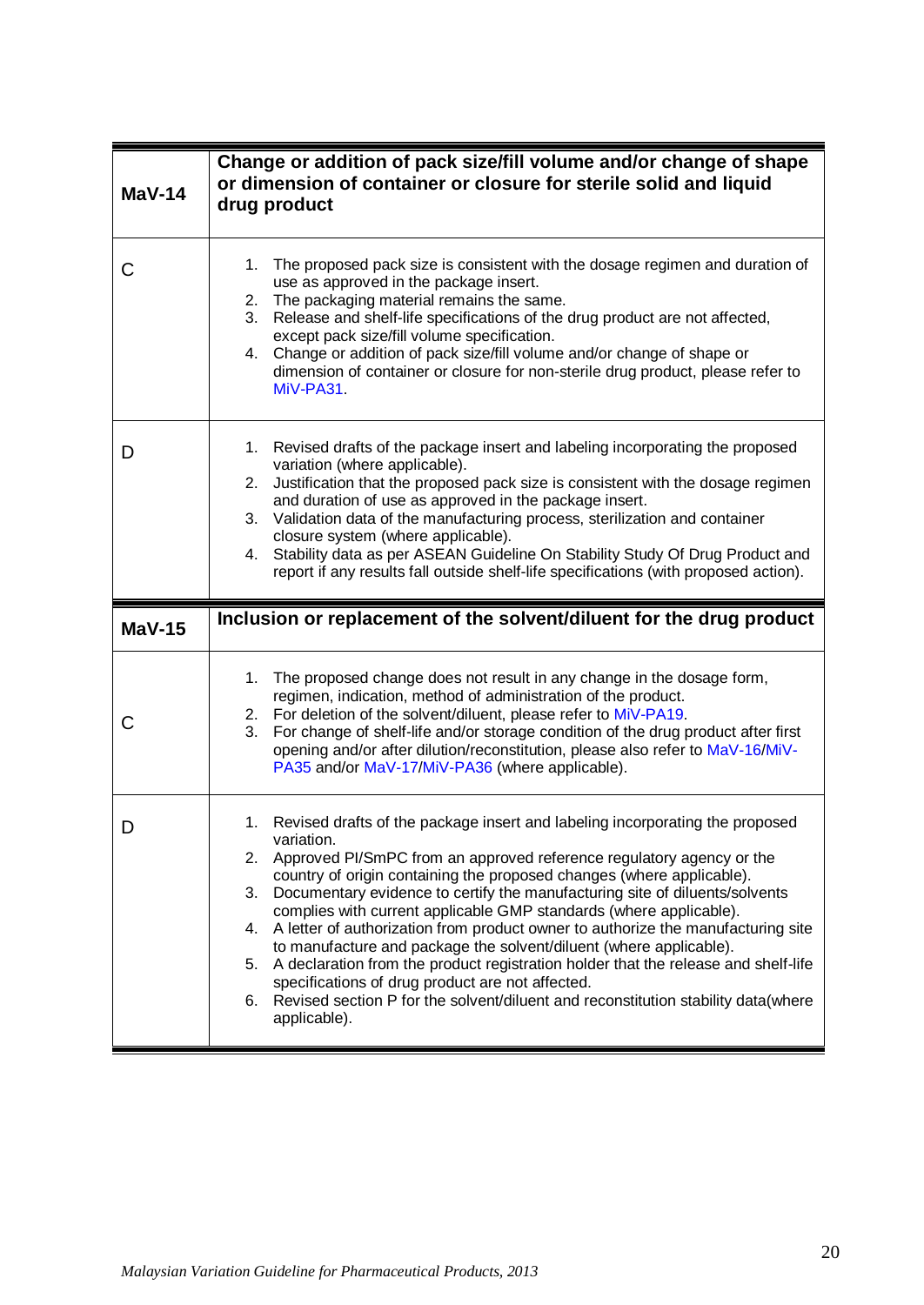<span id="page-24-1"></span><span id="page-24-0"></span>

| $MaV-16$ | <b>Extension of shelf-life of the drug product</b><br>a) As a package for sale and/or<br>b) After first opening and/or<br>c) After dilution/reconstitution                                                                                                                                                                                                                                                                                                                                                                                                                                                                                                                                                                                                                                                                                                              |
|----------|-------------------------------------------------------------------------------------------------------------------------------------------------------------------------------------------------------------------------------------------------------------------------------------------------------------------------------------------------------------------------------------------------------------------------------------------------------------------------------------------------------------------------------------------------------------------------------------------------------------------------------------------------------------------------------------------------------------------------------------------------------------------------------------------------------------------------------------------------------------------------|
| C        | 1. For (a) & (b) - The studies must show conformance to the currently approved<br>shelf-life specification.<br>2. For (c)-The studies must show conformance to the currently approved shelf-<br>life specification for the reconstituted product.<br>3. For reduction of shelf-life, please refer to MiV-PA35.                                                                                                                                                                                                                                                                                                                                                                                                                                                                                                                                                          |
| D        | 1. Revised drafts of the package insert and labeling incorporating the proposed<br>variation (where applicable).<br>2. Justification letter for the change of shelf-life of the drug product (where<br>applicable).<br>3. A letter of commitment from product owner or product registration holder to<br>inform users of the relevant change (where applicable).<br>4. Results of appropriate real time stability studies covering the duration of<br>proposed shelf-life of at least two pilot/production scale batches of the product<br>in the authorized packaging material<br>a) as a package for sale and/or<br>b) after first opening and/or<br>c) after the dilution/reconstitution<br>in accordance with the ASEAN Guidelines on Stability Study of Drug Product;<br>results of appropriate microbiological testing should be included (where<br>appropriate). |
| $MaV-17$ | Change of storage conditions of the drug product (Lowering from<br>the current approved storage condition)<br>a) As a package for sale and/or<br>b) After first opening and/or<br>c) After dilution/reconstitution                                                                                                                                                                                                                                                                                                                                                                                                                                                                                                                                                                                                                                                      |
|          | 1. For (a) & (b) - The studies must show conformance to the currently approved<br>shelf-life specification.<br>2. For (c) – The studies must show conformance to the currently approved shelf-<br>life specification for the reconstituted product.<br>For change of storage condition (Increasing from the current approved storage<br>3.<br>condition), please refer to MiV-PA36.                                                                                                                                                                                                                                                                                                                                                                                                                                                                                     |
| D        | Revised drafts of the package insert and labeling incorporating the proposed<br>1.<br>variation (where applicable).<br>2. Technical justification for the change.<br>3.<br>Results of appropriate real time stability studies covering the duration of<br>currently approved shelf-life (at proposed storage condition) of at least two<br>pilot/production scale batches of the product and in the authorized packaging<br>material in accordance with the ASEAN Guidelines on Stability Study of Drug<br>Product.                                                                                                                                                                                                                                                                                                                                                     |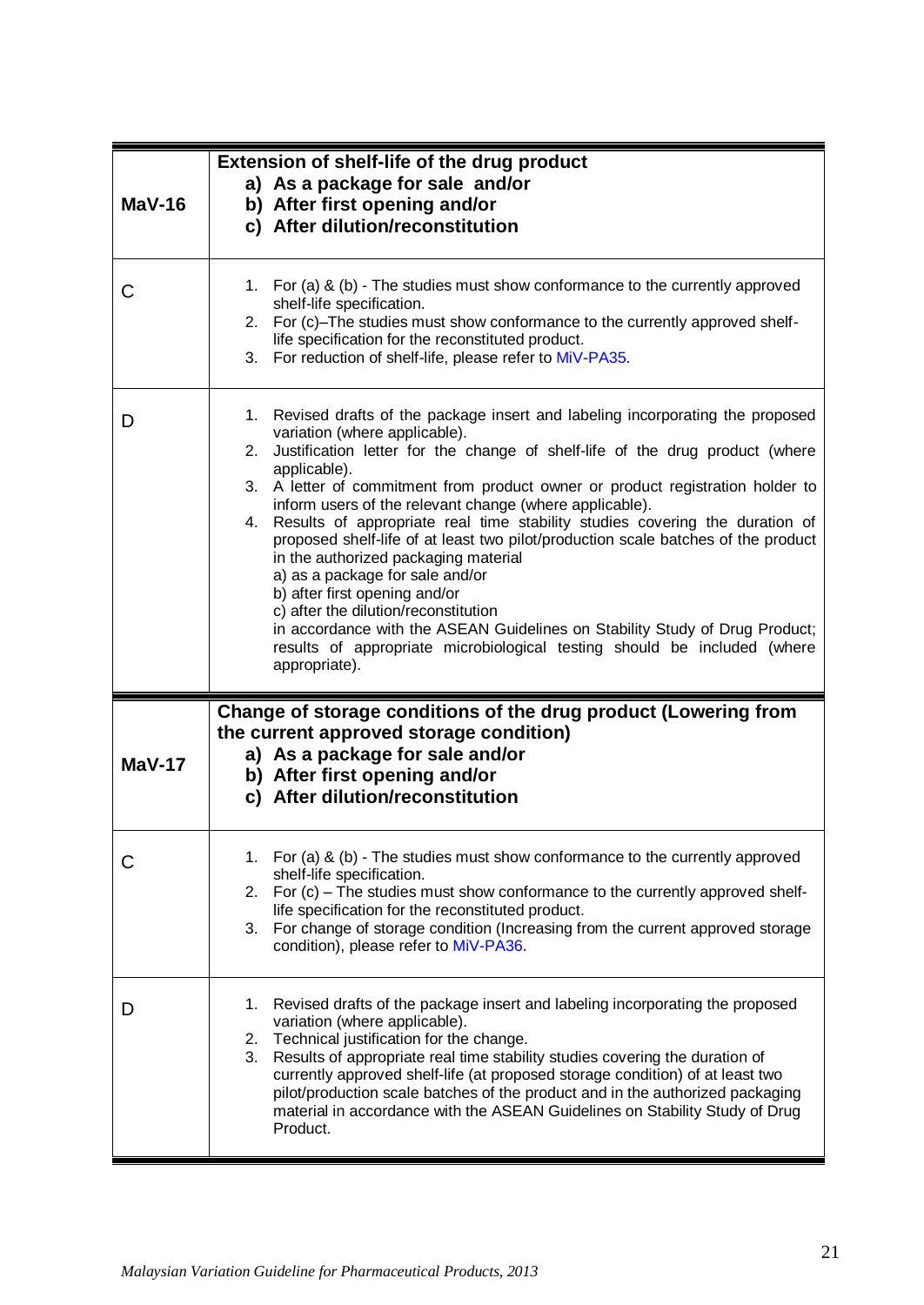# **8. MINOR VARIATIONPRIOR APPROVAL**

<span id="page-25-1"></span><span id="page-25-0"></span>

| <b>Minor Variation (MiV-PA)</b> |                                                                                                                                                                                                                                                                                                                                                                                                                                                                                                                                                                                             |  |  |
|---------------------------------|---------------------------------------------------------------------------------------------------------------------------------------------------------------------------------------------------------------------------------------------------------------------------------------------------------------------------------------------------------------------------------------------------------------------------------------------------------------------------------------------------------------------------------------------------------------------------------------------|--|--|
|                                 | <b>Prior Approval</b>                                                                                                                                                                                                                                                                                                                                                                                                                                                                                                                                                                       |  |  |
| MiV-PA1                         | Change of drug product name                                                                                                                                                                                                                                                                                                                                                                                                                                                                                                                                                                 |  |  |
| C                               | There is no change to the product (formulation, release and shelf-life<br>1.<br>specifications, manufacturing source and process) except for the product<br>name change.<br>2. No confusion with another drug product either when spoken or written.<br>3.<br>The new name does not (i) suggest greater safety or efficacy than supported<br>by clinical data (ii) imply a therapeutic use (iii) imply superiority over another<br>similar product and (iv) imply the presence of substance(s) not present in the<br>product.                                                               |  |  |
| D                               | Revised draft package insert and labeling incorporating the proposed<br>1.<br>variation.<br>Updated Certificate of Pharmaceutical Product (CPP) (where applicable).<br>2.<br>Official letter from product owner or product registration holder authorizing the<br>3.<br>change of product name and committing to inform users of the relevant<br>changes (where applicable).<br>A declaration from the product registration holder that there is no other<br>4.<br>changes to the product/label except for the drug product name change.<br>Trademark certificate (where applicable).<br>5. |  |  |
|                                 | Change of product labeling (in accordance to country specific                                                                                                                                                                                                                                                                                                                                                                                                                                                                                                                               |  |  |
| MiV-PA2                         | labeling requirement)<br>Includes:<br>Change of the layout/artwork without altering meaning.<br>a)<br>Addition/deletion/replacement of pictures, diagrams, bar code, logos and/or<br>b)<br>texts that do not imply an unapproved indication.<br>Addition/strengthening of warnings, precautions, contraindications and/or<br>C)<br>adverse events/effects to the approved product labeling.<br>Tightening of product's target population.<br>d)<br>Deletion of indication.<br>e)<br>Change of distributor's details.<br>f)                                                                  |  |  |
| С                               | Product labeling refers to Package Insert (PI), unit carton label, inner label<br>1.<br>and/or blister strips.<br>The change is not a MaV and does not contain promotional information. For<br>2.<br>major change in product labeling, please refer to MaV-2.                                                                                                                                                                                                                                                                                                                               |  |  |
| D                               | Current approved product labeling.<br>1.<br>Proposed product labeling, a clean and annotated version highlighting the<br>2.<br>changes made.<br>3. Letter of declaration from the product registration holder stating that no other<br>changes on the label except for the intended change.<br>4. Relevant document/reference to support the changes (where applicable).                                                                                                                                                                                                                    |  |  |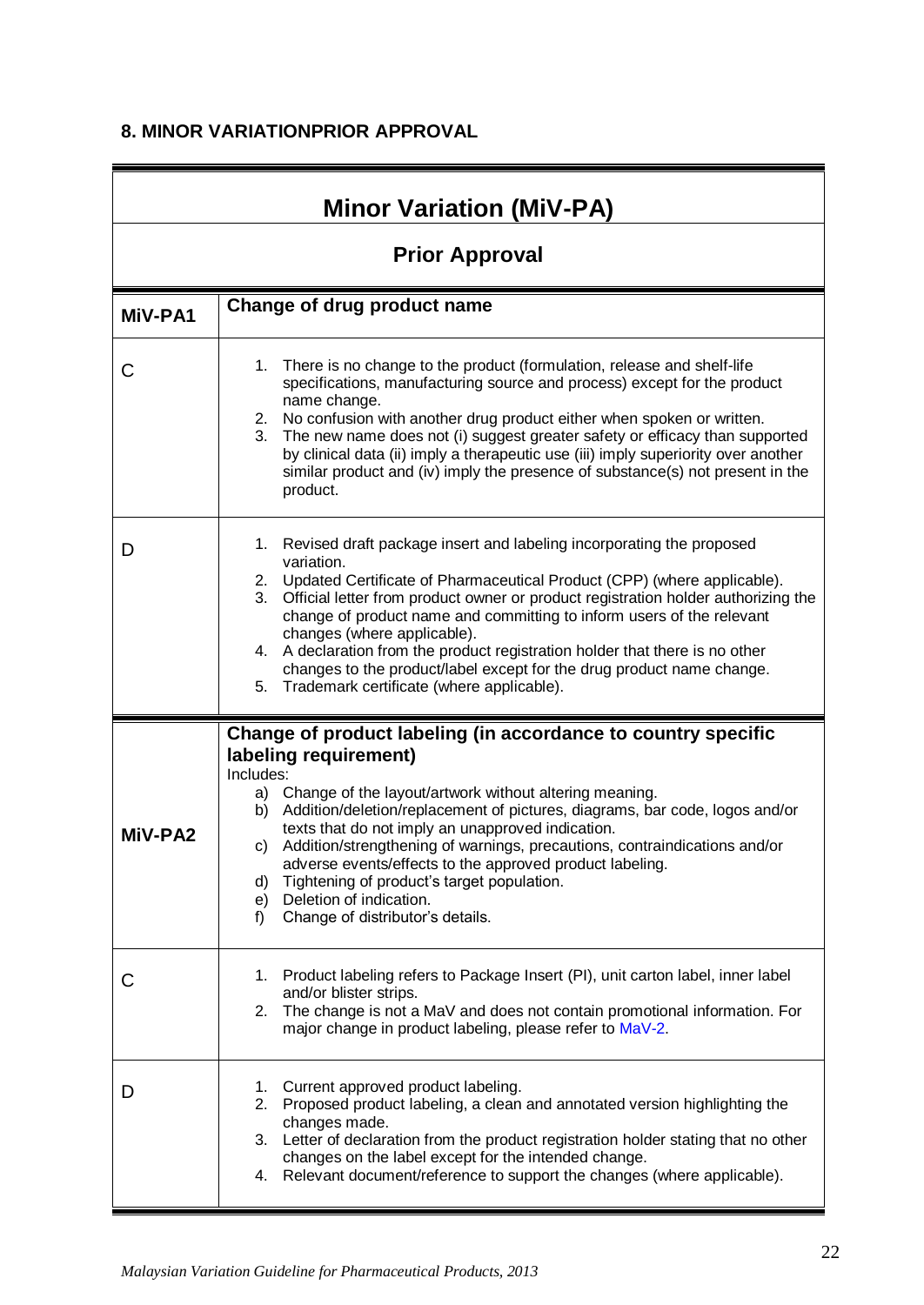<span id="page-26-1"></span><span id="page-26-0"></span>

| MiV-PA3     | <b>Change of patient information leaflet</b>                                                                                                                                                                                                                                                                                                                                                                                                                                                                                                                                                                                                                                                                                                                                                                                                                                                                                                                                                                            |
|-------------|-------------------------------------------------------------------------------------------------------------------------------------------------------------------------------------------------------------------------------------------------------------------------------------------------------------------------------------------------------------------------------------------------------------------------------------------------------------------------------------------------------------------------------------------------------------------------------------------------------------------------------------------------------------------------------------------------------------------------------------------------------------------------------------------------------------------------------------------------------------------------------------------------------------------------------------------------------------------------------------------------------------------------|
| $\mathsf C$ | 1. Changes to the content (eg. Section A, C) has been approved in the system.                                                                                                                                                                                                                                                                                                                                                                                                                                                                                                                                                                                                                                                                                                                                                                                                                                                                                                                                           |
| D           | Proposed patient information leaflet, a clean and annotated version<br>1.<br>highlighting the changes made.                                                                                                                                                                                                                                                                                                                                                                                                                                                                                                                                                                                                                                                                                                                                                                                                                                                                                                             |
| MiV-PA4     | Replacement of the company or party responsible for batch<br>release                                                                                                                                                                                                                                                                                                                                                                                                                                                                                                                                                                                                                                                                                                                                                                                                                                                                                                                                                    |
| C           | 1. Only applicable for batch release.<br>The manufacturer of the drug product remains the same.<br>2.<br>Method transfer from the currently approved to the proposed site or test<br>3.<br>laboratory has been successfully completed.                                                                                                                                                                                                                                                                                                                                                                                                                                                                                                                                                                                                                                                                                                                                                                                  |
| D           | 1. Revised drafts of the package insert and labeling incorporating the proposed<br>variation (where applicable).<br>2. Proof that the proposed site is appropriately authorized (accredited by the<br>authority) to be responsible for batch release such as a valid GMP certificate<br>or CPP which covers the GMP certification.<br>3. Official letter from product owner authorizing the company/manufacturer to be<br>responsible for batch release (where applicable).                                                                                                                                                                                                                                                                                                                                                                                                                                                                                                                                             |
| MiV-PA5     | Change and/or addition of alternative manufacturer/site of drug<br>substance [where European Pharmacopoeial Certificate of<br><b>Suitability (CEP) is available]</b>                                                                                                                                                                                                                                                                                                                                                                                                                                                                                                                                                                                                                                                                                                                                                                                                                                                    |
| С           | Specifications of drug substances remain unchanged.<br>1.<br>2. For change and/or addition of alternative manufacturer/site of drug substance<br>where CEP is not available, please refer to MaV-3.                                                                                                                                                                                                                                                                                                                                                                                                                                                                                                                                                                                                                                                                                                                                                                                                                     |
| D           | 1. A valid European Pharmacopoeial Certificate of Suitability (CEP) for the drug<br>substance, latest version, with all annexes issued by the European<br>Directorate for the Quality of medicines (EDQM).<br>2. A letter of commitment from product registration holder to conduct real time<br>and accelerated stability studies for the drug product manufactured with the<br>drug substance from the proposed manufacturing site, and report if any<br>results fall outside shelf-life specifications (with proposed action) or when<br>requested.<br>3. Certificate of analysis and batch analysis data (in a comparative tabular<br>format) of at least two pilot batches of the drug substance from the current<br>and proposed manufacturing sites.<br>4. If the re-test period is not stated in the CEP, real time and accelerated<br>stability data up to the proposed re-test period on two pilot batches of the<br>drug substance manufactured from the proposed manufacturing sites should<br>be provided. |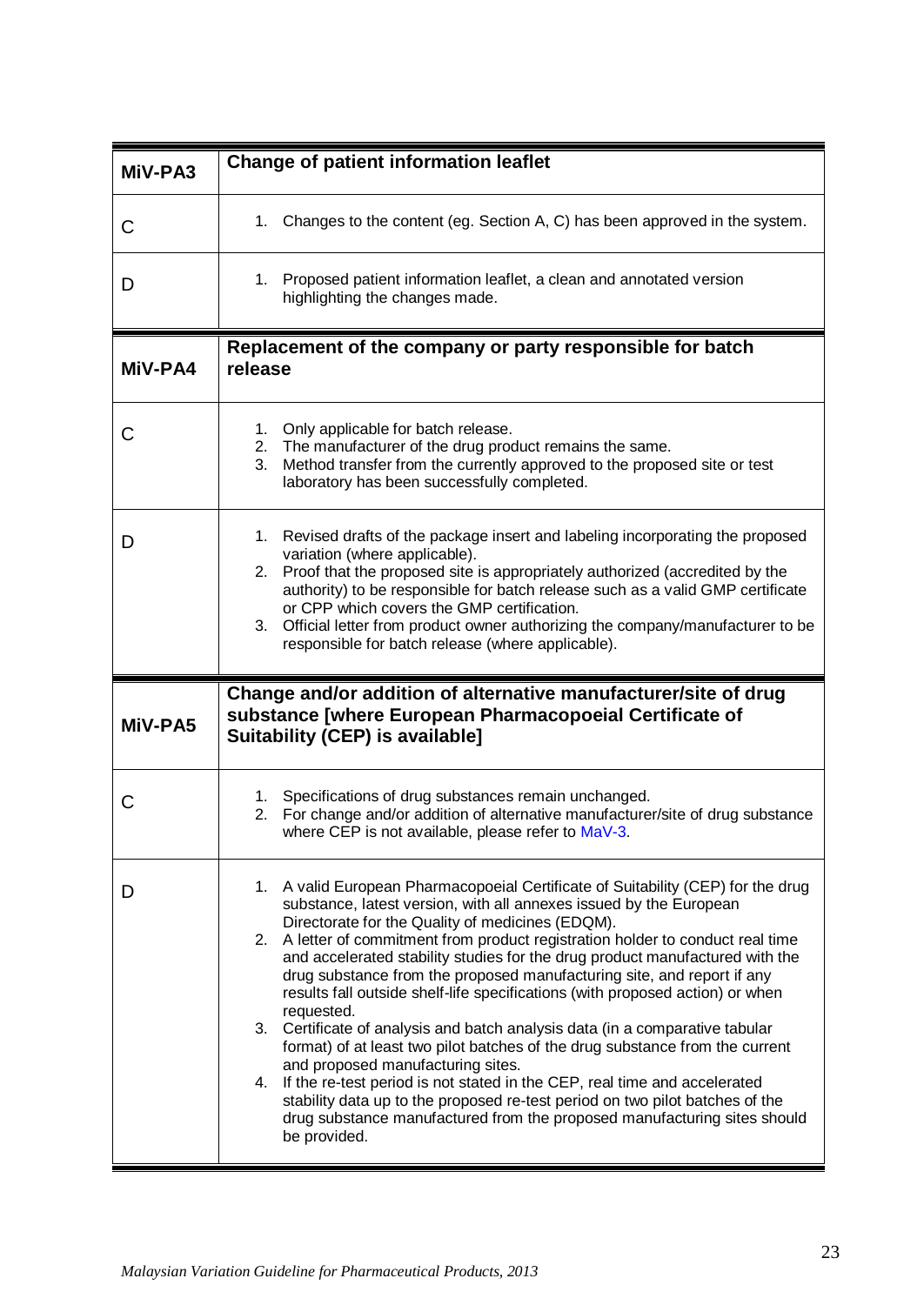<span id="page-27-1"></span><span id="page-27-0"></span>

| MiV-PA6 | Change of batch size of drug substance [where European<br>Pharmacopoeial Certificate of Suitability (CEP) is not available]                                                                                                                                                                                                                                                                                                                                                                                                                                                                                                                                                |
|---------|----------------------------------------------------------------------------------------------------------------------------------------------------------------------------------------------------------------------------------------------------------------------------------------------------------------------------------------------------------------------------------------------------------------------------------------------------------------------------------------------------------------------------------------------------------------------------------------------------------------------------------------------------------------------------|
| C       | 1. The change does not affect the reproducibility of the process.<br>Specifications of drug substance remain unchanged.<br>2.<br>Refer to MiV-PA13 if this change resulted in revision of CEP.                                                                                                                                                                                                                                                                                                                                                                                                                                                                             |
| D       | 1. A letter of declaration from marketing authorized holder that the specifications<br>of drug substance have not changed and the reproducibility of the process<br>has not been affected<br>2. Certificate of analysis and comparative batch analysis data with specification<br>and results (in a comparative tabulated format) on a minimum of one<br>production or pilot batch manufactured to both the currently approved and<br>proposed batch sizes. Batch data on the next two full production batches<br>should be available on request or reported if outside specification (with<br>proposed action).<br>3. Amended relevant ACTD Section S (where applicable). |
| MiV-PA7 | Change of in-process controls applied during the manufacture of<br>the drug substance [including tightening and addition of new in-<br>process test and where European Pharmacopoeial Certificate of<br>Suitability (CEP) is not available]                                                                                                                                                                                                                                                                                                                                                                                                                                |
| C       | 1. In-process limits are tightened or addition of new tests.<br>The change does not result from unexpected events arising during<br>2.<br>manufacture e.g. new unqualified impurity; change in total impurity limits.<br>3. Any new test method does not concern a novel non-standard technique or a<br>standard technique used in a novel way.<br>4. Refer to MiV-PA13 if this change resulted in revision of CEP.                                                                                                                                                                                                                                                        |
| D       | 1. A description of the analytical method and summary of validation data must<br>be provided for all new analytical methods (where applicable).<br>2. Comparative tabulated format of the proposed and current in-process<br>controls and the relevant changes.<br>3. Comparative batch analysis data of two production batches of the drug<br>substance for all tests in the proposed specification (where applicable).                                                                                                                                                                                                                                                   |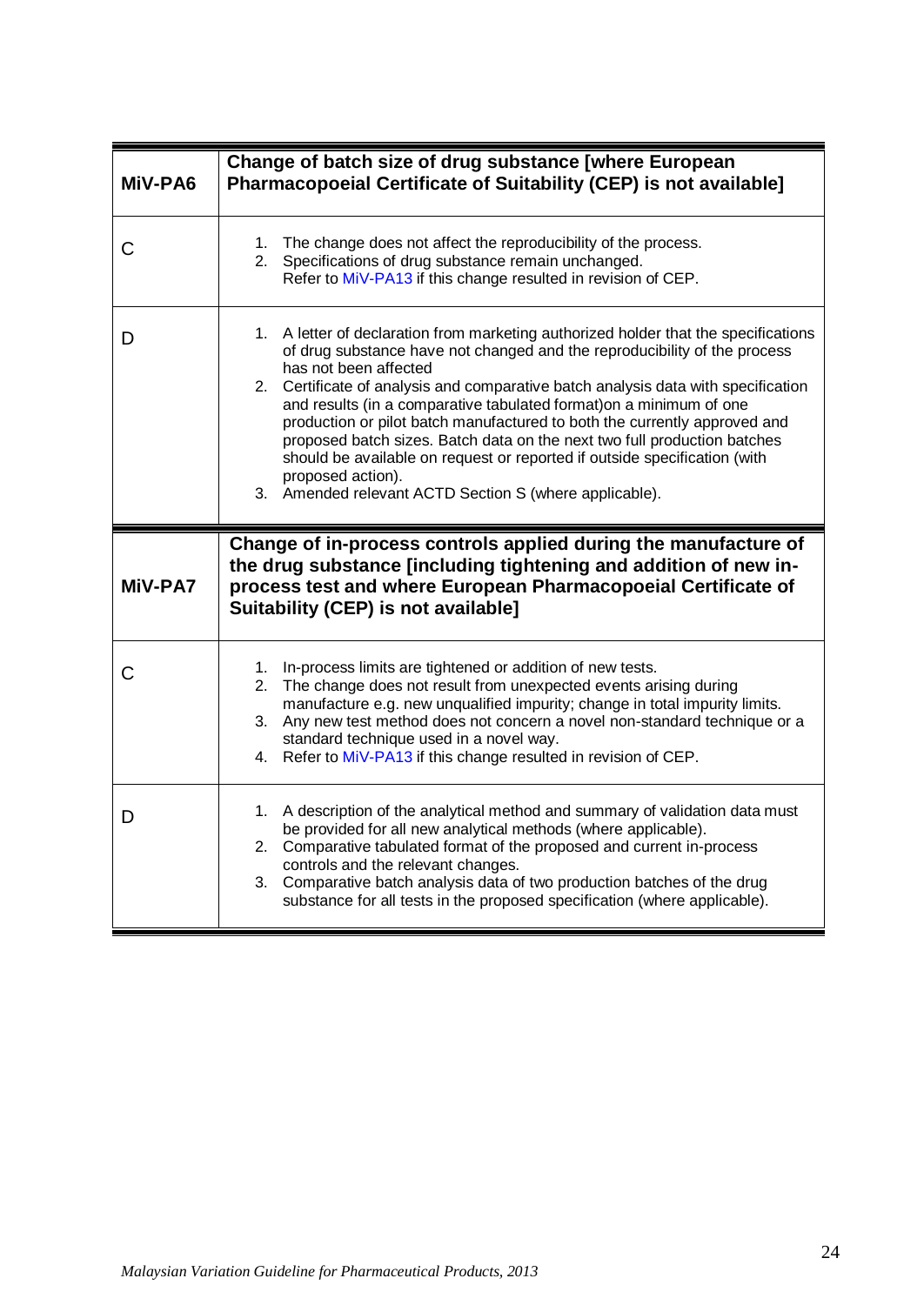<span id="page-28-0"></span>

| MiV-PA8 | Minor change of manufacturing process of the drug substance<br>[where European Pharmacopoeial Certificate of Suitability (CEP)<br>is not available]                                                                                                                                                                                                                                                                                                                                                                                                                                                                                                                                                                                                                                                                                                                                                                                                                                                                                                                                                       |
|---------|-----------------------------------------------------------------------------------------------------------------------------------------------------------------------------------------------------------------------------------------------------------------------------------------------------------------------------------------------------------------------------------------------------------------------------------------------------------------------------------------------------------------------------------------------------------------------------------------------------------------------------------------------------------------------------------------------------------------------------------------------------------------------------------------------------------------------------------------------------------------------------------------------------------------------------------------------------------------------------------------------------------------------------------------------------------------------------------------------------------|
| С       | No adverse change in qualitative and/or quantitative impurity profile which<br>1.<br>would require further qualifications in safety studies.<br>The synthetic route remains the same (for example, intermediates remain the<br>2.<br>same). Refer to MaV-4 if the synthetic route is different.<br>Manufacturing process of drug substance does not use any materials of<br>3.<br>human/animal origin for which assessment is required of viral safety.<br>Physicochemical characteristics and other relevant properties of drug<br>4.<br>substance remain unchanged.<br>Specifications and stability performance of drug substance remain<br>5.<br>unchanged.<br>6. Refer to MiV-PA13 if this change resulted in revision of CEP.                                                                                                                                                                                                                                                                                                                                                                        |
| D       | Drug Master File (DMF), or relevant updated drug substance (DS) section or<br>1.<br>equivalent/audit document.<br>Comparative tabulated format of the currently approved and new processes<br>2.<br>with changes highlighted (where available).<br>3. For sterile drug substance, process validation report (where applicable).<br>4. A declaration from product registration holder or DMF holder where<br>applicable that there is no change in qualitative and quantitative impurity<br>profile or in physicochemical properties that the synthesis route remains the<br>same and that the specifications of active substance or intermediate are<br>unchanged.<br>5. Certificate of analysis for two batches of the drug substance.<br>6. A declaration from the product registration holder that the relevant stability<br>studies of the drug product in accordance with the ASEAN Guideline On<br>Stability Study Of Drug Product have been started and that the relevant<br>stability studies will be finalized; data should be provided only if outside<br>specification (with proposed action). |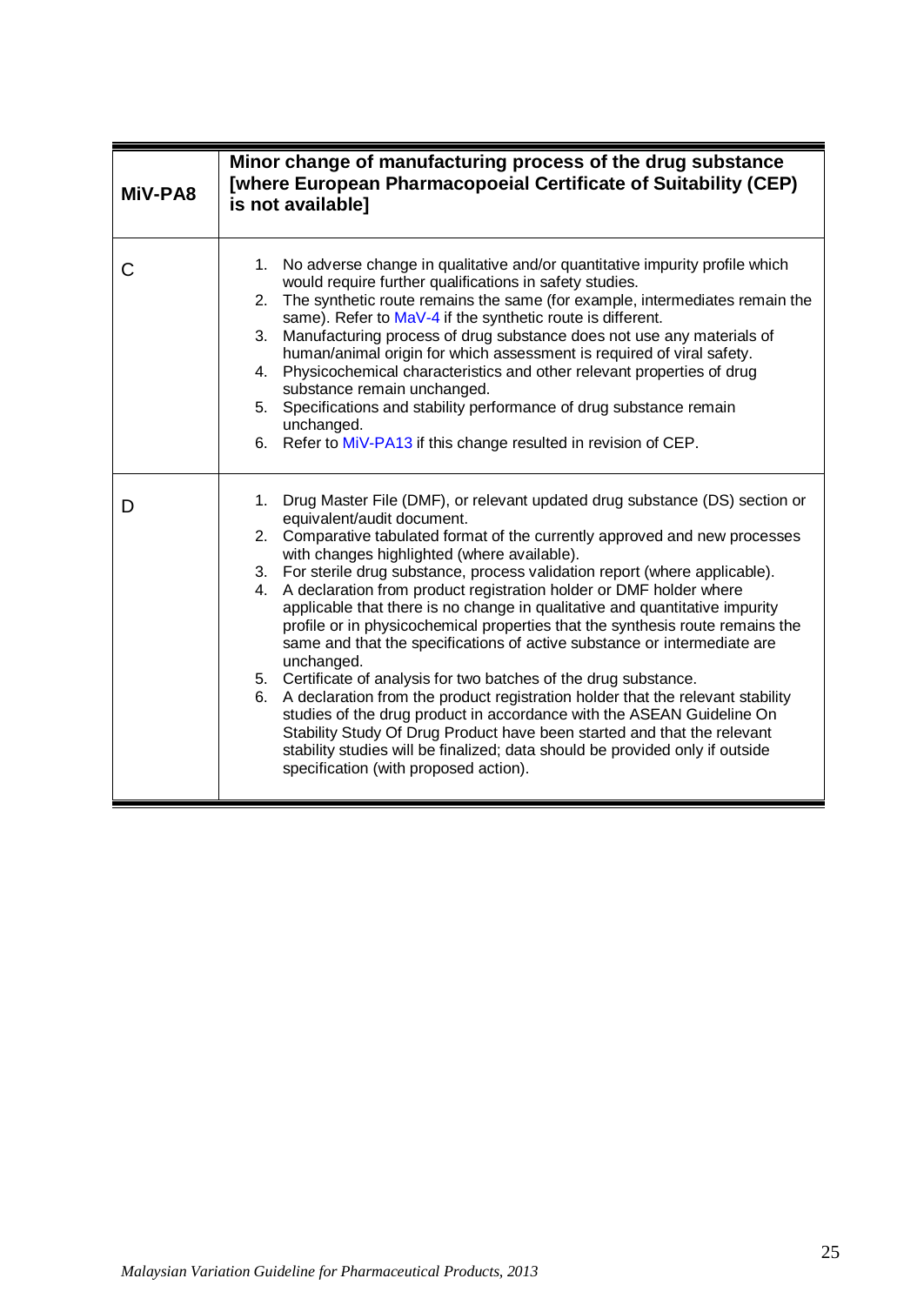<span id="page-29-1"></span><span id="page-29-0"></span>

| MiV-PA9  | Change of the specification of drug substance<br>a) Specification limits are tightened<br>b) Addition of new test parameter and limits                                                                                                                                                                                                                                                                                                                                                                                                                                                                                                                                      |
|----------|-----------------------------------------------------------------------------------------------------------------------------------------------------------------------------------------------------------------------------------------------------------------------------------------------------------------------------------------------------------------------------------------------------------------------------------------------------------------------------------------------------------------------------------------------------------------------------------------------------------------------------------------------------------------------------|
| С        | This is only applicable for drug substances which are non-compendial and<br>1.<br>generic drug substances without European Pharmacopoeial Certificate of<br>Suitability (CEP)<br>The change should not be the result of unexpected events arising during<br>2.<br>manufacture or because of stability concerns.<br>Test procedures remain the same, or changes in the test procedure are<br>3.<br>minor.<br>4. For (b) - applicable to non-compendial method only.<br>5. Refer to MiV-PA13 if this change resulted in revision of CEP.<br>For widening of specification limits and deletion of test parameter and limits of<br>6.<br>drug substance, please refer to MaV-7. |
| D        | (a) Specification limits are tightened<br>1. Technical justification for the change.<br>2. Comparative tabulated format of the currently approved and revised<br>specification of drug substance with changes highlighted.<br>3. Certificate of analysis and comparative batch analysis data of the drug<br>substance for all tests in the new specification for two pilot or production<br>scale batches.<br>(b) Addition of new test parameter and limits<br>In addition to the above documents,<br>4. Description of any new analytical method and summary of the validation data.                                                                                       |
| MiV-PA10 | Change of the test procedure of non-compendial drug substance                                                                                                                                                                                                                                                                                                                                                                                                                                                                                                                                                                                                               |
| С        | 1. Results of method validation show new test procedure to be at least<br>equivalent to the former procedure.<br>2. Refer to MiV-PA13 if this change resulted in revision of CEP.                                                                                                                                                                                                                                                                                                                                                                                                                                                                                           |
| D        | Description of the analytical methodology, a summary of validation data, and<br>1.<br>comparative analytical results between the currently approved and proposed<br>test (where applicable).<br>Specification of the drug substance.<br>2.                                                                                                                                                                                                                                                                                                                                                                                                                                  |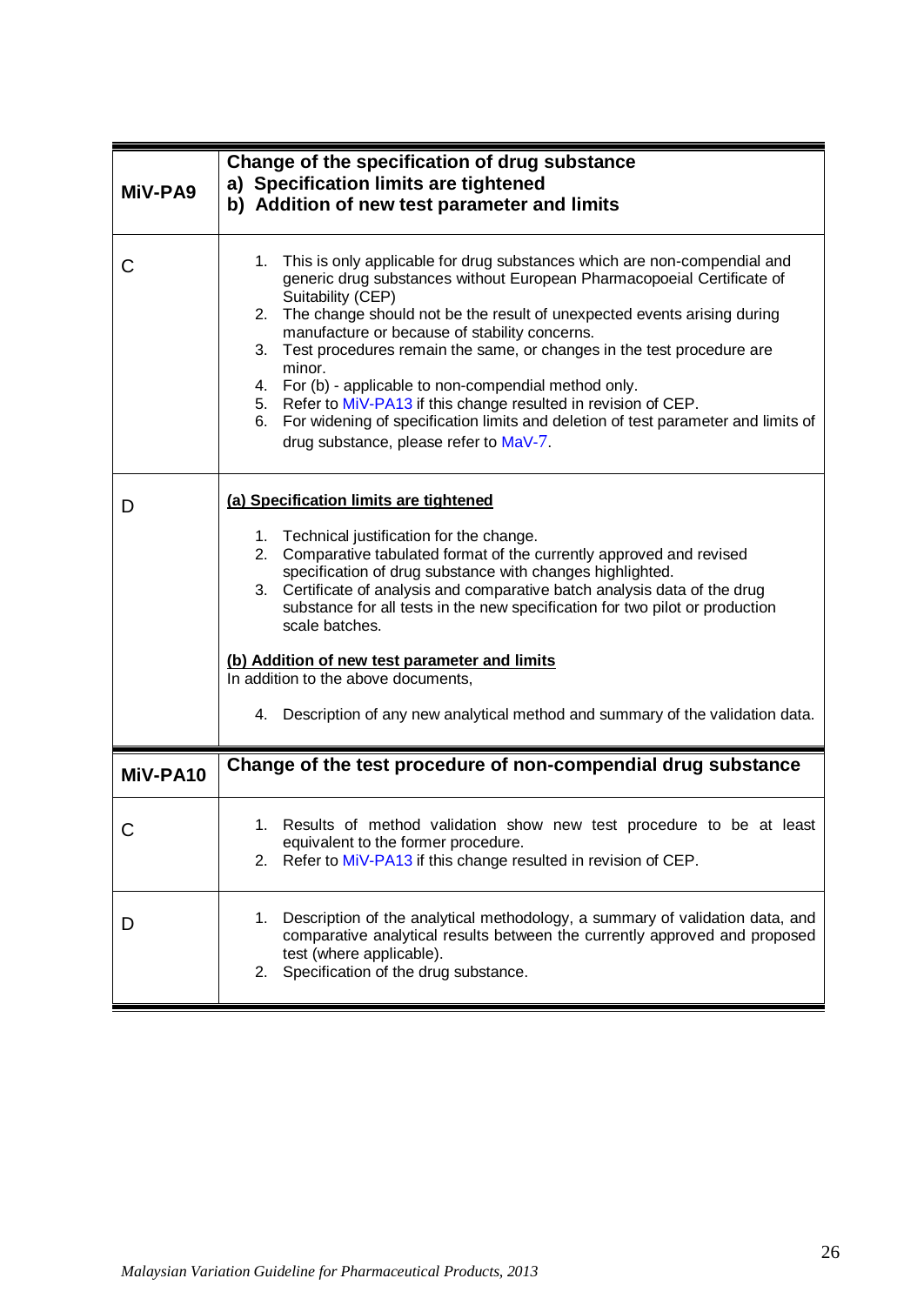<span id="page-30-2"></span><span id="page-30-1"></span><span id="page-30-0"></span>

| MiV-PA11 | Change of shelf-life or re-test period for drug substance                                                                                                                                                                                                                                                                                                                                                                                                                                                                                                                                                                                                                                                                                                                                                                                                                                                                                                                                                                                                                                                                                                                                                                                                                                                                                                                                  |
|----------|--------------------------------------------------------------------------------------------------------------------------------------------------------------------------------------------------------------------------------------------------------------------------------------------------------------------------------------------------------------------------------------------------------------------------------------------------------------------------------------------------------------------------------------------------------------------------------------------------------------------------------------------------------------------------------------------------------------------------------------------------------------------------------------------------------------------------------------------------------------------------------------------------------------------------------------------------------------------------------------------------------------------------------------------------------------------------------------------------------------------------------------------------------------------------------------------------------------------------------------------------------------------------------------------------------------------------------------------------------------------------------------------|
| C        | The stability studies must show compliance with specification.<br>1.<br>2. No change in storage condition.<br>Refer to MiV-PA13 if this change resulted in revision of CEP.<br>3.                                                                                                                                                                                                                                                                                                                                                                                                                                                                                                                                                                                                                                                                                                                                                                                                                                                                                                                                                                                                                                                                                                                                                                                                          |
| D        | Specifications of the drug substance.<br>1.<br>Stability data of the drug substance should be presented on at least two pilot<br>2.<br>or production scale batches of the requested shelf-life or retest period.                                                                                                                                                                                                                                                                                                                                                                                                                                                                                                                                                                                                                                                                                                                                                                                                                                                                                                                                                                                                                                                                                                                                                                           |
| MiV-PA12 | Change of storage condition for drug substance                                                                                                                                                                                                                                                                                                                                                                                                                                                                                                                                                                                                                                                                                                                                                                                                                                                                                                                                                                                                                                                                                                                                                                                                                                                                                                                                             |
| C        | The stability studies must show compliance with specification.<br>1.<br>2. No change in shelf-life/retest period.<br>Refer to MiV-PA13 if this change resulted in revision of CEP.<br>3.                                                                                                                                                                                                                                                                                                                                                                                                                                                                                                                                                                                                                                                                                                                                                                                                                                                                                                                                                                                                                                                                                                                                                                                                   |
| D        | Specifications of the drug substance.<br>1.<br>2. Stability data of the drug substance should be presented on at least two pilot<br>or production scale batches of the requested storage condition.                                                                                                                                                                                                                                                                                                                                                                                                                                                                                                                                                                                                                                                                                                                                                                                                                                                                                                                                                                                                                                                                                                                                                                                        |
| MiV-PA13 | Revision of European Pharmacopoeial Certificate of Suitability<br>(CEP) of drug substance                                                                                                                                                                                                                                                                                                                                                                                                                                                                                                                                                                                                                                                                                                                                                                                                                                                                                                                                                                                                                                                                                                                                                                                                                                                                                                  |
| C        | None                                                                                                                                                                                                                                                                                                                                                                                                                                                                                                                                                                                                                                                                                                                                                                                                                                                                                                                                                                                                                                                                                                                                                                                                                                                                                                                                                                                       |
| D        | 1. A valid European Pharmacopoeial Certificate of Suitability (CEP) for the drug<br>substance, latest version, with all annexes issued by EDQM.<br>2. If this change is due to drug substance specification change, a declaration<br>from the applicant that the relevant stability studies of the drug product in<br>accordance with ASEAN Guideline On Stability Study Of Drug Product have<br>been started and that the relevant stability studies will be finalized; data<br>should be provided only if outside specification (with proposed action); (where<br>applicable).<br>3. Specifications of drug substance (where applicable).<br>Certificate of analysis and results of batch analysis from the drug substance<br>4.<br>manufacturer* demonstrating compliance with the Ph. Eur monograph and<br>including additional test/limits listed on the CEP (where applicable).<br>5. Additional data to address any relevant parameter(s) not addressed in the<br>CEP such as stability data (S7), if a re-test period is not stated on the CEP<br>and physicochemical characteristics (e.g. particle size, polymorphism etc),<br>(where applicable).<br>* If the drug substance manufacturer is CEP certified and the drug product<br>manufacturer claims otherwise (USP, JP, In-house etc), data covering S4.1 to<br>S4.5 from the drug product manufacturer should be submitted. |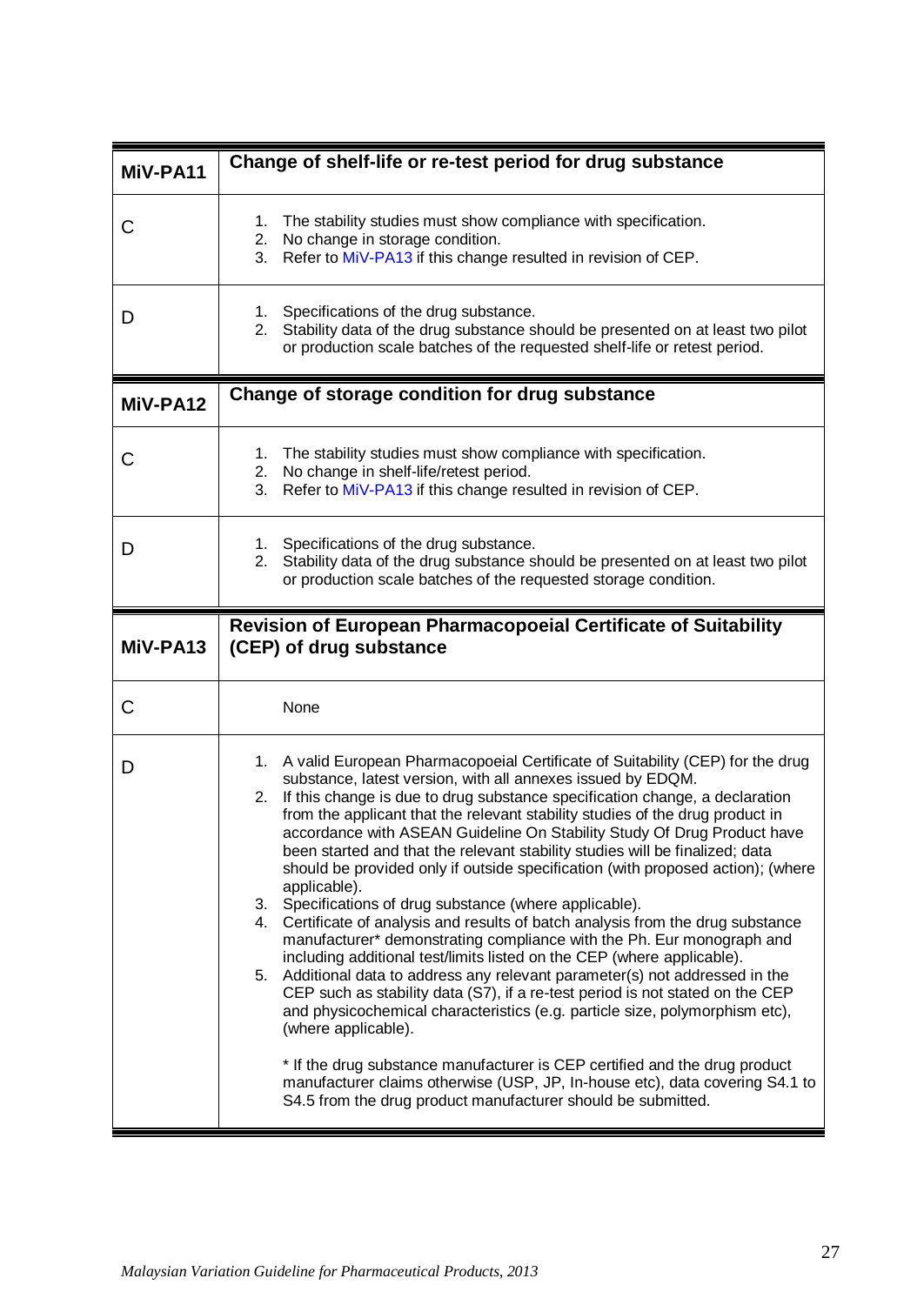<span id="page-31-1"></span><span id="page-31-0"></span>

| MiV-PA14 | Change of batch size of non-sterile drug product                                                                                                                                                                                                                                                                                                                                                                                                                                                                                                                                                                                                                                                                                                                                                                                                                                                                                                             |
|----------|--------------------------------------------------------------------------------------------------------------------------------------------------------------------------------------------------------------------------------------------------------------------------------------------------------------------------------------------------------------------------------------------------------------------------------------------------------------------------------------------------------------------------------------------------------------------------------------------------------------------------------------------------------------------------------------------------------------------------------------------------------------------------------------------------------------------------------------------------------------------------------------------------------------------------------------------------------------|
| C        | 1. The change does not affect consistency of production.<br>2. Process validation scheme and/or report is available or validation of the<br>manufacturing process has been successfully carried out according to<br>protocol with at least three batches at the proposed new batch size in<br>accordance with the ASEAN Guideline on Submission of Manufacturing<br>Process Validation Data For Drug Registration.<br>Release and end-of-shelf-life specifications of drug product remain<br>3.<br>unchanged.<br>4. This is applicable to change of batch size up to 10-fold compared to the<br>currently registered batch size.<br>For change of batch size for sterile products, please refer to MaV-8 and for<br>5.<br>change of batch size more than 10-fold compared to the currently registered<br>batch size, please refer MaV-9.                                                                                                                     |
| I)       | 1. Comparative tabulated format of proposed and current batch manufacturing<br>formula.<br>2. Validation scheme and/or report of the manufacturing process as per ASEAN<br>Guideline on Submission of Manufacturing Process Validation Data for Drug<br>Registration appropriate to the proposed batch size should be provided upon<br>submission.<br>3. Revised ACTD Section P3.1-3.4 (where applicable).<br>Release and shelf-life specifications of the drug product.<br>4.<br>5.<br>Certificate of analysis and batch analysis data (in a comparative table) of<br>drug production a minimum of one production batch according to currently<br>approved and proposed batch sizes and a letter of undertaking to submit<br>batch data on the next full production batch.<br>Stability data as per ASEAN Guideline On Stability Study Of Drug Product<br>6.<br>and report if any results fall outside shelf-life specifications (with proposed<br>action). |
| MiV-PA15 | <b>Reduction or removal of overage</b>                                                                                                                                                                                                                                                                                                                                                                                                                                                                                                                                                                                                                                                                                                                                                                                                                                                                                                                       |
| С        | 1. Changes of previously approved manufacturing overages of drug substance<br>only.<br>Release and end-of-shelf-life specifications of drug product remain<br>2.<br>unchanged.                                                                                                                                                                                                                                                                                                                                                                                                                                                                                                                                                                                                                                                                                                                                                                               |
| D        | Justification for the change.<br>1.<br>Comparative tabulated format of currently approved and proposed batch<br>2.<br>manufacturing formula.<br>Certificate of analysis for two batches of the finished product.<br>3.<br>Stability data as per ASEAN Guideline On Stability Study Of Drug Product<br>4.<br>and report if any results fall outside shelf-life specifications (with proposed<br>action).                                                                                                                                                                                                                                                                                                                                                                                                                                                                                                                                                      |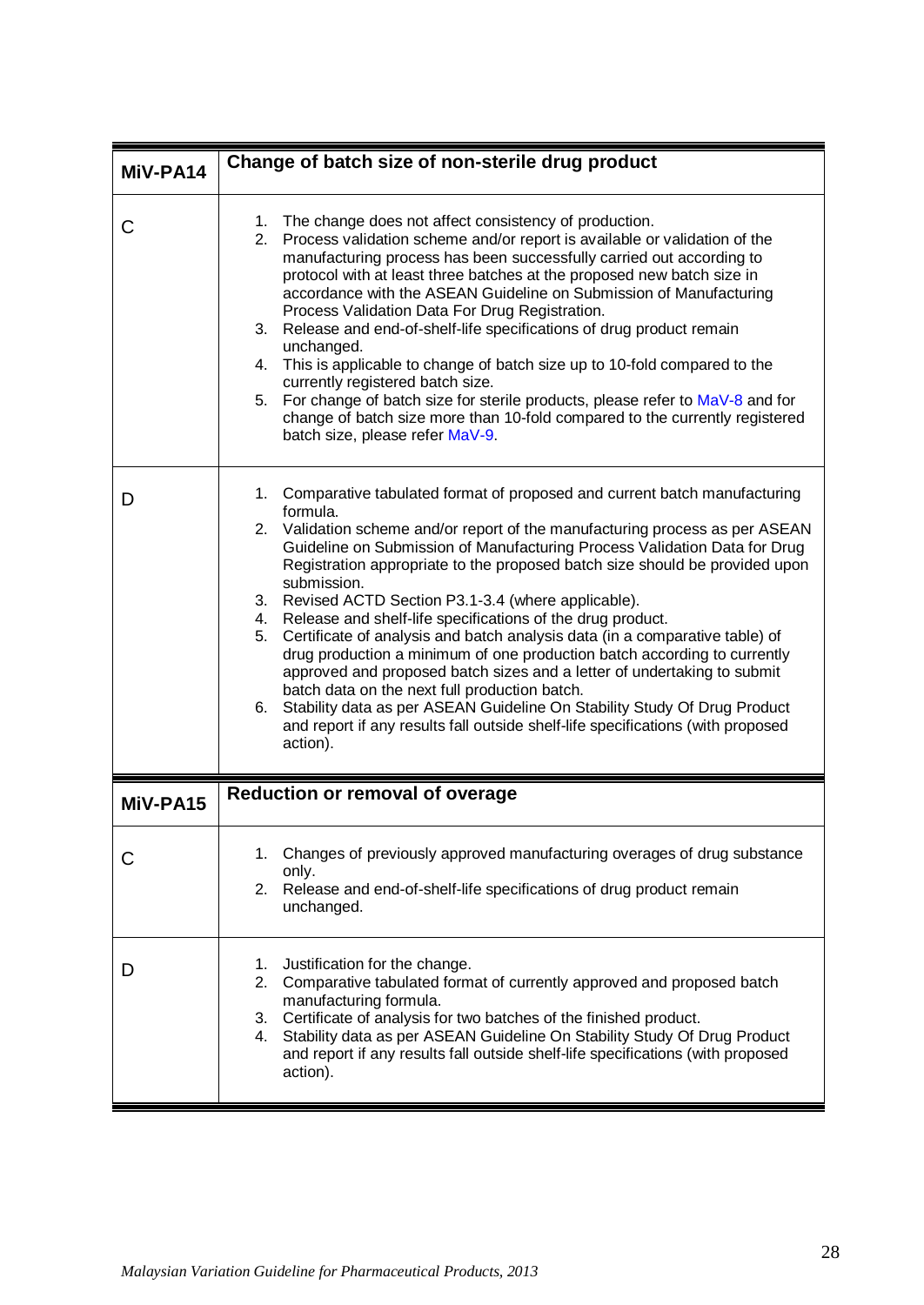<span id="page-32-0"></span>

| MiV-PA16 | Qualitative and/or quantitative change of excipient<br>a) For immediate release oral dosage forms<br>(as per Level 1, Part III Components and Composition,<br><b>SUPAC guideline)</b>                                                                                                                                                                                                                                                                                                                                                                                                                                                                                                                                                                                                                                                                                                                                                                                                                                                                                                                                                                                                                                                                                                                                                                                                                                                                                                                                                                                                                                                                                                                                                                                                                                                                                                                                                                                                                                                                                                                                                                                                                                                                                    |
|----------|--------------------------------------------------------------------------------------------------------------------------------------------------------------------------------------------------------------------------------------------------------------------------------------------------------------------------------------------------------------------------------------------------------------------------------------------------------------------------------------------------------------------------------------------------------------------------------------------------------------------------------------------------------------------------------------------------------------------------------------------------------------------------------------------------------------------------------------------------------------------------------------------------------------------------------------------------------------------------------------------------------------------------------------------------------------------------------------------------------------------------------------------------------------------------------------------------------------------------------------------------------------------------------------------------------------------------------------------------------------------------------------------------------------------------------------------------------------------------------------------------------------------------------------------------------------------------------------------------------------------------------------------------------------------------------------------------------------------------------------------------------------------------------------------------------------------------------------------------------------------------------------------------------------------------------------------------------------------------------------------------------------------------------------------------------------------------------------------------------------------------------------------------------------------------------------------------------------------------------------------------------------------------|
|          | b) For other non-critical dosage forms eg. oral liquid, external<br>preparation.                                                                                                                                                                                                                                                                                                                                                                                                                                                                                                                                                                                                                                                                                                                                                                                                                                                                                                                                                                                                                                                                                                                                                                                                                                                                                                                                                                                                                                                                                                                                                                                                                                                                                                                                                                                                                                                                                                                                                                                                                                                                                                                                                                                         |
| C        | Replacement of an excipient with a comparable excipient of the same<br>1.<br>functional characteristics.<br>The dissolution profile of the proposed product is comparable to that of the<br>2.<br>current approved product.<br>Process validation scheme and/or report is available or validation of the<br>3.<br>manufacturing process has been successfully carried out according to<br>protocol with at least three batches of the proposed product formula in<br>accordance with the ASEAN Guideline on Submission of Manufacturing<br>Process Validation Data For Drug Registration.<br>4. Release and shelf-life specifications of the drug product remain unchanged<br>5. For qualitative or quantitative change of excipient for immediate release(Level<br>2 and 3 change as per SUPAC) and modified release oral dosage forms and<br>other critical dosage forms, please refer to MaV-11.<br>6. For quantitative change in coating weight of tablets or weight and/or size of<br>capsule shell for immediate release oral solid dosage form, please refer MiV-<br><b>PA17</b>                                                                                                                                                                                                                                                                                                                                                                                                                                                                                                                                                                                                                                                                                                                                                                                                                                                                                                                                                                                                                                                                                                                                                                                  |
| D        | 1. Revised drafts of the package insert and labeling incorporating the proposed<br>variation (where applicable).<br>2. A declaration that the new excipient does not interfere with the drug product<br>release and shelf-life specifications test method (where applicable).<br>Justification for the change must be given by appropriate development of<br>3.<br>pharmaceutics.<br>4. Comparative tabulated format of the current and revised product formulation<br>with calculated changes highlighted (please state changes in the percentage<br>of the proposed excipient out of the total target dosage form weight, where<br>applicable).<br>5. Comparative dissolution profile data of at least one representative<br>pilot/production batch of the drug product between the currently approved<br>and proposed solid dosage forms formulation.<br>Revised batch manufacturing formula.<br>6.<br>Validation scheme and/or report of the manufacturing process as per ASEAN<br>7.<br>Guideline on Submission of Manufacturing Process Validation Data for Drug<br>Registration appropriate to the proposed change in product formula should be<br>provided upon submission (where applicable).<br>Revised ACTD Section P3.1-3.4 (where applicable).<br>8.<br>Specifications of the proposed excipient.<br>9.<br>10. For proposed excipients made of ruminants source, Transmitting Animal<br>Spongiform Encephalopathy (TSE)-free certificate or Bovine Spongiform<br>Encephalopathy (BSE)-free cert issued from relevant veterinary authority of<br>the issuing country (where applicable).<br>11. Release and shelf-life specifications.<br>12. Certificate of analysis and batch analysis data (in a comparative tabulated<br>format) of drug product of at least two production (or one production batch<br>and two pilot batches) according to currently approved and proposed product<br>formula.<br>13. Stability data as per ASEAN Guideline On Stability Study Of Drug Product<br>and report if any results fall outside shelf-life specifications (with proposed<br>action).<br>14. Justification for not submitting a new bioequivalence study according to the<br>ASEAN Guidelines For The Conduct of Bioavailability and Bioequivalence<br>Studies. |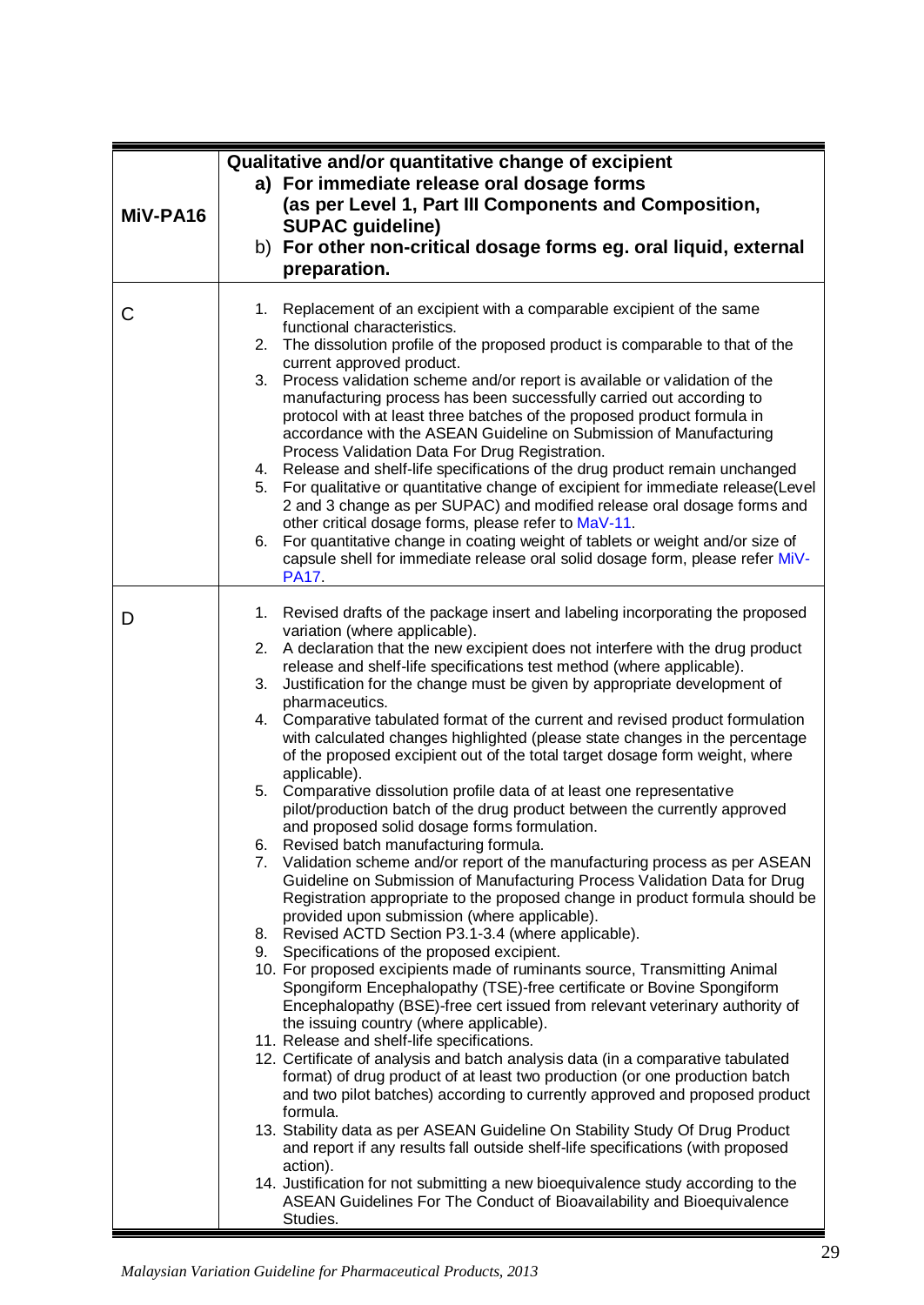<span id="page-33-0"></span>

| MiV-PA17 | Quantitative change in coating weight of tablets or weight and/or<br>size of capsule shell for immediate release oral solid dosage form                                                                                                                                                                                                                                                                                                                                                                                                                                                                                                                                                                                                                                                                                                                                                                                                                                                                                                                                                                                                                                                                                                                                                                                                                                                                     |
|----------|-------------------------------------------------------------------------------------------------------------------------------------------------------------------------------------------------------------------------------------------------------------------------------------------------------------------------------------------------------------------------------------------------------------------------------------------------------------------------------------------------------------------------------------------------------------------------------------------------------------------------------------------------------------------------------------------------------------------------------------------------------------------------------------------------------------------------------------------------------------------------------------------------------------------------------------------------------------------------------------------------------------------------------------------------------------------------------------------------------------------------------------------------------------------------------------------------------------------------------------------------------------------------------------------------------------------------------------------------------------------------------------------------------------|
| С        | 1. The dissolution profile of the proposed product is comparable to that of the<br>current approved product.<br>2. The product release and end-of-shelf-life specifications of the drug product<br>remain unchanged except for the weight and/or size.<br>For quantitative change in coating weight of tablets or weight and/or size of<br>3.<br>capsule shell for modified release oral solid dosage forms please refer to<br>$MaV-12$                                                                                                                                                                                                                                                                                                                                                                                                                                                                                                                                                                                                                                                                                                                                                                                                                                                                                                                                                                     |
| D        | 1. Revised draft of product label incorporating the proposed change (where<br>applicable).<br>2. A declaration from product registration holder that the change does not<br>interfere with the drug product release and shelf-life specifications test<br>method.<br>3. Comparative tabulated format of current and proposed product and batch<br>manufacturing formula.<br>4. Comparative dissolution profile data of at least one pilot/production batch of<br>the drug product between the currently approved and proposed composition.<br>5. Revised release and shelf-life specifications of the drug product.<br>Certificate of analysis and batch analysis data for two production/pilot scale<br>6.<br>batches of the drug product.<br>Stability data as per ASEAN Guideline On Stability Study Of Drug Product<br>7.<br>and report if any results fall outside shelf-life specifications (with proposed<br>action). Except for the change in weight and/or size of capsule shell, a letter<br>of declaration from the applicant that the relevant stability studies of the drug<br>product in accordance with ASEAN Guideline on Stability Study of Drug<br>Product have been started will suffice.<br>Justification for not submitting a new bioequivalence study according to the<br>8.<br>ASEAN Guidelines For The Conduct of Bioavailability and Bioequivalence<br>Studies (where applicable). |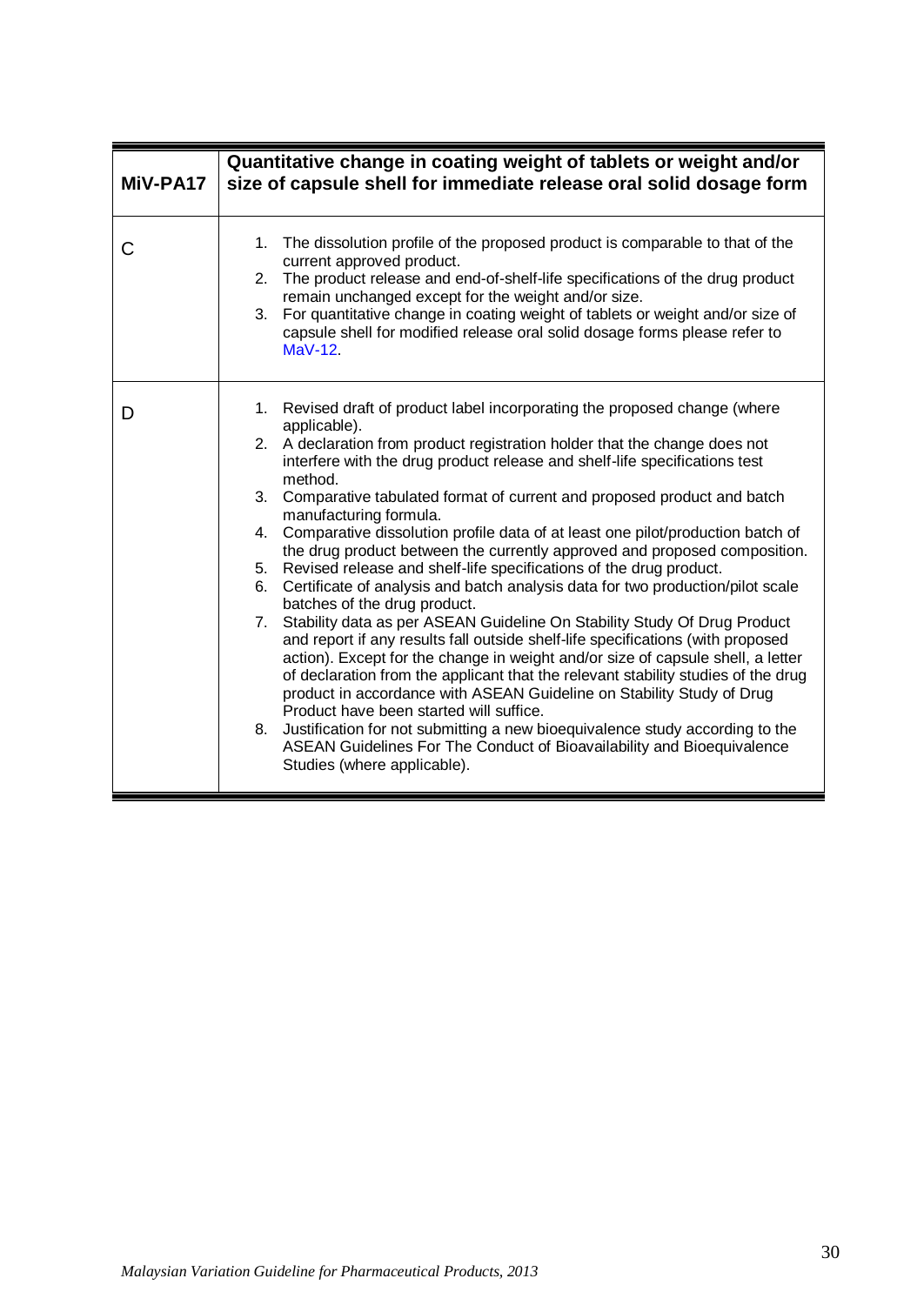<span id="page-34-1"></span><span id="page-34-0"></span>

| MiV-PA18 | Change of the colouring/flavouring agent of the product [addition,<br>deletion or replacement of colourant(s)/flavour(s)]                                                                                                                                                                                                                                                                                                                                                                                                                                                                                                                                                                                                                                                                                                                                                                                                                                                                                                                                                                                                                                                                                                                                                                                                    |
|----------|------------------------------------------------------------------------------------------------------------------------------------------------------------------------------------------------------------------------------------------------------------------------------------------------------------------------------------------------------------------------------------------------------------------------------------------------------------------------------------------------------------------------------------------------------------------------------------------------------------------------------------------------------------------------------------------------------------------------------------------------------------------------------------------------------------------------------------------------------------------------------------------------------------------------------------------------------------------------------------------------------------------------------------------------------------------------------------------------------------------------------------------------------------------------------------------------------------------------------------------------------------------------------------------------------------------------------|
| С        | Same functional characteristics, no change in dissolution profile for solid oral<br>1.<br>dosage forms.<br>The proposed colouring/flavouring agents must not have been rejected for<br>2.<br>pharmaceutical use.<br>3. The release and shelf-life specifications of the drug product remain<br>unchanged except for the change in colour/flavour.                                                                                                                                                                                                                                                                                                                                                                                                                                                                                                                                                                                                                                                                                                                                                                                                                                                                                                                                                                            |
| D        | 1. Revised drafts of the package insert and labeling incorporating the proposed<br>variation (where applicable).<br>2. A declaration from product registration holder that the change does not<br>interfere with the drug product release and shelf-life specifications test<br>method.<br>3. A letter of commitment from product owner or product registration holder to<br>inform users of the relevant change (where applicable).<br>Revised product formulation and batch manufacturing formula.<br>4.<br>Qualitative and quantitative information of the current and proposed<br>5.<br>colouring/flavouring agent in a comparative table.<br>For proposed excipients made of ruminants source, Transmitting Animal<br>6.<br>Spongiform Encephalopathy (TSE)-free certificate or Bovine Spongiform<br>Encephalopathy (BSE)-free certificate issued from relevant veterinary<br>authority of the issuing country (where applicable).<br>Revised release and shelf-life specifications of the drug product.<br>7.<br>Certificate of analysis and batch analysis data for two production/pilot scale<br>8.<br>batches of the drug product.<br>Stability data as per ASEAN Guideline On Stability Study Of Drug Product<br>9.<br>and report if any results fall outside shelf-life specifications (with proposed<br>action). |
| MiV-PA19 | Deletion of the solvent/diluent for the drug product                                                                                                                                                                                                                                                                                                                                                                                                                                                                                                                                                                                                                                                                                                                                                                                                                                                                                                                                                                                                                                                                                                                                                                                                                                                                         |
|          | The proposed change does not result in any change in the dosage form,<br>1.<br>regimen, indication, method of administration of the product.                                                                                                                                                                                                                                                                                                                                                                                                                                                                                                                                                                                                                                                                                                                                                                                                                                                                                                                                                                                                                                                                                                                                                                                 |
| D        | Revised drafts of the package insert and labeling incorporating the proposed<br>1.<br>variation (where applicable).<br>Justification for the deletion of the solvent/diluent, including a statement<br>2.<br>regarding alternative means to obtain the solvent/diluent.<br>Amended relevant ACTD Section P (where applicable).<br>3.                                                                                                                                                                                                                                                                                                                                                                                                                                                                                                                                                                                                                                                                                                                                                                                                                                                                                                                                                                                         |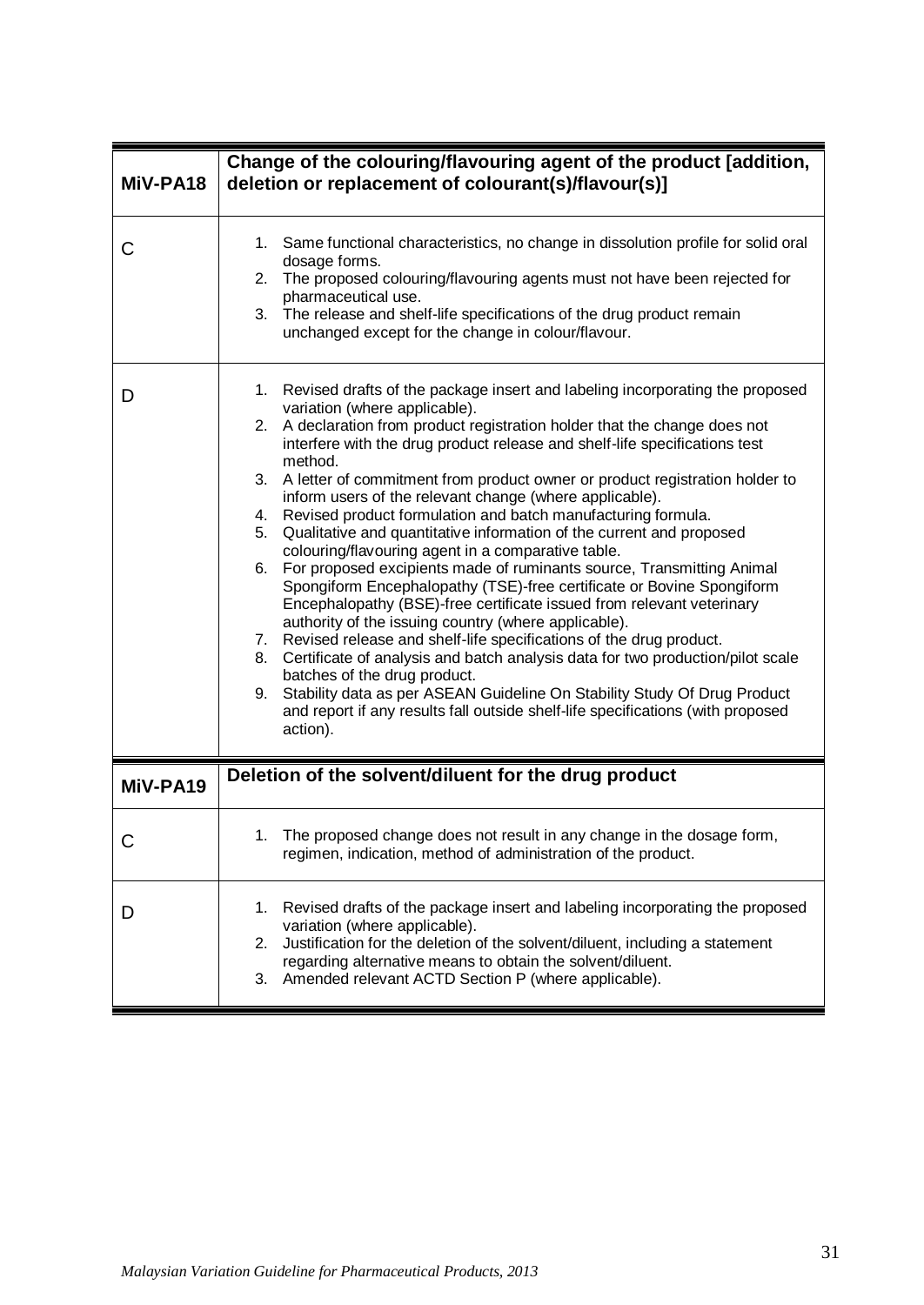<span id="page-35-0"></span>

| MiV-PA20 | Change of in-process controls applied during the manufacture of<br>the drug product (including tightening and addition of new in-<br>process test)                                                                                                                                                                                                                                                                                                                                                |
|----------|---------------------------------------------------------------------------------------------------------------------------------------------------------------------------------------------------------------------------------------------------------------------------------------------------------------------------------------------------------------------------------------------------------------------------------------------------------------------------------------------------|
|          | 1. Release and shelf-life specifications of drug product remain unchanged.<br>2. The change does not result from unexpected events arising during<br>manufacture e.g. new unqualified impurity; change in total impurity limits.<br>3. Any new test method does not concern a novel non-standard technique or a<br>standard technique used in a novel way.                                                                                                                                        |
|          | 1. Comparative tabulated format of currently approved and proposed in-process<br>controls.<br>2. A description of the analytical methodology and summary of validation data<br>must be provided for all new analytical methods (where applicable).<br>Revised in-process specifications together with justification and relevant<br>3.<br>process validation data.<br>4. Certificate of analysis and comparative batch analysis data of drug product of<br>at least two production/pilot batches. |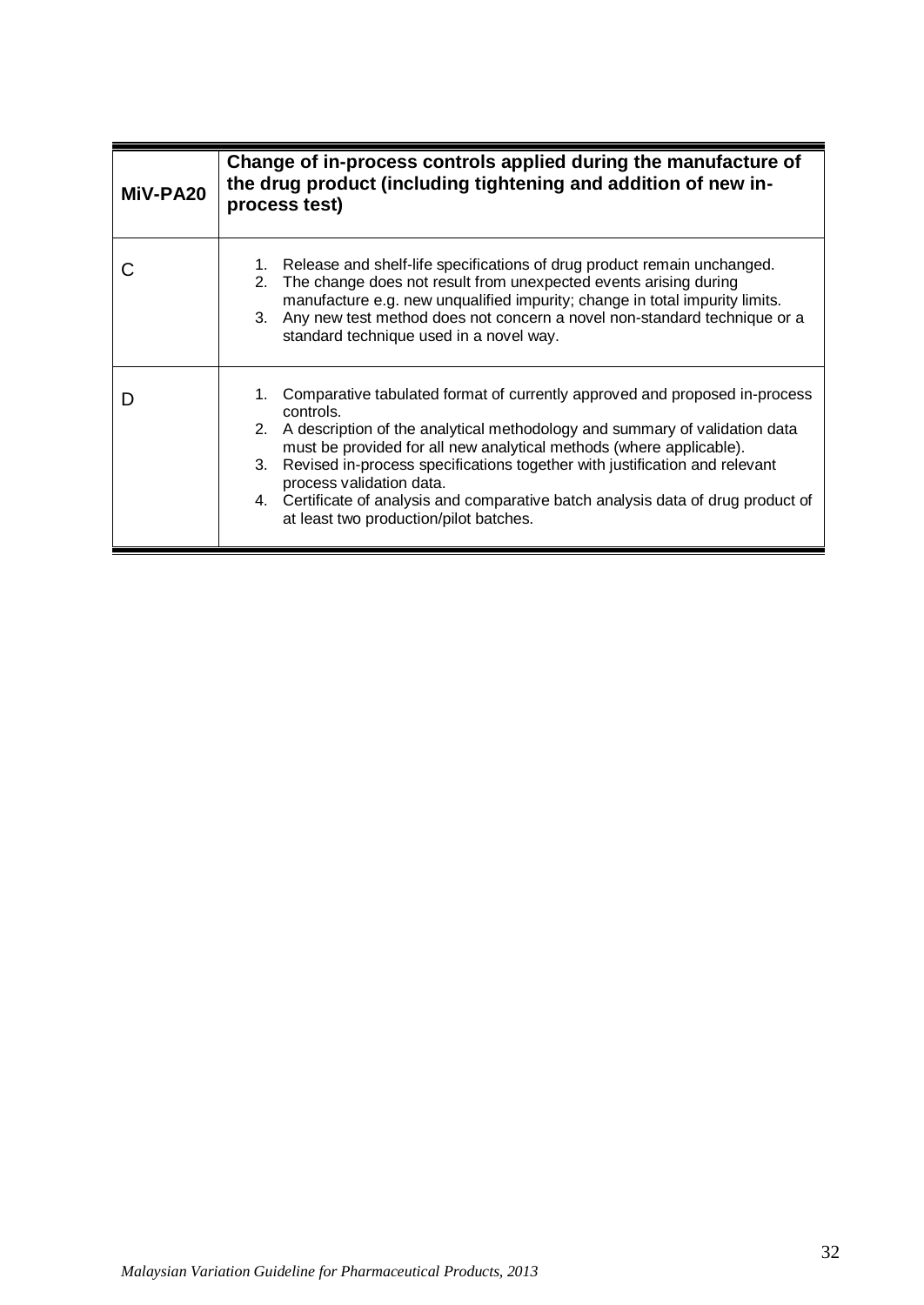<span id="page-36-0"></span>

| MiV-PA21 | Minor change of the manufacturing process for non-sterile<br>product                                                                                                                                                                                                                                                                                                                                                                                                                                                                                                                                                                                                                                                                                                                                                                                                                                                                                                                                                                                                                                                                                                                                                                                                                                                                                                                                                                                                                                                                                                                                                                                                                                                                                                                                                                        |
|----------|---------------------------------------------------------------------------------------------------------------------------------------------------------------------------------------------------------------------------------------------------------------------------------------------------------------------------------------------------------------------------------------------------------------------------------------------------------------------------------------------------------------------------------------------------------------------------------------------------------------------------------------------------------------------------------------------------------------------------------------------------------------------------------------------------------------------------------------------------------------------------------------------------------------------------------------------------------------------------------------------------------------------------------------------------------------------------------------------------------------------------------------------------------------------------------------------------------------------------------------------------------------------------------------------------------------------------------------------------------------------------------------------------------------------------------------------------------------------------------------------------------------------------------------------------------------------------------------------------------------------------------------------------------------------------------------------------------------------------------------------------------------------------------------------------------------------------------------------|
| С        | The same currently approved manufacturing site.<br>1.<br>2. The overall manufacturing principle remains the same.<br>The change does not cause negative impact on the quality, safety and<br>3.<br>efficacy of the drug product.<br>4. The dissolution profile of the proposed product is comparable to that of the<br>current approved product.<br>Release and end-of-shelf-life specifications of drug product remain<br>5.<br>unchanged.<br>6. For major change in the manufacturing process for drug product, please refer<br>to MaV-10.                                                                                                                                                                                                                                                                                                                                                                                                                                                                                                                                                                                                                                                                                                                                                                                                                                                                                                                                                                                                                                                                                                                                                                                                                                                                                                |
| D        | 1. For solid oral dosage forms, comparative dissolution profile data of at least<br>one representative production batch of the drug product between the<br>currently approved and proposed solid oral dosage forms formulation.<br>2. Description of the new manufacturing process and technical justification for<br>the change.<br>3. Comparative tabulated format of present and proposed process with changes<br>highlighted.<br>4. For semi solid and suspension products, validation scheme and/or report of<br>the manufacturing process as per ASEAN Guideline on Submission of<br>Manufacturing Process Validation Data for Drug Registration should be<br>provided upon submission.<br>5. Copy of currently approved release and shelf-life specifications. Or,<br>alternately, copy of revised release and shelf-life specifications that supports<br>that the new process must lead to an identical or better product regarding all<br>aspects of quality, safety and efficacy.<br>6. Certificate of analysis and batch analysis data (in a comparative tabulated<br>format) of drug product on a minimum of one batch manufactured to both the<br>currently approved and the proposed process; batch data on the next two full<br>production batches should be made available upon request.<br>7. A declaration from the product registration holder that the relevant stability<br>studies of the drug product in accordance with the ASEAN Guideline on<br>Stability Study of Drug Product have been started and that the relevant<br>stability studies will be finalized; data should be provided only if outside<br>specification (with proposed action).<br>Justification for not submitting a new bioequivalence study according to the<br>8.<br>current Bioavailability and Bioequivalence guidance (where applicable). |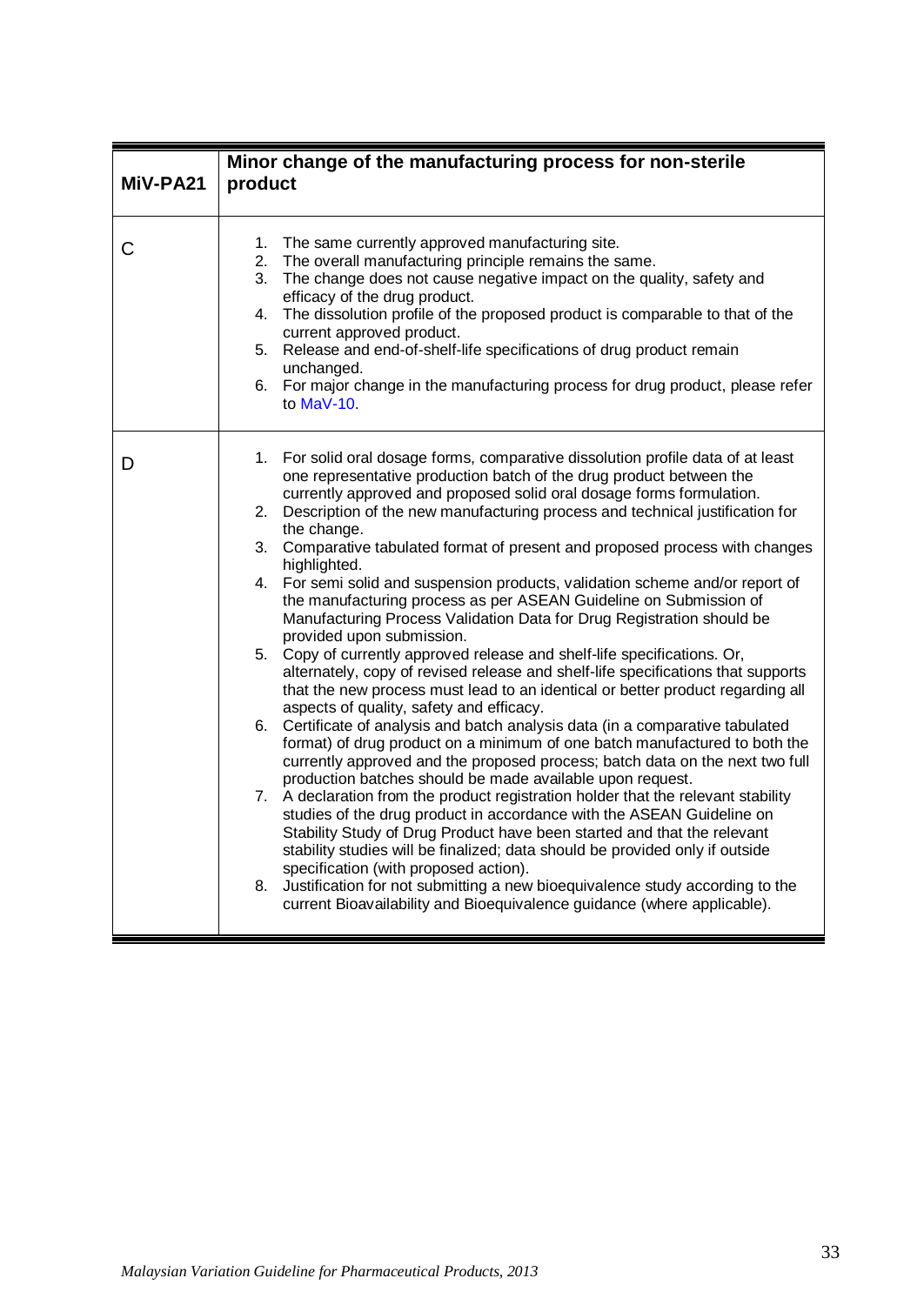<span id="page-37-1"></span><span id="page-37-0"></span>

| MiV-PA22 | Change of specifications of an excipient<br>a) Specification limits are tightened<br>b) Addition of new test parameter and limits                                                                                                                                                                                                                                                                                                                                                                          |
|----------|------------------------------------------------------------------------------------------------------------------------------------------------------------------------------------------------------------------------------------------------------------------------------------------------------------------------------------------------------------------------------------------------------------------------------------------------------------------------------------------------------------|
| С        | 1. Release and end-of-shelf-life specifications of drug product remain<br>unchanged.<br>2. The change should not be the result of unexpected events arising during<br>manufacture or because of stability concerns.<br>3. Applicable to non compendial excipients. For compendial excipients, please<br>refer to MiV-N10                                                                                                                                                                                   |
| D        | 1. Description of new method and summary of analytical validation (applicable<br>for addition of new parameter).<br>2. Comparative tabulated format of the current and revised specification of the<br>excipient with changes highlighted.<br>3. Batch analysis data of the excipient for all tests in the new specification.                                                                                                                                                                              |
| MiV-PA23 | Change of a test procedure for an excipient, including<br>replacement of an approved test procedure by a new test<br>procedure                                                                                                                                                                                                                                                                                                                                                                             |
| C        | 1. Appropriate method validation studies have been performed in accordance<br>with the ASEAN Guidelines For Validation of Analytical Procedures.<br>Results of method validation show new test procedure to be at least<br>2.<br>equivalent to the former procedure.<br>3. There have been no changes of the total impurity limits.<br>4. Only applicable to the currently approved test parameters.<br>5. No new unqualified impurities are detected.<br>This applies for non-compendial excipient.<br>6. |
| D        | 1. Description of the analytical methodology with a comparative tabulation of the<br>changes.<br>2. For quantitative test change, comparative analytical validation results<br>showing that the current and proposed tests are equivalent.                                                                                                                                                                                                                                                                 |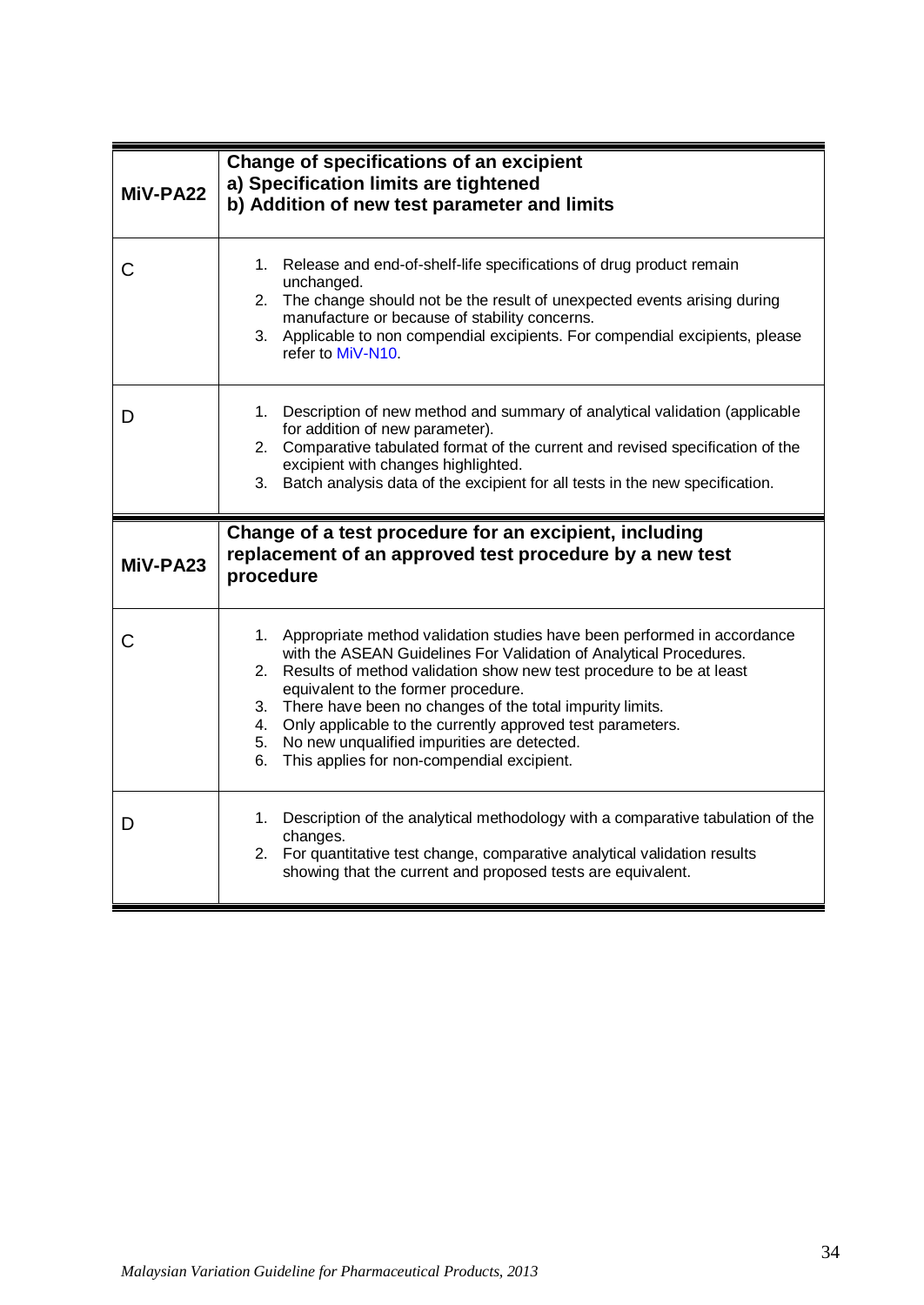<span id="page-38-0"></span>

| MiV-PA24 | Change in the source of empty hard capsule                                                                                                                                                                                                                                                                                                                                                                                                                                                                                                                                                                                                                                                                                                                                                                                                                                                                                                                                                                                                                                                                                                                                                                                         |
|----------|------------------------------------------------------------------------------------------------------------------------------------------------------------------------------------------------------------------------------------------------------------------------------------------------------------------------------------------------------------------------------------------------------------------------------------------------------------------------------------------------------------------------------------------------------------------------------------------------------------------------------------------------------------------------------------------------------------------------------------------------------------------------------------------------------------------------------------------------------------------------------------------------------------------------------------------------------------------------------------------------------------------------------------------------------------------------------------------------------------------------------------------------------------------------------------------------------------------------------------|
| С        | 1. From TSE-risk material to vegetable-sourced or synthetic empty hard<br>capsules or vice versa.<br>No change in the formulation and manufacturing process of drug product.<br>2.<br>Not applicable to change from hard capsule to soft gel.<br>3.<br>Excipient and finished product release and end of shelf-life specifications<br>4.<br>remain unchanged.                                                                                                                                                                                                                                                                                                                                                                                                                                                                                                                                                                                                                                                                                                                                                                                                                                                                      |
| Ð        | 1. Revised drafts of the package insert and labeling incorporating the proposed<br>variation (where applicable).<br>2. A letter of declaration from the manufacturer or the product registration holder<br>stating that the material is purely of vegetable, animal or synthetic origin.<br>3. Technical specifications and composition of the empty hard capsule of the<br>new source.<br>4. For empty hard capsule made of ruminants source, Transmitting Animal<br>Spongiform Encephalopathy (TSE)-free certificate or Bovine Spongiform<br>Encephalopathy (BSE)-free cert issued by a competent authority of the<br>issuing country.<br>Comparative dissolution profile data of one batch representative of<br>5.<br>pilot/production batch of the drug product using hard capsule between the<br>two sources (where applicable).<br>6. Certificate of Analysis of the empty hard capsule of the proposed new source.<br>Certificate of analysis and batch analysis data for two production/pilot scale<br>7.<br>batches of the drug product.<br>Stability data as per ASEAN Guideline On Stability Study Of Drug Product<br>8.<br>and report if any results fall outside shelf-life specifications (with proposed<br>action). |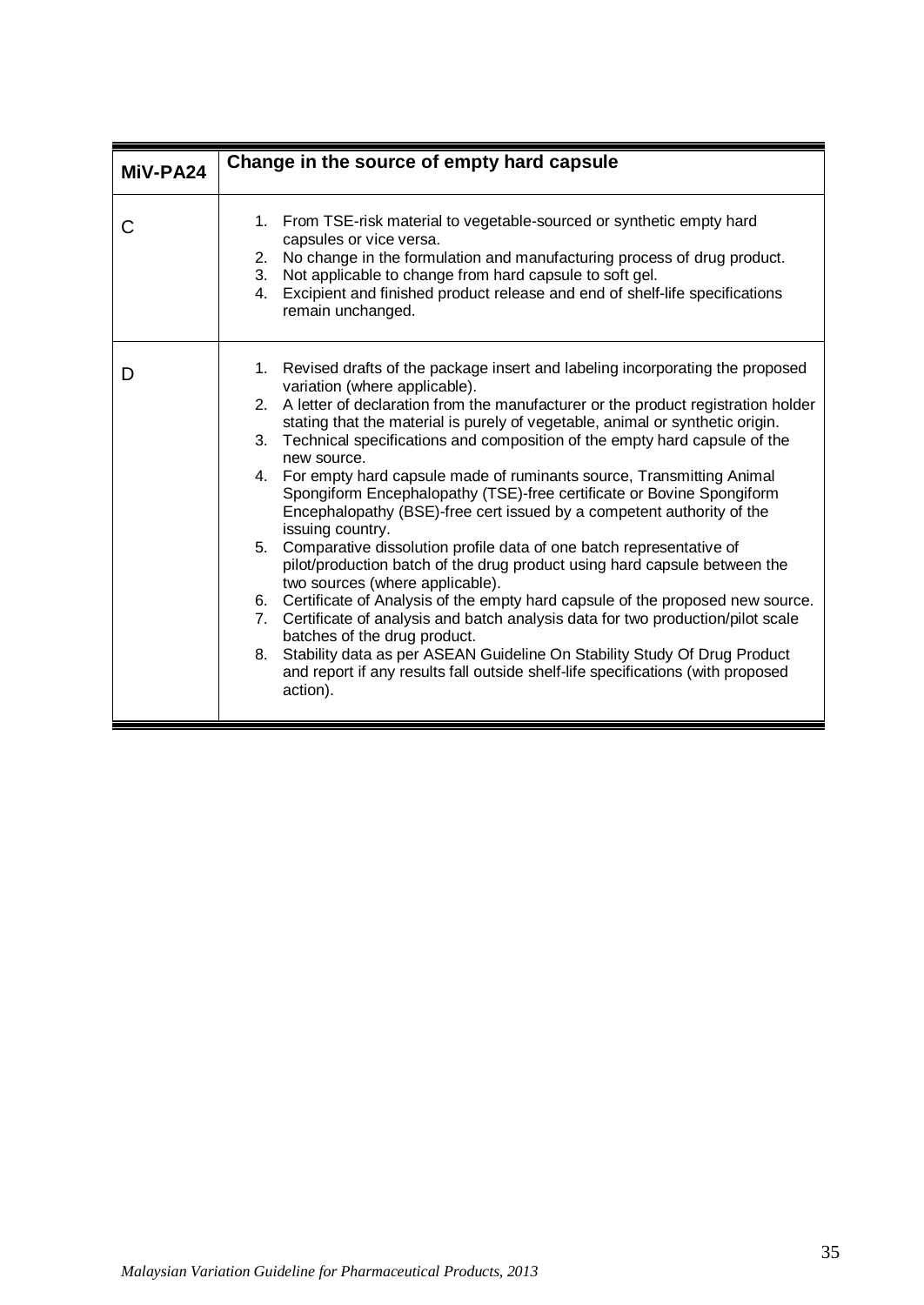<span id="page-39-0"></span>

| MiV-PA25 | Change of release and shelf-life specifications of the drug product<br>a) Specification limits are tightened<br>b) Addition of new test parameter and limits                                                                                                                                                                                                                                                                                                                                                                                                                                                                                                                                                                                                                                                   |
|----------|----------------------------------------------------------------------------------------------------------------------------------------------------------------------------------------------------------------------------------------------------------------------------------------------------------------------------------------------------------------------------------------------------------------------------------------------------------------------------------------------------------------------------------------------------------------------------------------------------------------------------------------------------------------------------------------------------------------------------------------------------------------------------------------------------------------|
| С        | 1. Applicable to non-compendial method.<br>The change should not be the result of unexpected events arising during<br>2.<br>manufacture or because of stability concerns.<br>3. The test methods remain the same or changes in the test methods are minor.<br>4. If there are changes to the test procedure, MiV-PA28 is also applicable.<br>5. For widening of specification limits and deletion of test parameter and limits of<br>drug product, please refer to MaV-7.                                                                                                                                                                                                                                                                                                                                      |
| D        | (a) Specification limits are tightened<br>1. Technical justification for the change.<br>Comparative tabulated format of the current and revised release and shelf-life<br>2.<br>specifications of the drug product with changes highlighted.<br>Certificate of analysis and comparative batch analysis data of the drug<br>3.<br>product for all tests in the new specification of at least two batches.<br>(b) Addition of new test parameter and limits<br>In addition to the above documents:<br>4. Description of any new method and summary of analytical validation data for<br>non-compendial method.<br>5. Stability data as per ASEAN Guideline On Stability Study Of Drug Product<br>and report if any results fall outside shelf-life specifications (with proposed<br>action). (where applicable). |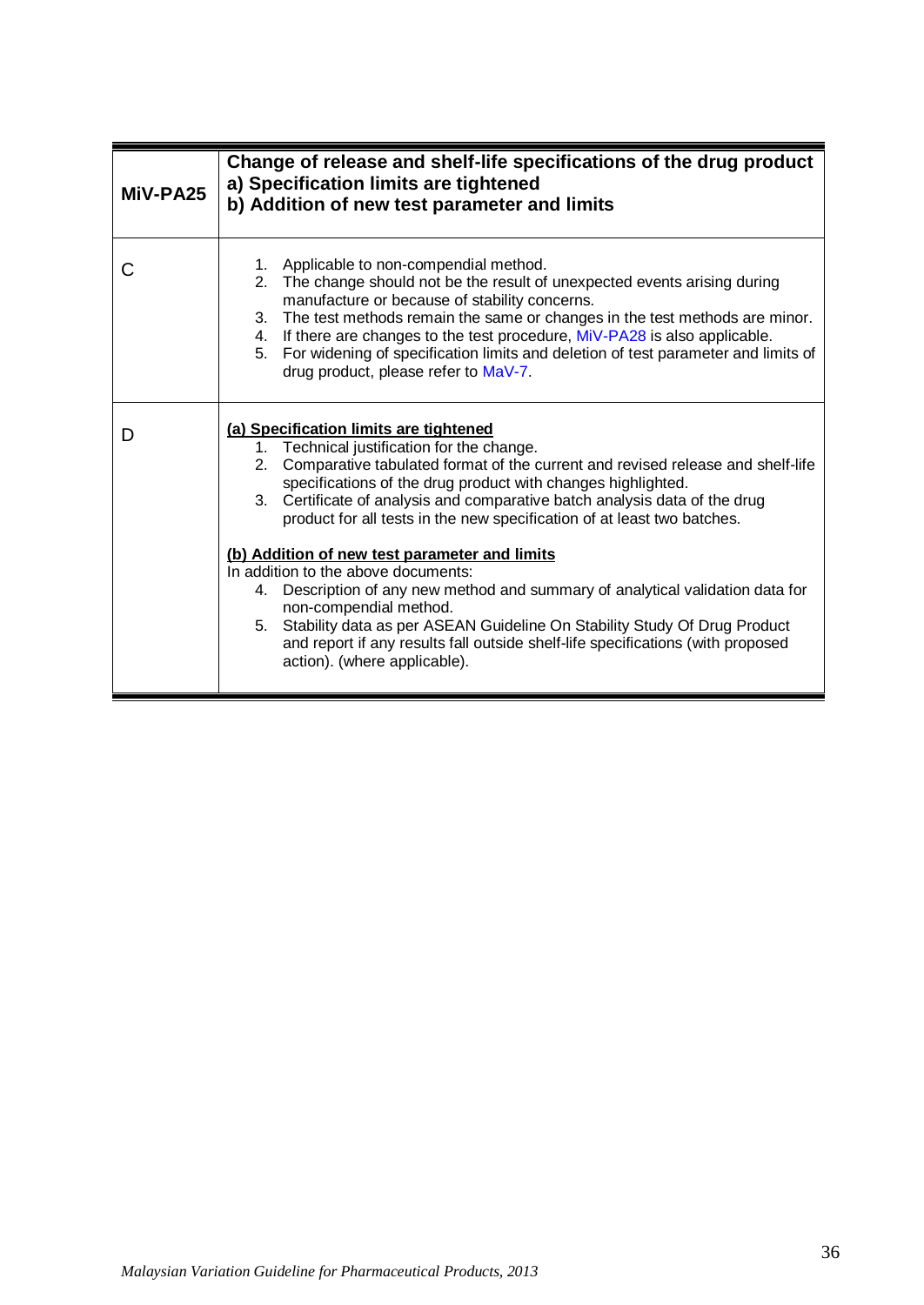<span id="page-40-0"></span>

| MiV-PA26 | Change of imprints, bossing or other markings on tablets or<br>printing on capsules including addition or change of inks used for<br>product marking                                                                                                                                                                                                                                                                                                                                                                                                                                                                                                                                                                                                                                                                                                                                                                                                                                                                                                              |
|----------|-------------------------------------------------------------------------------------------------------------------------------------------------------------------------------------------------------------------------------------------------------------------------------------------------------------------------------------------------------------------------------------------------------------------------------------------------------------------------------------------------------------------------------------------------------------------------------------------------------------------------------------------------------------------------------------------------------------------------------------------------------------------------------------------------------------------------------------------------------------------------------------------------------------------------------------------------------------------------------------------------------------------------------------------------------------------|
| С        | (a) Except score/break-line<br>1. New markings do not cause confusion with other registered products.<br>2. Any ink proposed must comply to relevant pharmaceutical legislation or of<br>food grade and not a listed banned substance.<br>3. Release and shelf-life specifications of the drug product remain unchanged<br>except for appearance.<br>(b) On score/break-line<br>In addition to the above conditions,<br>4. Score/break-line is not meant for cosmetic purpose.<br>5. Applicable to addition or removal of score/break-line.                                                                                                                                                                                                                                                                                                                                                                                                                                                                                                                       |
| D        | (a) Except score/break-line<br>1. Revised drafts of the package insert and labeling incorporating the proposed<br>variation (where applicable).<br>2. A letter of commitment from product owner or product registration holder to<br>inform users of the relevant change (where applicable).<br>3. Details and specifications of the proposed new inks (where applicable).<br>Detailed drawing or written description of the current and proposed<br>4.<br>imprint/bossing/markings.<br>5. Certificate of analysis of ink/printing material (pharmaceutical grade and of<br>food grade) (where applicable).<br>6. Release and shelf-life specifications of the drug product with the new product<br>description.<br>(b) On score/break-line<br>In addition to the above documents,<br>7. Justification for the change (i.e. change in dosing regimen).<br>8. Data on test of uniformity of the subdivided parts of the tablets at release<br>should be submitted.<br>9. Certificate of analysis and batch analysis data of two production/pilot scale<br>batches. |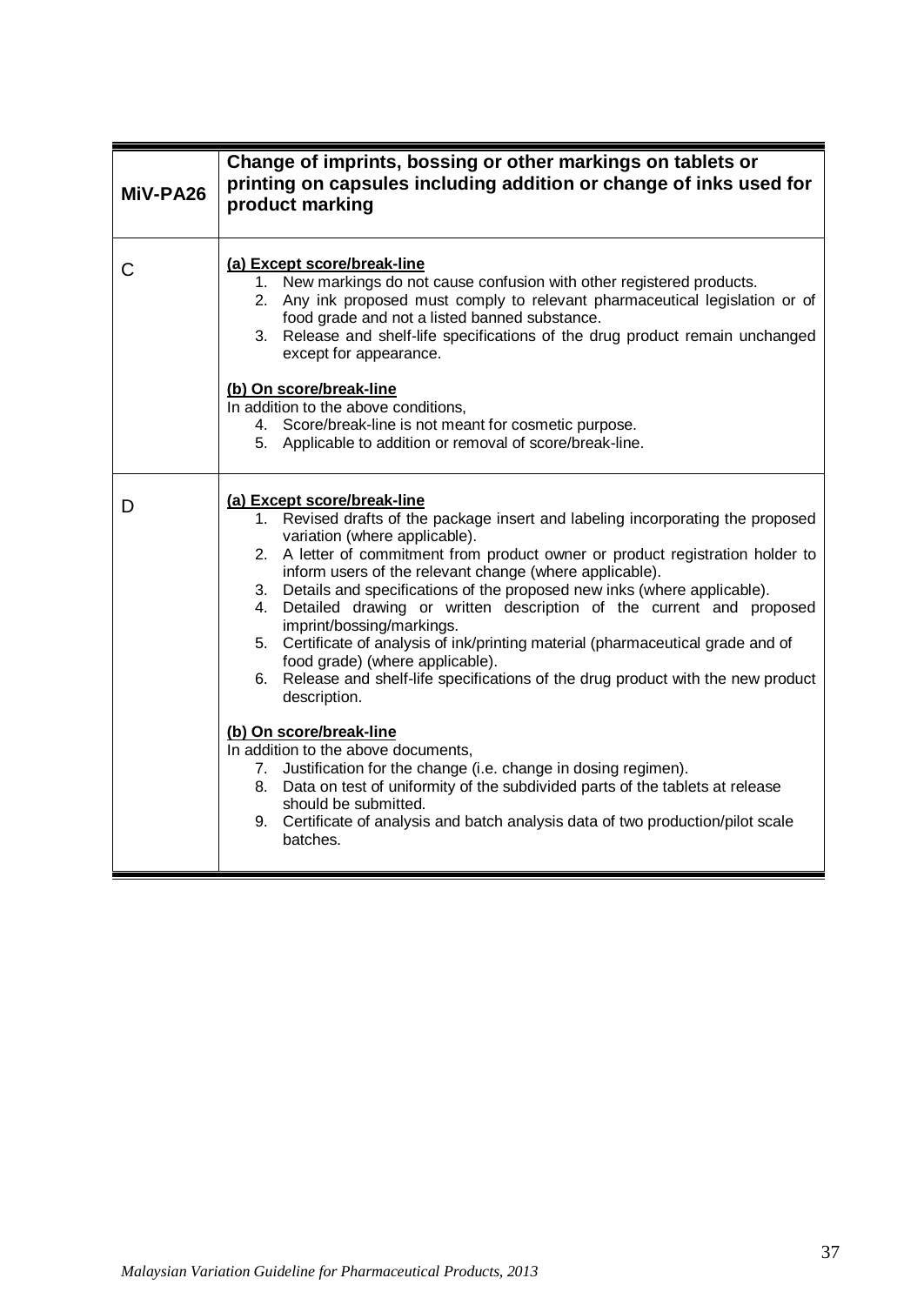<span id="page-41-0"></span>

| MiV-PA27 | Change of dimensions and/or shape of tablets, capsules,<br>suppositories or pessaries without change in qualitative and<br>quantitative composition and mean mass<br>a) Immediate release oral solid dosage form, suppositories and<br>pessaries<br>b) Other than immediate release oral solid dosage forms,<br>suppositories and pessaries.                                                                                                                                                                                                                                                                                                                                                                                                                                                                                                                                                                                                                                                                                        |
|----------|-------------------------------------------------------------------------------------------------------------------------------------------------------------------------------------------------------------------------------------------------------------------------------------------------------------------------------------------------------------------------------------------------------------------------------------------------------------------------------------------------------------------------------------------------------------------------------------------------------------------------------------------------------------------------------------------------------------------------------------------------------------------------------------------------------------------------------------------------------------------------------------------------------------------------------------------------------------------------------------------------------------------------------------|
| С        | 1. If appropriate, the dissolution profile of the proposed product is comparable to<br>that of the current approved product.<br>2. Release and shelf-life specifications of the drug product remain unchanged<br>except for dimension and/or shape.                                                                                                                                                                                                                                                                                                                                                                                                                                                                                                                                                                                                                                                                                                                                                                                 |
| D        | (a) Immediate release oral solid dosage form, suppositories and pessaries<br>Revised drafts of the package insert and labeling incorporating the proposed<br>1.<br>variation (where applicable).<br>2. Detailed drawing or written description of the current and proposed<br>appearance.<br>3. Comparative dissolution data on at least one pilot/production batch of the<br>currently approved and proposed dimensions.<br>4. Data on test of uniformity of the subdivided parts of tablets at release as<br>conformed to compendial requirement should be submitted (only applicable<br>for drug product with score/break-line).<br>5. Release and shelf-life specifications of the drug product.<br>(b) Other than immediate release oral solid dosage forms, suppositories and<br>pessaries<br>In addition to the above condition,<br>6. Justification for not submitting a new bioequivalence study according to the<br>ASEAN Guidelines For The Conduct of Bioavailability and Bioequivalence<br>Studies (where applicable). |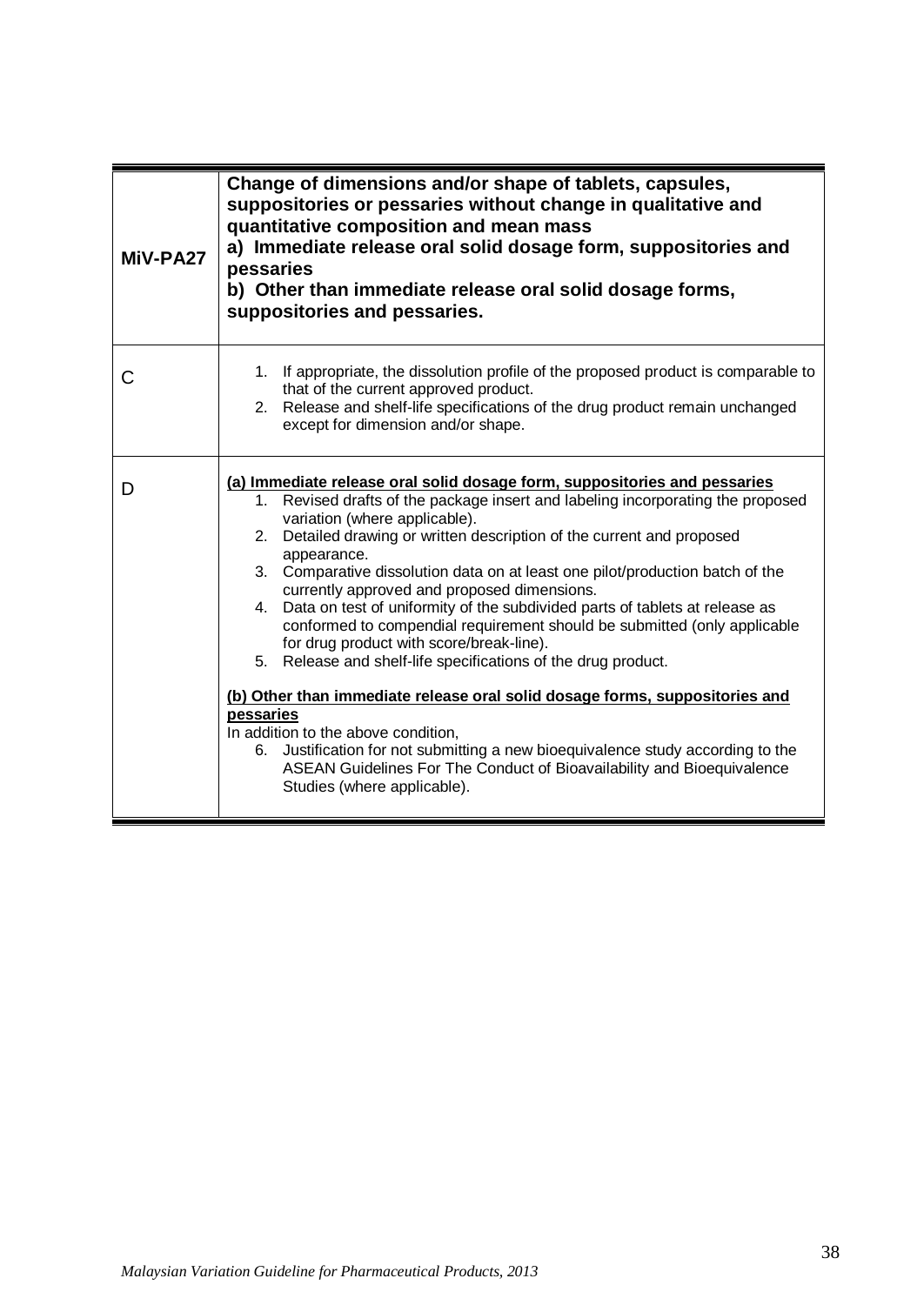<span id="page-42-1"></span><span id="page-42-0"></span>

| MiV-PA28 | Change in the test procedure of the drug product (including<br>replacement or addition of a test procedure)                                                                                                                                                                                                                                                                                                                                                                                                                                                                                                                                                                                                                                                                                                                                                |
|----------|------------------------------------------------------------------------------------------------------------------------------------------------------------------------------------------------------------------------------------------------------------------------------------------------------------------------------------------------------------------------------------------------------------------------------------------------------------------------------------------------------------------------------------------------------------------------------------------------------------------------------------------------------------------------------------------------------------------------------------------------------------------------------------------------------------------------------------------------------------|
| C        | Drug product specifications are not adversely affected unless the<br>1.<br>specifications are tightened.<br>2. Results of method verification/validation show new test procedure to be at<br>least equivalent to the former procedure.<br>3. The change should not be the result of unexpected events arising during<br>manufacture or because of stability concerns.                                                                                                                                                                                                                                                                                                                                                                                                                                                                                      |
| D        | Justification for the proposed change.<br>1.<br>2. Comparative tabulated format of the currently approved and proposed<br>release and shelf-life specifications of the drug product.<br>3. Description of the analytical methodology.<br>4. Appropriate verification/validation data and comparative analytical results<br>between the currently approved and proposed test.<br>Certificate of analysis and batch analysis data of the finished product of two<br>5.<br>production batches when made available.                                                                                                                                                                                                                                                                                                                                            |
| MiV-PA29 | Change in primary packaging material for non-sterile product<br>a) Qualitative and quantitative composition and/or<br>b) Type of container and/or<br>c) Inclusion of primary packaging material                                                                                                                                                                                                                                                                                                                                                                                                                                                                                                                                                                                                                                                            |
| С        | 1. The proposed packaging material must be at least equivalent to or better than<br>the approved material in respect of its relevant properties.<br>2. The change includes the same packaging type (for example from blister to<br>blister, from transparent glass bottle to amber glass bottle).<br>Release and end-of-shelf-life specifications of drug product remain<br>3.<br>unchanged.<br>4. For change in the primary packaging material for sterile drug product, please<br>refer to MaV-13.                                                                                                                                                                                                                                                                                                                                                       |
| D        | 1. Revised drafts of the package insert incorporating the proposed variation<br>(where applicable).<br>Justification for the change in packaging material and appropriate scientific<br>2.<br>studies on the new packaging.<br>3. For semi-solid and liquid dosage forms, proof must be provided that no<br>interaction between the content and the packaging material occurs (e.g. no<br>migration of components of the proposed material into the content and no<br>loss of components of the product into the pack).<br>4. Comparative tabulated format of the currently approved and proposed<br>specifications of the primary packaging material (where applicable).<br>Stability data as per ASEAN Guideline On Stability Study Of Drug Product<br>5.<br>and report if any results fall outside shelf-life specifications (with proposed<br>action). |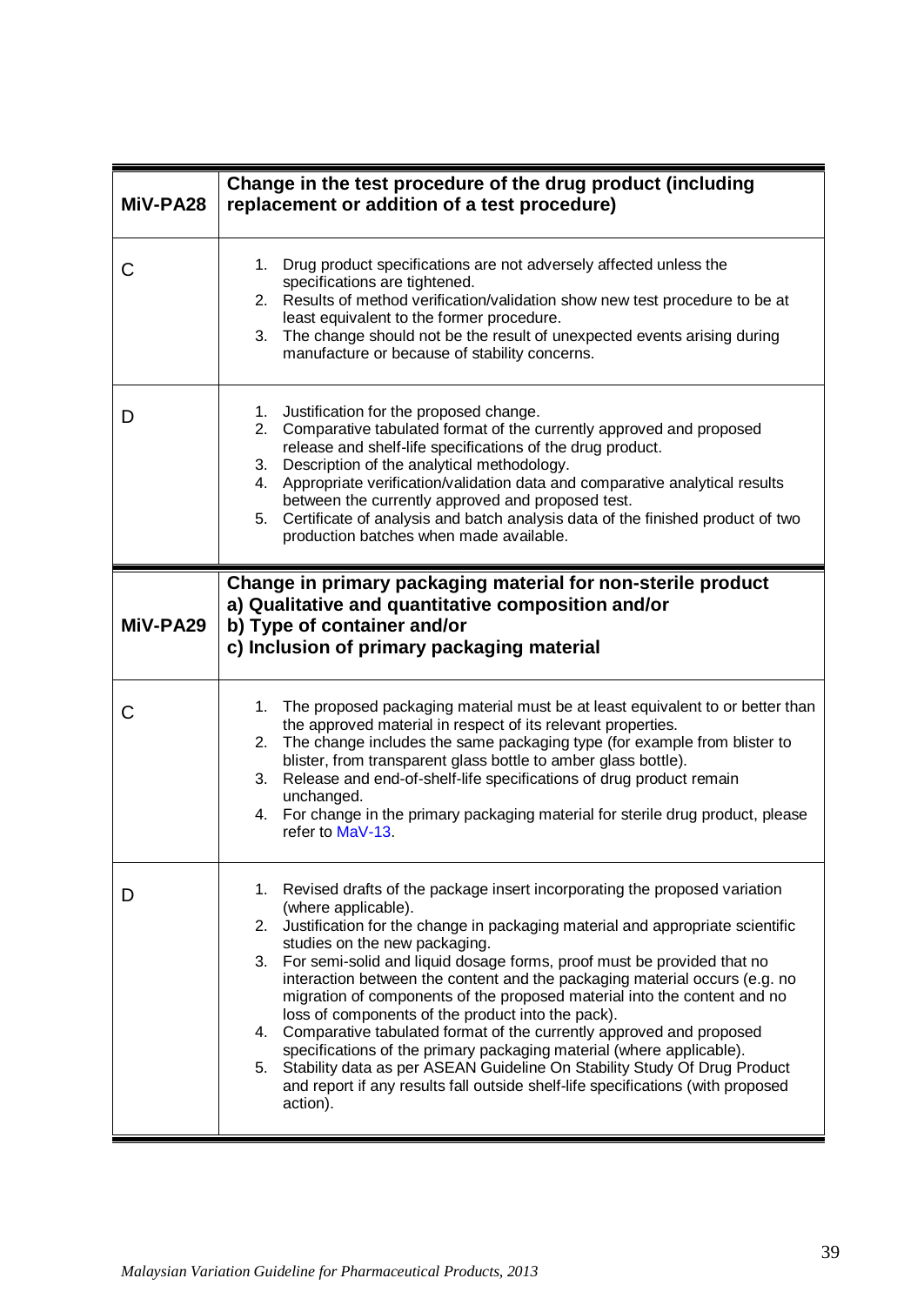<span id="page-43-1"></span><span id="page-43-0"></span>

| MiV-PA30 | Replacement of a manufacturer for secondary packaging                                                                                                                                                                                                                                                                                                                                                                                                                                                                                                    |
|----------|----------------------------------------------------------------------------------------------------------------------------------------------------------------------------------------------------------------------------------------------------------------------------------------------------------------------------------------------------------------------------------------------------------------------------------------------------------------------------------------------------------------------------------------------------------|
| C        | None                                                                                                                                                                                                                                                                                                                                                                                                                                                                                                                                                     |
| D        | 1. Revised drafts of the package insert and labeling incorporating the proposed<br>variation (where applicable).<br>2. Proof that the proposed site is appropriately authorized (accredited by the<br>authority) for the packaging activity concerned such as a valid GMP<br>certificate and/or CPP which covers the GMP certification.<br>Official letter from product owner authorizing the new manufacture or<br>3.<br>packager to perform secondary packaging (where applicable).                                                                    |
| MiV-PA31 | Change of pack size/fill volume and/or change of shape or<br>dimension of container or closure for non-sterile product                                                                                                                                                                                                                                                                                                                                                                                                                                   |
| С        | 1. The change only concerns the same packaging type and material.<br>2. The new size is consistent with the dosage regimen and duration of use as<br>approved in the package insert.<br>Change in the dimension of the primary packaging material (where<br>3.<br>applicable).<br>4. Release and shelf-life specifications of the drug product remain unchanged.<br>For change of pack size/fill volume and/or change of shape or dimension of<br>5.<br>container or closure for sterile solid and liquid drug product, please refer to<br>MaV-14.       |
| Ð        | 1. Revised drafts of the package insert and labeling incorporating the proposed<br>variation (where applicable).<br>Justification for the proposed pack size.<br>2.<br>3. A declaration from the product registration holder that the relevant stability<br>studies of the drug product in accordance with the ASEAN Guideline on<br>Stability Study of Drug Product have been started and that the relevant<br>stability studies will be finalized; data should be provided only if outside<br>specification (with proposed action) (where applicable). |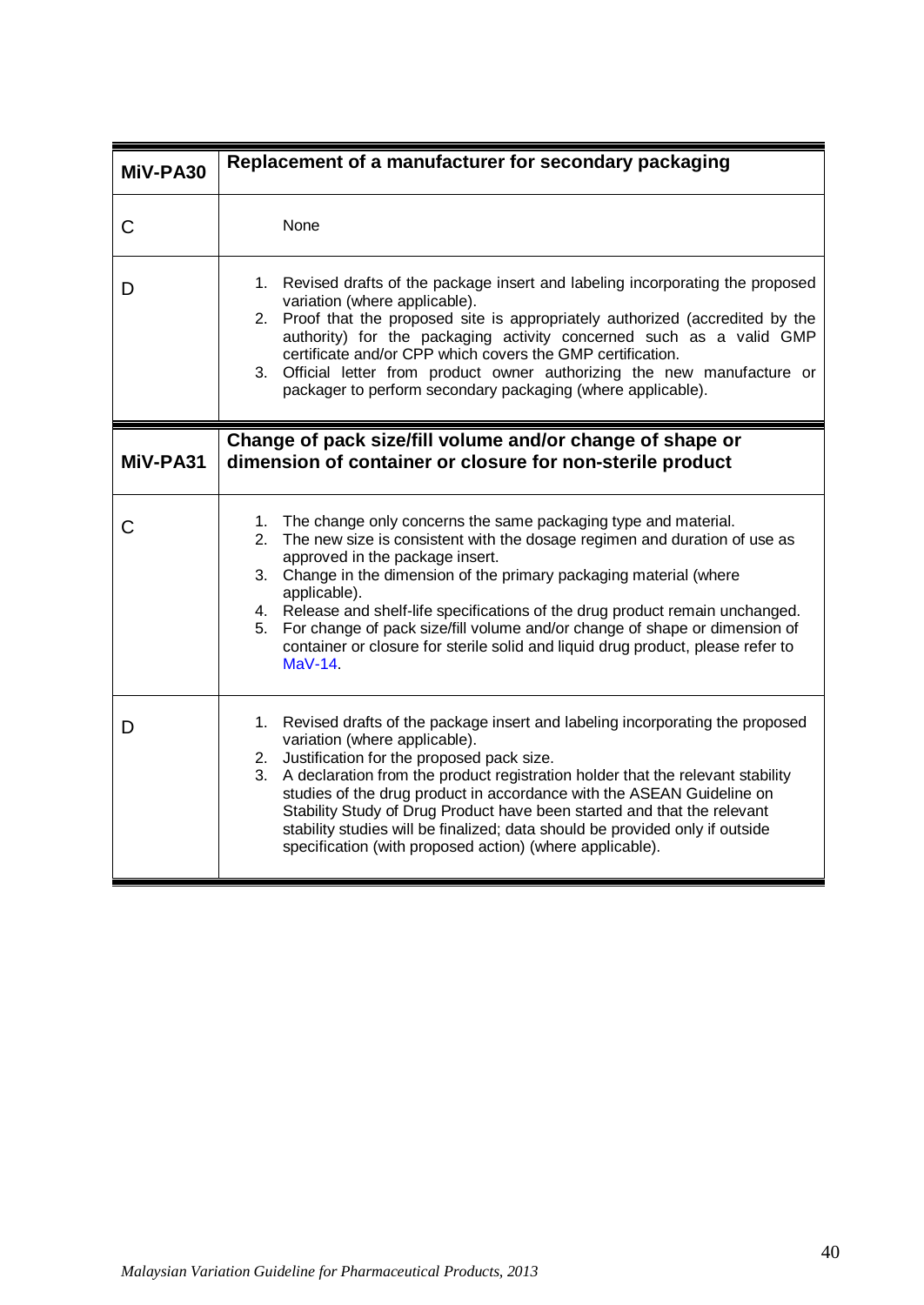<span id="page-44-2"></span><span id="page-44-1"></span><span id="page-44-0"></span>

| MiV-PA32 | Change of outer carton pack sizes for a drug product                                                                                                                                                                                                                                                                                                                                                                                                      |
|----------|-----------------------------------------------------------------------------------------------------------------------------------------------------------------------------------------------------------------------------------------------------------------------------------------------------------------------------------------------------------------------------------------------------------------------------------------------------------|
| С        | 1. Primary packaging materials remain unchanged.<br>No other changes except for the change of outer carton pack sizes for a drug<br>2.<br>product.<br>3. The remaining pack sizes are adequate to accommodate the dosing regimen<br>as per the approved product labeling.                                                                                                                                                                                 |
| I)       | Revised drafts of the package insert and labeling incorporating the proposed<br>1.<br>variation (where applicable).<br>2. Letter of declaration from the product registration holder stating that no other<br>changes except for the change of outer carton pack sizes for a drug product.                                                                                                                                                                |
| MiV-PA33 | Change in any part of the (primary)packaging material not in<br>contact with the finished product formulation such as colour of<br>flip-off caps, colour code rings on ampoules, change of needle<br>shield (different plastic used)                                                                                                                                                                                                                      |
| С        | 1. The change does not concern a part of the packaging material, which affects<br>the delivery, use, safety or stability of the finished product.                                                                                                                                                                                                                                                                                                         |
| D        | 1. Amendment of the relevant section(s) of the dossier (presented in the ACTD<br>format), including revised product labeling as appropriate.                                                                                                                                                                                                                                                                                                              |
| MiV-PA34 | Addition or replacement of measuring device for oral liquid<br>dosage forms and other dosage form                                                                                                                                                                                                                                                                                                                                                         |
| С        | 1. The size and where applicable, the accuracy of the proposed measuring<br>device must be compatible with the approved posology.<br>2. The new device is compatible with the drug product.                                                                                                                                                                                                                                                               |
| D        | Revised draft of the package insert and labeling incorporating the proposed<br>1.<br>variation (where applicable).<br>Description of the device (including a drawing; where applicable).<br>2.<br>The composition of the device material. Where applicable the materials<br>3.<br>should comply with the pharmacopoeia.<br>Justification that size and accuracy of the device are adequate for the<br>4.<br>posology as approved in the product labeling. |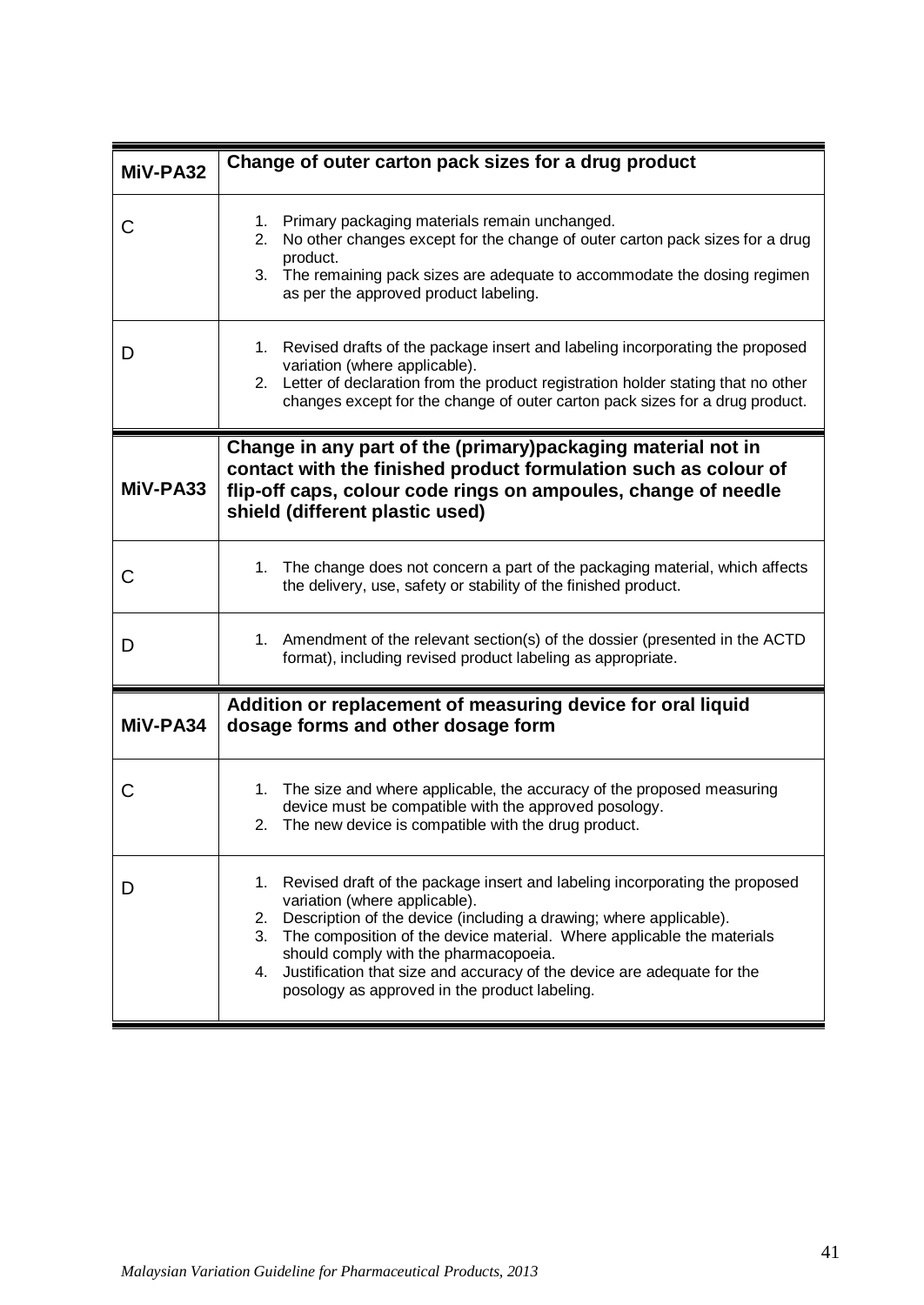<span id="page-45-1"></span><span id="page-45-0"></span>

| MiV-PA35 | Reduction of shelf-life of the drug product<br>a) As a package for sale and/or<br>b) After first opening and/or<br>c) After dilution/reconstitution                                                                                                                                                                                                                                                                                                                                                                                                                                                                                                                                                                                                                                                                                                                        |
|----------|----------------------------------------------------------------------------------------------------------------------------------------------------------------------------------------------------------------------------------------------------------------------------------------------------------------------------------------------------------------------------------------------------------------------------------------------------------------------------------------------------------------------------------------------------------------------------------------------------------------------------------------------------------------------------------------------------------------------------------------------------------------------------------------------------------------------------------------------------------------------------|
| C        | 1. For (a) & (b) - The studies must show conformance to the currently approved<br>shelf-life specification.<br>2. For (c) - The studies must show conformance to the currently approved<br>shelf-life specification for the reconstituted product.<br>3. For extension of shelf-life, please refer to MaV-16.                                                                                                                                                                                                                                                                                                                                                                                                                                                                                                                                                              |
| D        | 1. Revised drafts of the package insert and labeling incorporating the proposed<br>variation (where applicable).<br>2. Justification letter for the change of shelf-life of the drug product (where<br>applicable).<br>3. A letter of commitment from product owner or product registration holder to<br>inform users of the relevant change (where applicable).<br>4. Results of appropriate real time stability studies covering the duration of<br>proposed shelf-life of at least two pilot/production scale batches of the<br>product in the authorized packaging material<br>a) as a package for sale and/or<br>b) after first opening and/or<br>after the dilution/reconstitution<br>C)<br>in accordance with the ASEAN Guidelines on Stability Study of Drug<br>Product; results of appropriate microbiological testing should be<br>included (where appropriate). |
| MiV-PA36 | Change of storage conditions of the drug product (Increasing<br>from the current approved storage condition)<br>a) As a package for sale and/or<br>b) After first opening and/or<br>c) After dilution/reconstitution                                                                                                                                                                                                                                                                                                                                                                                                                                                                                                                                                                                                                                                       |
| C        | 1. For (a) & (b) - The studies must show conformance to the currently approved<br>shelf-life specification.<br>2. For (c) – The studies must show conformance to the currently approved<br>shelf-life specification for the reconstituted product.<br>3. For change of storage condition (lowering from the current approved storage<br>condition), please refer to MaV-17.                                                                                                                                                                                                                                                                                                                                                                                                                                                                                                |
| D        | 1. Revised drafts of the package insert and labeling incorporating the proposed<br>variation (where applicable).<br>2. Technical justification for the change of storage condition.<br>3. Results of appropriate real time stability studies covering the duration of<br>currently approved shelf-life (at proposed storage condition) of at least two<br>pilot/production scale batches of the product and in the authorized packaging<br>material in accordance with the ASEAN Guidelines on Stability Study of Drug<br>Product.                                                                                                                                                                                                                                                                                                                                         |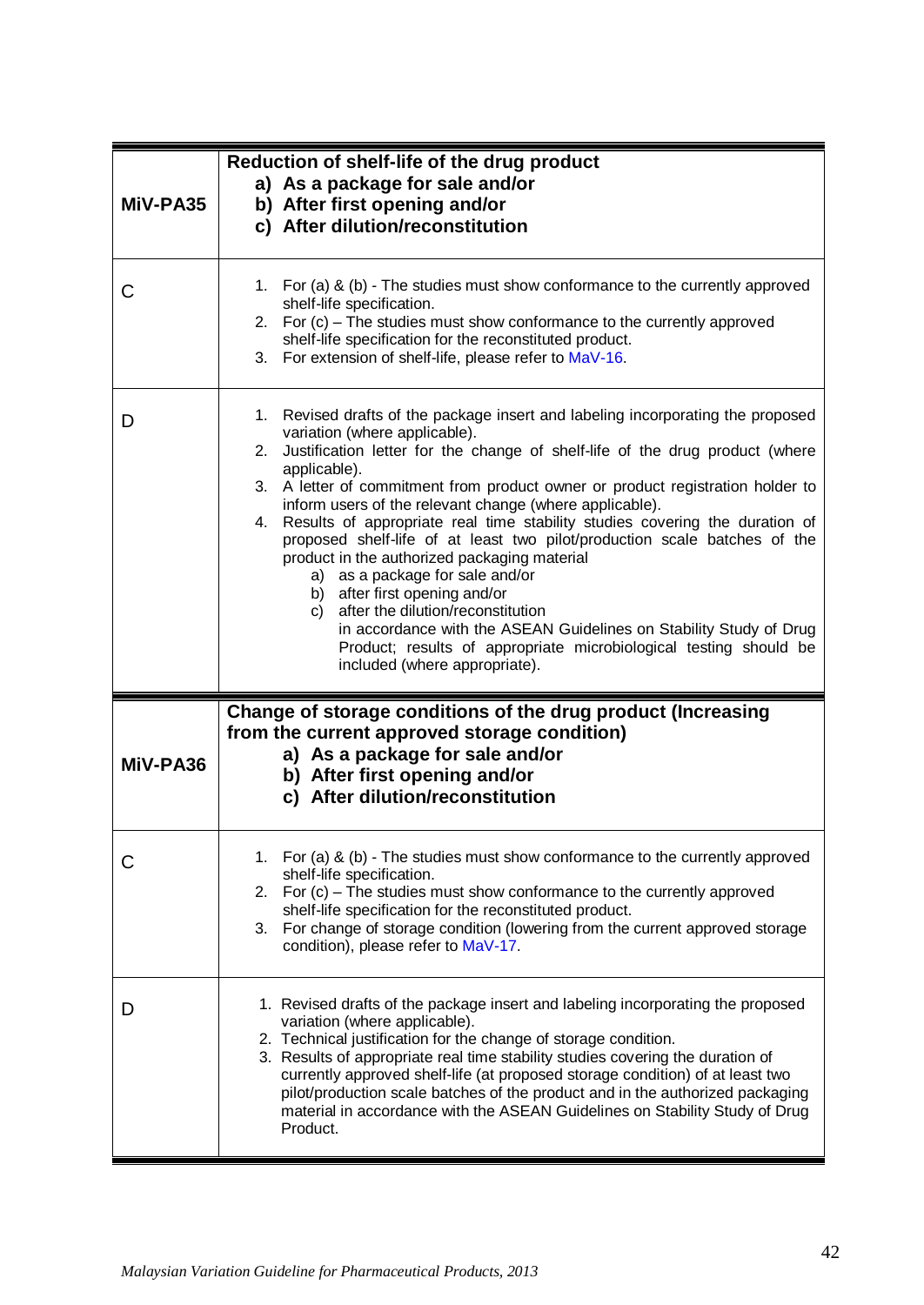# **9. MINOR VARIATION NOTIFICATION**

<span id="page-46-1"></span><span id="page-46-0"></span>

| <b>Minor Variation (MiV-N)</b> |                                                                                                                                                                                                                                                                                                                                                                                                                                              |
|--------------------------------|----------------------------------------------------------------------------------------------------------------------------------------------------------------------------------------------------------------------------------------------------------------------------------------------------------------------------------------------------------------------------------------------------------------------------------------------|
| <b>Notification</b>            |                                                                                                                                                                                                                                                                                                                                                                                                                                              |
| MiV-N1                         | Change of details of product registration holder                                                                                                                                                                                                                                                                                                                                                                                             |
| С                              | This is applicable only after the formal application to update product<br>1.<br>registration holder's details in the system has been approved.<br>2. This includes change of product registration holder, renaming of the company<br>and updating of the address of product registration holder (for example: postal<br>code, street name) in product labeling only.<br>Please refer to MaV-2 and MiV-PA2 if other parts are involved.<br>3. |
| D                              | Revised draft package insert and labeling incorporating the proposed variation<br>1.<br>(where applicable).<br>2. Letter by the product owner authorizing the new name of product registration<br>holder to hold the product license.<br>Official document from the relevant authority confirming the change with the<br>3.<br>new name and/or address (where applicable).                                                                   |
| MiV-N2                         | Change of importer and/or store address<br>a) Updating of importer and/or store address in the system*<br>b) Updating of product labeling after approval is granted on MiV-<br>$N2(a)^*$                                                                                                                                                                                                                                                     |
| С                              | MiV-N2(b) is applicable only after the application to update the details of the<br>1.<br>importer and store address in the system has been approved.*<br>2. The manufacturer of the drug product remains the same.<br>The batch release site remains the same.<br>3.<br>For change on the importer and/or store address in product labeling only.<br>4.<br>Please refer to MaV-2 and MiV-PA2 if other parts are involved.                    |
| D                              | a) Updating of importer and/or store address in the system*<br>1. Valid business license.*<br>b) Updating of product labeling after approval is granted on MiV-N2(a)*                                                                                                                                                                                                                                                                        |
|                                | Revised drafts of the package insert and labeling incorporating the proposed<br>1.<br>variation (where applicable).                                                                                                                                                                                                                                                                                                                          |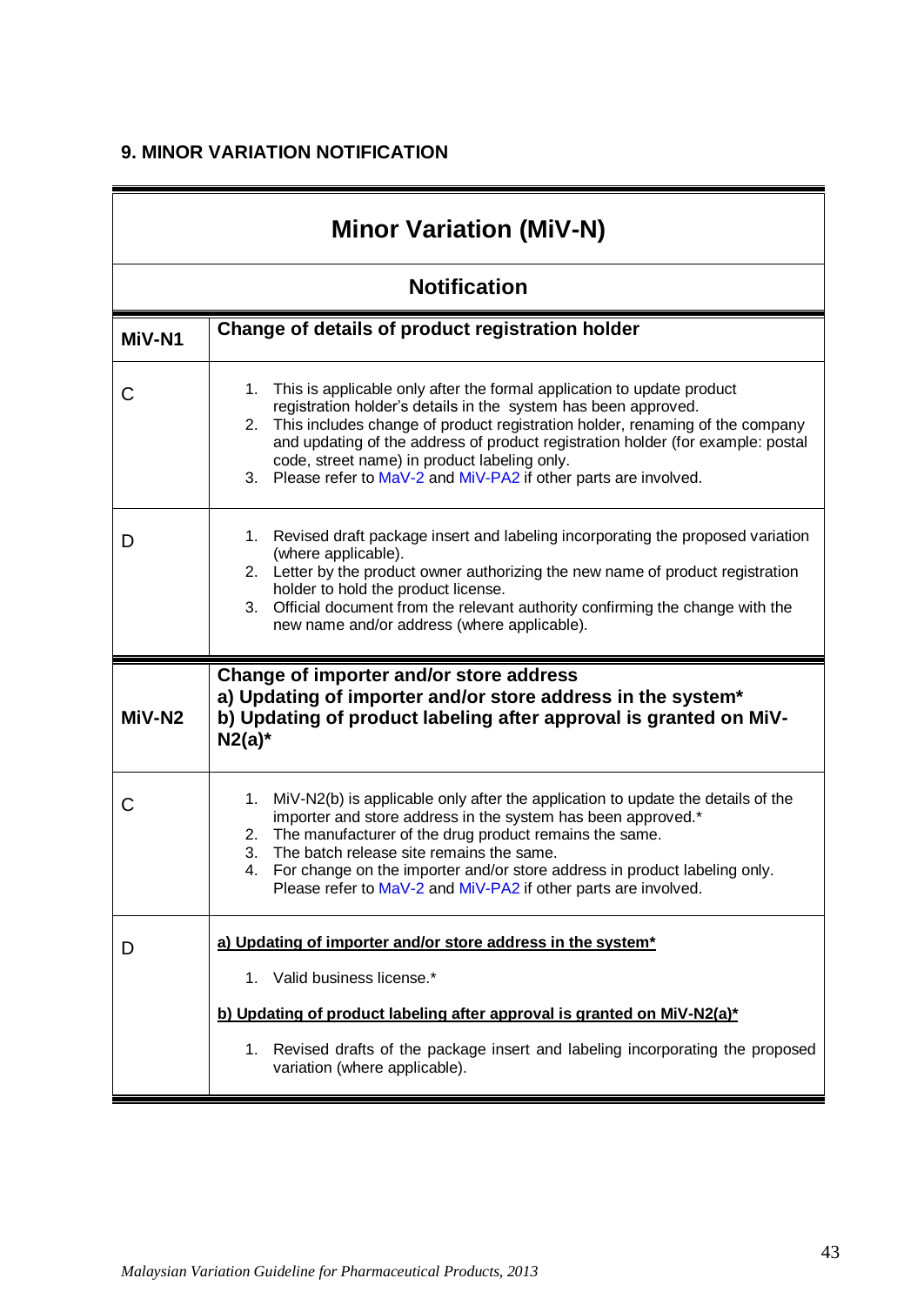<span id="page-47-1"></span><span id="page-47-0"></span>

| MiV-N3 | <b>Change of product owner</b>                                                                                                                                                                                                                                                                                                                                                                                                                                                                                                                                                                                                                                                                                                                                                                                                                                                                                              |
|--------|-----------------------------------------------------------------------------------------------------------------------------------------------------------------------------------------------------------------------------------------------------------------------------------------------------------------------------------------------------------------------------------------------------------------------------------------------------------------------------------------------------------------------------------------------------------------------------------------------------------------------------------------------------------------------------------------------------------------------------------------------------------------------------------------------------------------------------------------------------------------------------------------------------------------------------|
| С      | The product registration holder remains the same.<br>1.<br>2. The manufacturing site remains the same.<br>This includes renaming of the company and updating of the address of product<br>3.<br>owner (for example: postal code, street name).                                                                                                                                                                                                                                                                                                                                                                                                                                                                                                                                                                                                                                                                              |
| D      | 1. Revised drafts of the package insert and labeling incorporating the proposed<br>variation (where applicable).<br>2. A letter of declaration on the transfer of ownership between old product owner<br>and new owner and counter-signed by both parties (where applicable).<br>Official letter from the new product owner declaring the change, and<br>3.<br>authorizing the local license holder to be responsible for the product license.<br>If the new product owner is not the manufacturer of the drug product, an official<br>4.<br>letter by the new product owner authorizing the manufacturer to manufacture<br>the drug product on its behalf.<br>If the new product owner is not the manufacturer of the drug product, letter of<br>5.<br>acceptance from the manufacturer that it will be held responsible for<br>manufacturing and ensuring the efficacy, quality and safety aspect of the drug<br>product. |
| MiV-N4 | Change in ownership of manufacturer                                                                                                                                                                                                                                                                                                                                                                                                                                                                                                                                                                                                                                                                                                                                                                                                                                                                                         |
| С      | This is applicable only after the formal application to update manufacturer's<br>1.<br>name in the database has been approved.*<br>2. The manufacturing site remains unchanged.<br>3. No other changes except for the change in ownership of manufacturer.<br>For change on the part of manufacturer in product labeling only. Please refer to<br>4.<br>MaV-2 and MiV-PA2 if other parts are involved.                                                                                                                                                                                                                                                                                                                                                                                                                                                                                                                      |
| D      | Revised drafts of the package insert and labeling incorporating the proposed<br>1.<br>variation (where applicable).<br>Letter of justification on the transfer of ownership such as a valid GMP<br>certificate.<br>Official letter stating the transfer of ownership from old manufacturer to new<br>3.<br>manufacturer (where applicable).<br>In case of a contract manufacturer, official letter from product owner declaring<br>4.<br>the change and authorizing the new manufacturer to manufacture the drug<br>products on its behalf.<br>In case of a contract manufacturer, letter of acceptance from the new<br>5.<br>manufacturer that it will be held responsible for manufacturing and ensuring<br>the efficacy, quality and safety aspect of the drug product.                                                                                                                                                  |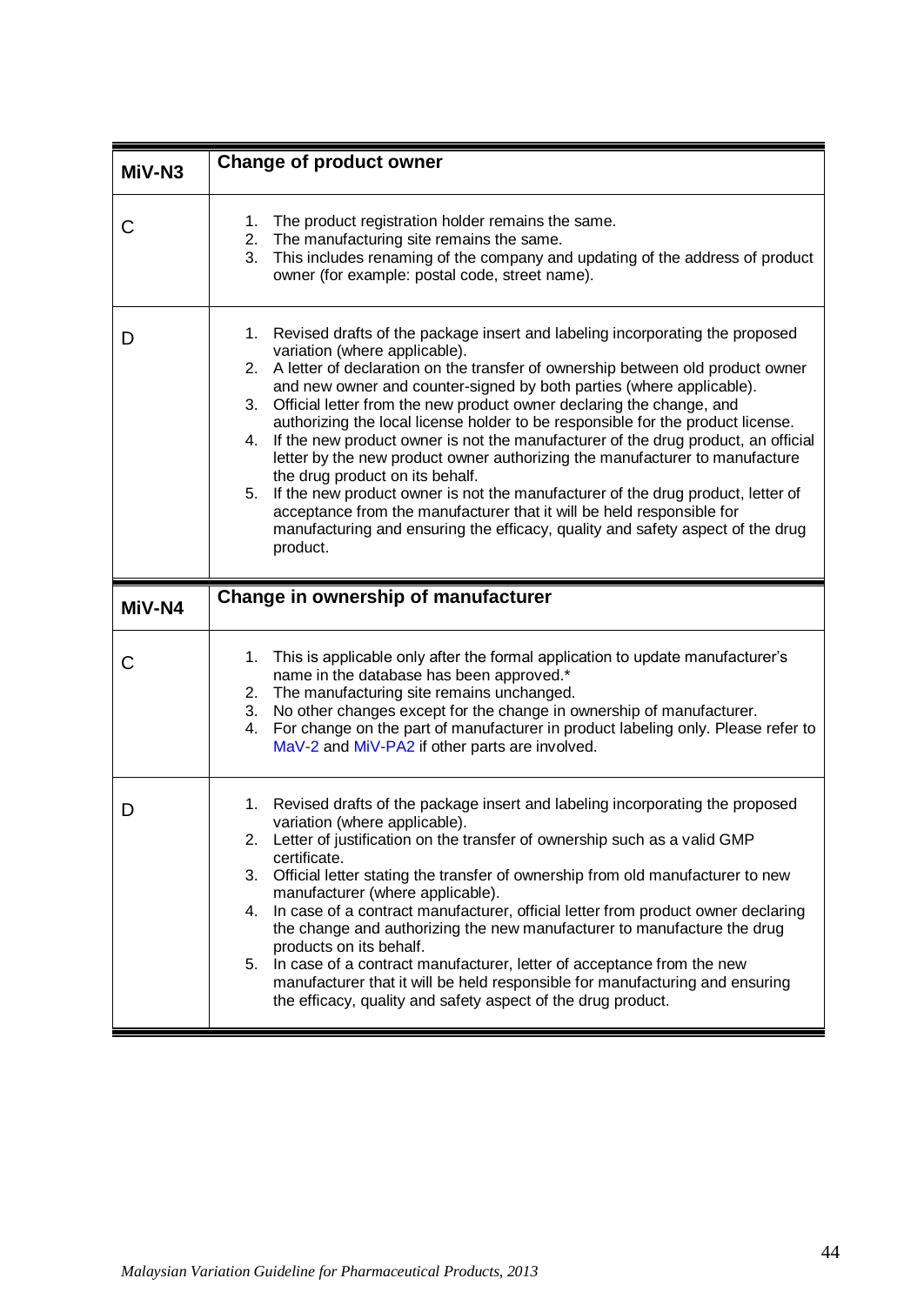<span id="page-48-2"></span><span id="page-48-1"></span><span id="page-48-0"></span>

| MiV-N <sub>5</sub> | Change of the name or address (for example: postal code, street<br>name) of the manufacturer of drug product                                                                                                                                                                                                                                                                                                                                                                                                                                                                                                          |
|--------------------|-----------------------------------------------------------------------------------------------------------------------------------------------------------------------------------------------------------------------------------------------------------------------------------------------------------------------------------------------------------------------------------------------------------------------------------------------------------------------------------------------------------------------------------------------------------------------------------------------------------------------|
| C                  | This is applicable only after the formal application to update manufacturer's<br>1.<br>details in the database has been approved.*<br>2. The manufacturing site remains the same.<br>No other changes except for the change of the name and/or address of a<br>3.<br>manufacturer of the drug product.<br>Not applicable to the case in which it involves change in ownership of the<br>4.<br>manufacturer. For change in ownership of manufacturer, please refer MiV-N4.<br>For change on the part of manufacturer in product labeling only. Please refer to<br>5.<br>MaV-2 and MiV-PA2 if other parts are involved. |
| D                  | 1. Revised drafts of the package insert and labeling incorporating the proposed<br>variation (where applicable).<br>2. A valid GMP certificate, CPP which covers the GMP certification or official<br>document from relevant authority confirming the new name and/or address.<br>Official letter from product owner authorizing the manufacturer with new<br>3.<br>name/address to manufacture the drug product.                                                                                                                                                                                                     |
| MiV-N6             | Change of the name or address (for example: postal code, street<br>name) of the company or manufacturer responsible for batch                                                                                                                                                                                                                                                                                                                                                                                                                                                                                         |
|                    | release                                                                                                                                                                                                                                                                                                                                                                                                                                                                                                                                                                                                               |
| С                  | This is applicable only after the formal application to update the details of the<br>1.<br>manufacturer responsible for batch release in the database has been<br>approved. *<br>2. The manufacturer of the drug product remains the same.<br>3. The batch release site remains the same.<br>Not applicable to the case in which it involves change in ownership of the<br>4.<br>manufacturer. For change in ownership of manufacturer, please refer MiV-N4.<br>For change on the part of batch releaser in product labeling only. Please refer<br>5.<br>to MaV-2 and MiV-PA2 if other parts are involved.            |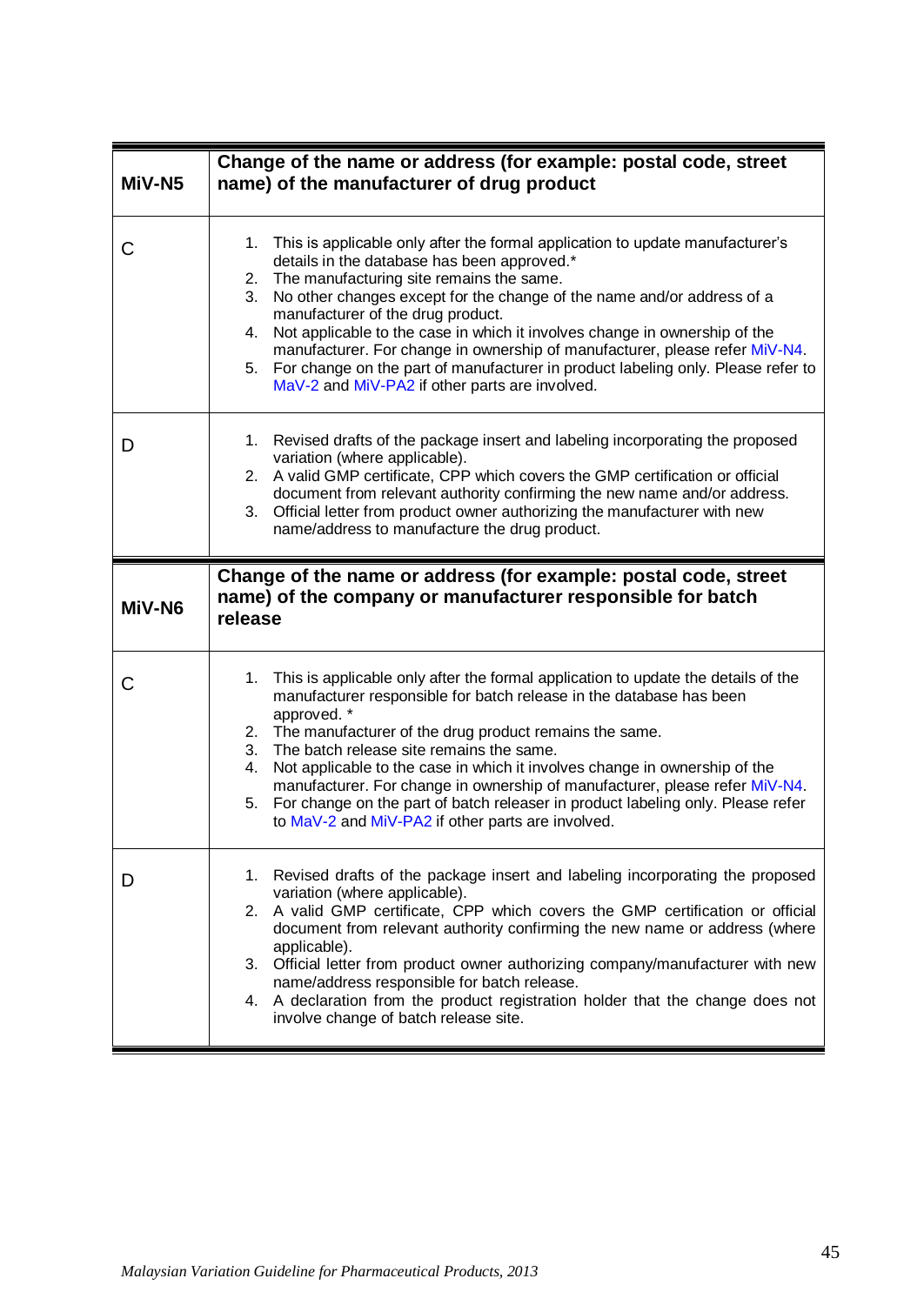<span id="page-49-2"></span><span id="page-49-1"></span><span id="page-49-0"></span>

| MiV-N7  | Change of the name and/or address (for example: postal code,<br>street name) of a manufacturer of the drug substance                                                                                                                                                                                                                                                                                                |
|---------|---------------------------------------------------------------------------------------------------------------------------------------------------------------------------------------------------------------------------------------------------------------------------------------------------------------------------------------------------------------------------------------------------------------------|
| C       | The manufacturing site of the drug substance remains unchanged.<br>1.<br>No other changes except for the change of the name and/or address of a<br>2.<br>manufacturer of the drug substance.                                                                                                                                                                                                                        |
| D       | Updated information of the manufacturer of the drug substance.<br>1.<br>Official document/evidence when required.<br>2.                                                                                                                                                                                                                                                                                             |
| MiV-N8  | Withdrawal/deletion of the alternative manufacturer(s) (for drug<br>substance                                                                                                                                                                                                                                                                                                                                       |
| С       | 1. An alternative manufacturer is registered.                                                                                                                                                                                                                                                                                                                                                                       |
| D       | Reason for withdrawal/deletion.<br>1.                                                                                                                                                                                                                                                                                                                                                                               |
| MiV-N9  | <b>Renewal of European Pharmacopoeial Certificate of Suitability</b><br>(CEP)                                                                                                                                                                                                                                                                                                                                       |
| C       | Only applicable if the renewal of CEP does not involve any variation.<br>1.                                                                                                                                                                                                                                                                                                                                         |
| D       | 1. A valid European Pharmacopoeial Certificate of Suitability (CEP) for the drug<br>substance, latest version, with all annexes issued by EDQM.                                                                                                                                                                                                                                                                     |
| MiV-N10 | Change of specifications of the drug product and/or drug<br>substance and/or excipient, following the updates in the<br>compendium                                                                                                                                                                                                                                                                                  |
|         | Applicable to compendial specifications only.<br>1.<br>2. Change is made exclusively to comply with an update of the relevant<br>monograph of the compendium.                                                                                                                                                                                                                                                       |
| D       | Revised release and shelf-life specifications.<br>1.<br>Tabulation of the current and revised release and shelf-life specifications of the<br>2 <sub>1</sub><br>drug product with changes highlighted.<br>Certificate of analysis and batch analysis data of the drug product for all tests<br>3.<br>in the new specification of at least two batches.<br>Copy of the relevant monograph from the compendium.<br>4. |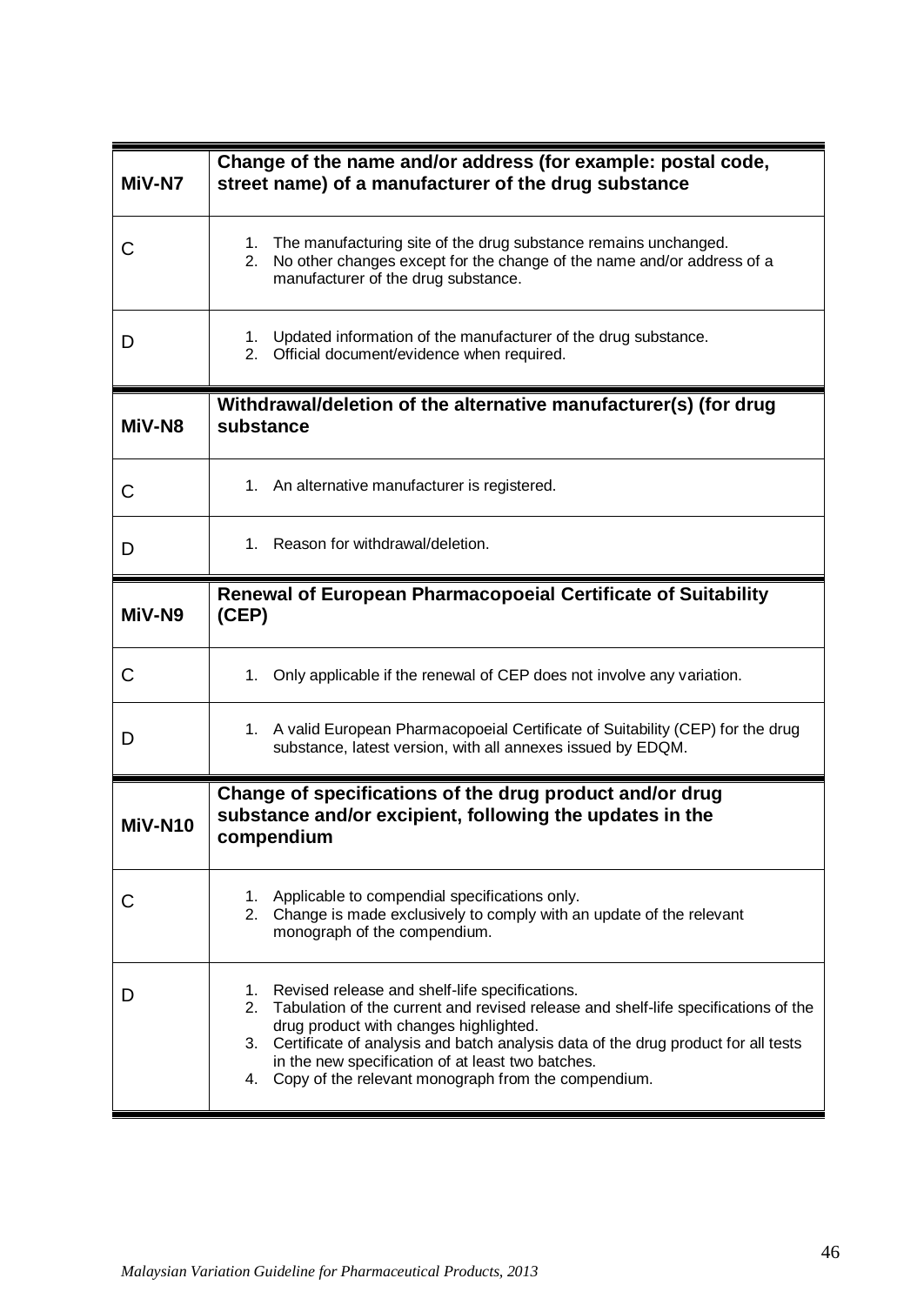<span id="page-50-0"></span>

| MiV-N11 | Deletion of pack size for a product                                                                                                                                                                                                                                                                                                                                                                                                                         |
|---------|-------------------------------------------------------------------------------------------------------------------------------------------------------------------------------------------------------------------------------------------------------------------------------------------------------------------------------------------------------------------------------------------------------------------------------------------------------------|
|         | 1. The remaining pack sizes are adequate to accommodate the dosing regimen<br>as per the approved product labeling.<br>2. For addition of pack size for sterile and non-sterile products, please refer to<br>MaV-14 and MiV-PA31 respectively. For change in the outer carton pack size,<br>please refer to MiV-PA32.<br>3. For change on the part of pack size in product labeling only. Please refer to<br>MaV-2 and MiV-PA2 if other parts are involved. |
|         | Revised drafts of the package insert and labeling incorporating the proposed<br>1.<br>variation (where applicable).<br>Reason for deletion.<br>$2_{-}$                                                                                                                                                                                                                                                                                                      |

**Note: \* Condition and supporting document are not implemented for the interim period to accommodate variation workflow in the QUEST2 system.**